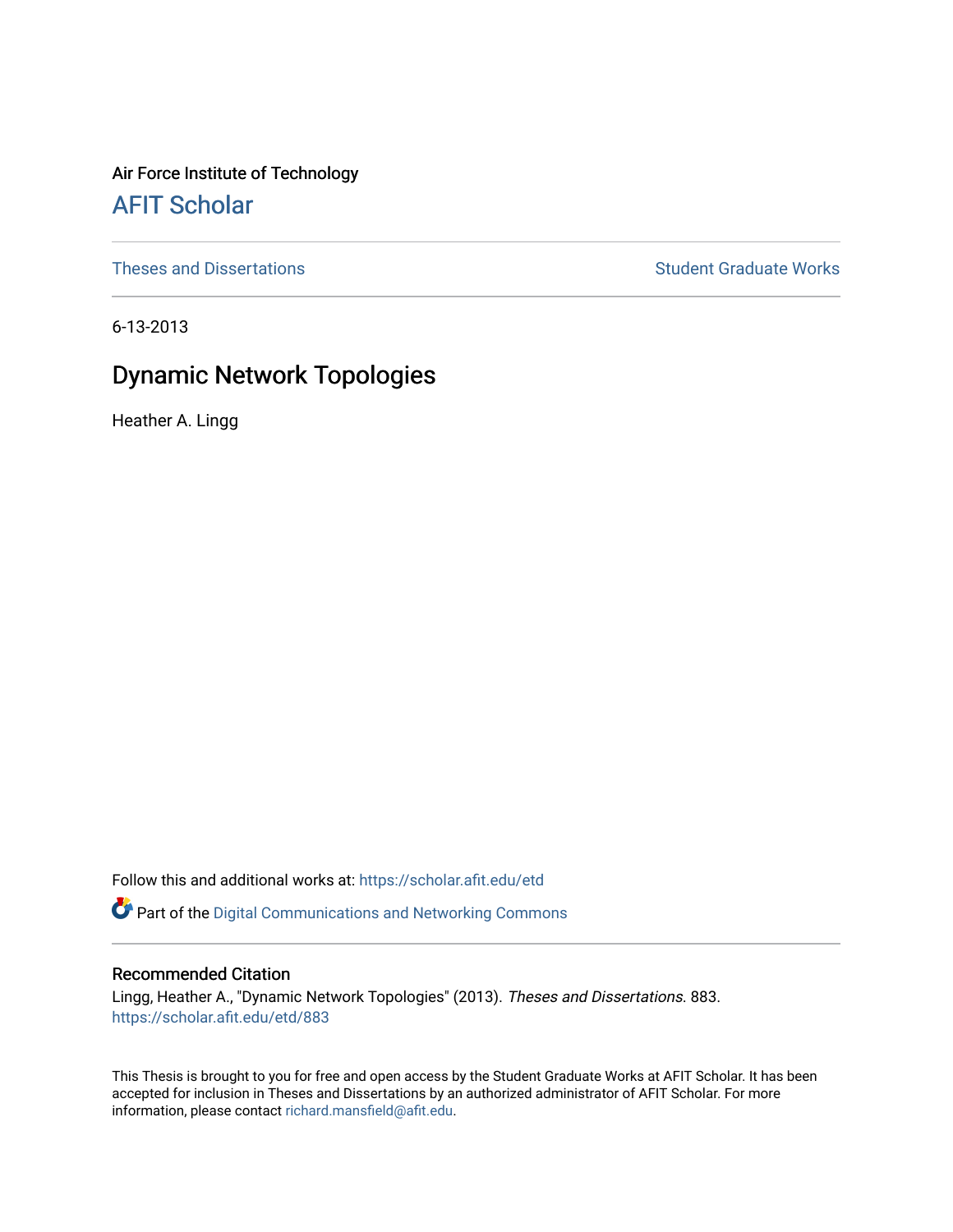

# DYNAMIC NETWORK TOPOLOGIES

THESIS

Heather A. Lingg, GG-12, DAF

AFIT-ENG-13-J-04

**DEPARTMENT OF THE AIR FORCE AIR UNIVERSITY**

# *AIR FORCE INSTITUTE OF TECHNOLOGY*

**Wright-Patterson Air Force Base, Ohio**

APPROVED FOR PUBLIC RELEASE; DISTRIBUTION UNLIMITED DISTRIBUTION STATEMENT A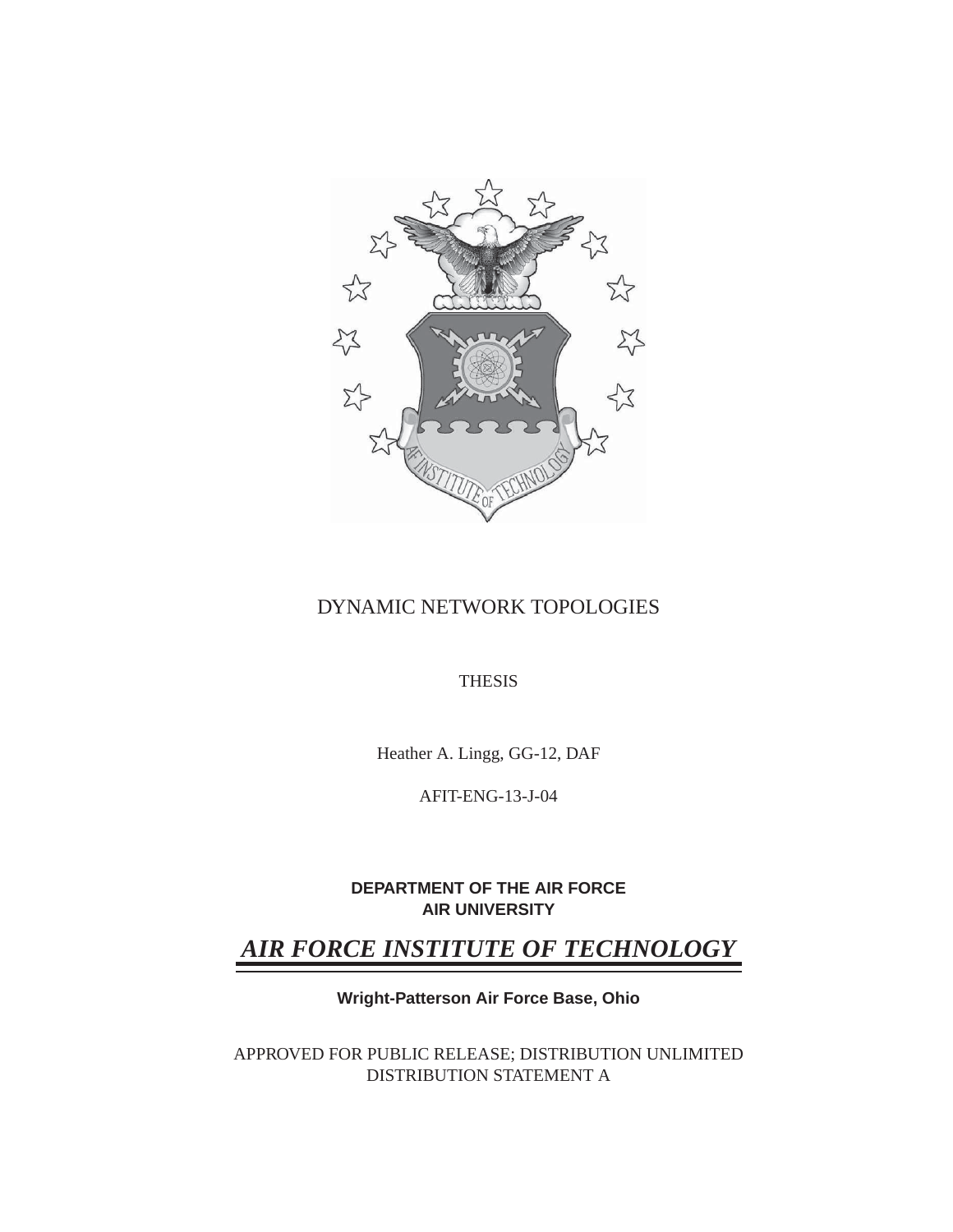The views expressed in this thesis are those of the author and do not reflect the official policy or position of the United States Air Force, the Department of Defense, or the United States Government.

This material is declared a work of the U.S. Government and is not subject to copyright protection in the United States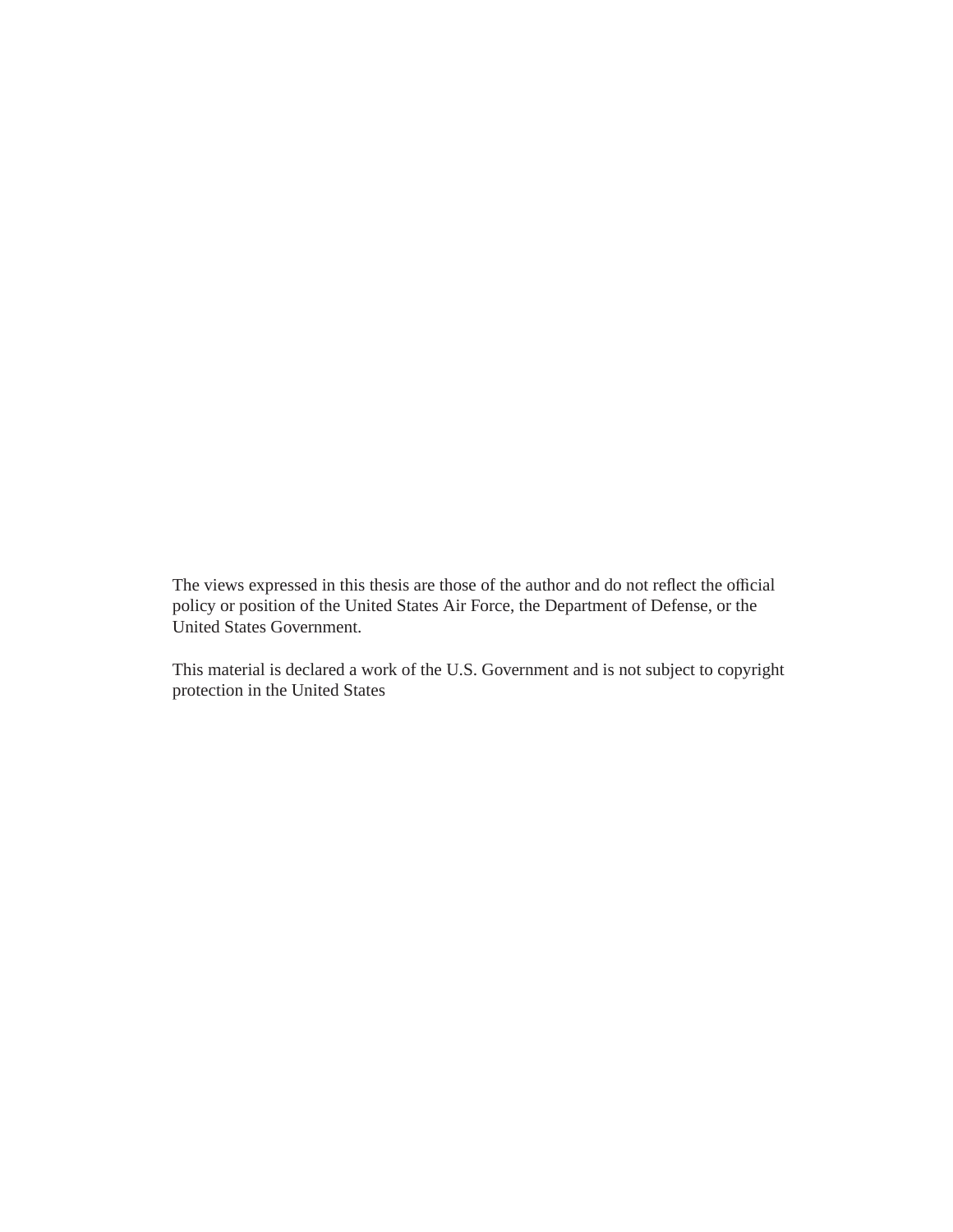# DYNAMIC NETWORK TOPOLOGIES

## **THESIS**

Presented to the Faculty Department of Electrical and Computer Engineering Graduate School of Engineering and Management Air Force Insitute of Technology Air University Air Education and Training Command in Partial Fulfillment of the Requirements for the Degree of Master of Science in CyberSpace Operations

> Heather A. Lingg, B.S.C.S. GG-12, DAF

> > June 2013

# APPROVED FOR PUBLIC RELEASE; DISTRIBUTION UNLIMITED DISTRIBUTION STATEMENT A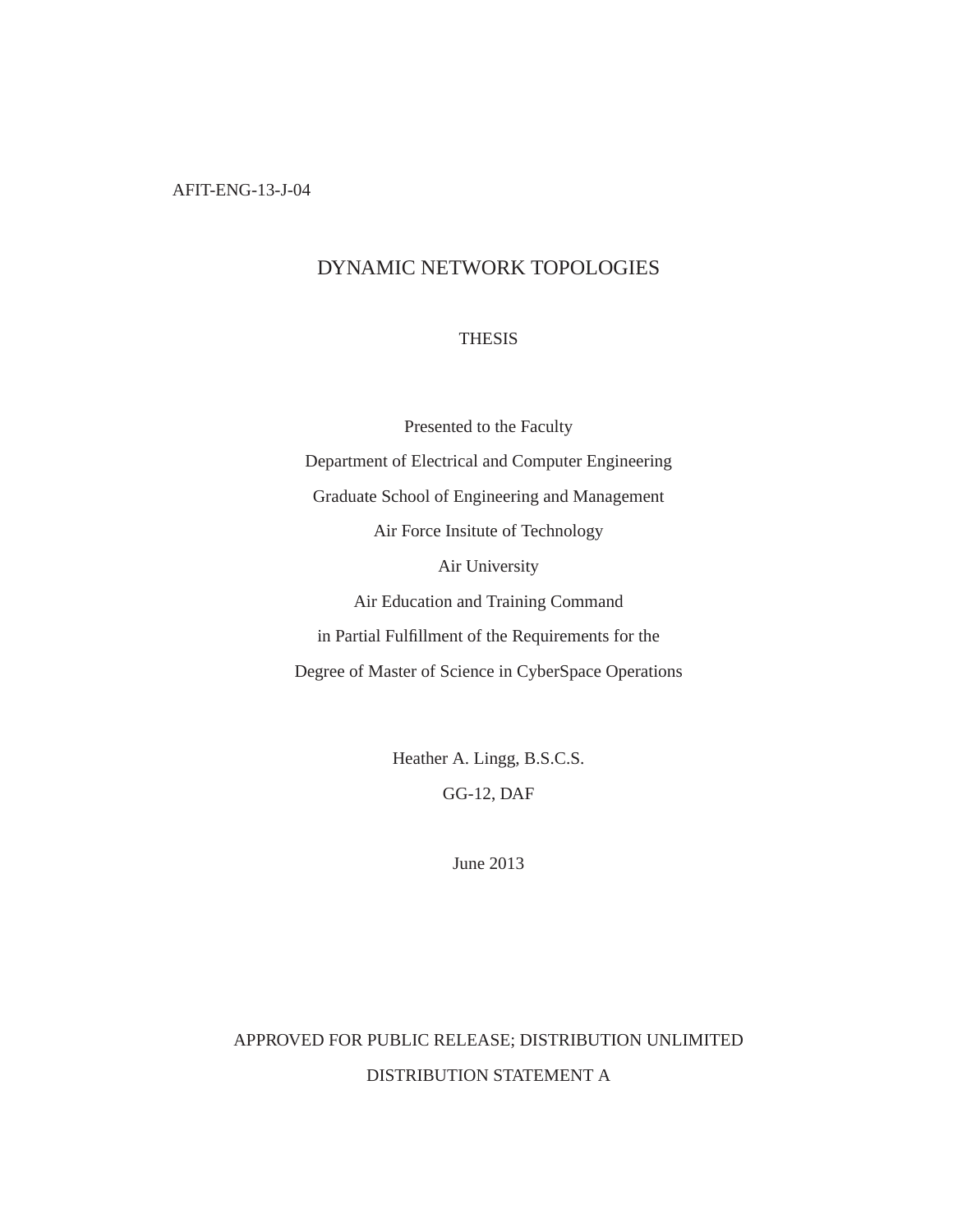AFIT-ENG-13-J-04

# DYNAMIC NETWORK TOPOLOGIES

Heather A. Lingg, B.S.C.S. GG-12, DAF

Approved:

Cennet Hopkins

•

Kenneth Hopkinson, PhD (Chairman)

Mark D. Silv

Maj Mark Silvius, PhD (Committee Member)

Maj Kennard Laviers, PhD (Committee Member)

J *I May* -2 o 1? Date

 $31$  May 2013 Date

 $37 M$ ay 2013

Date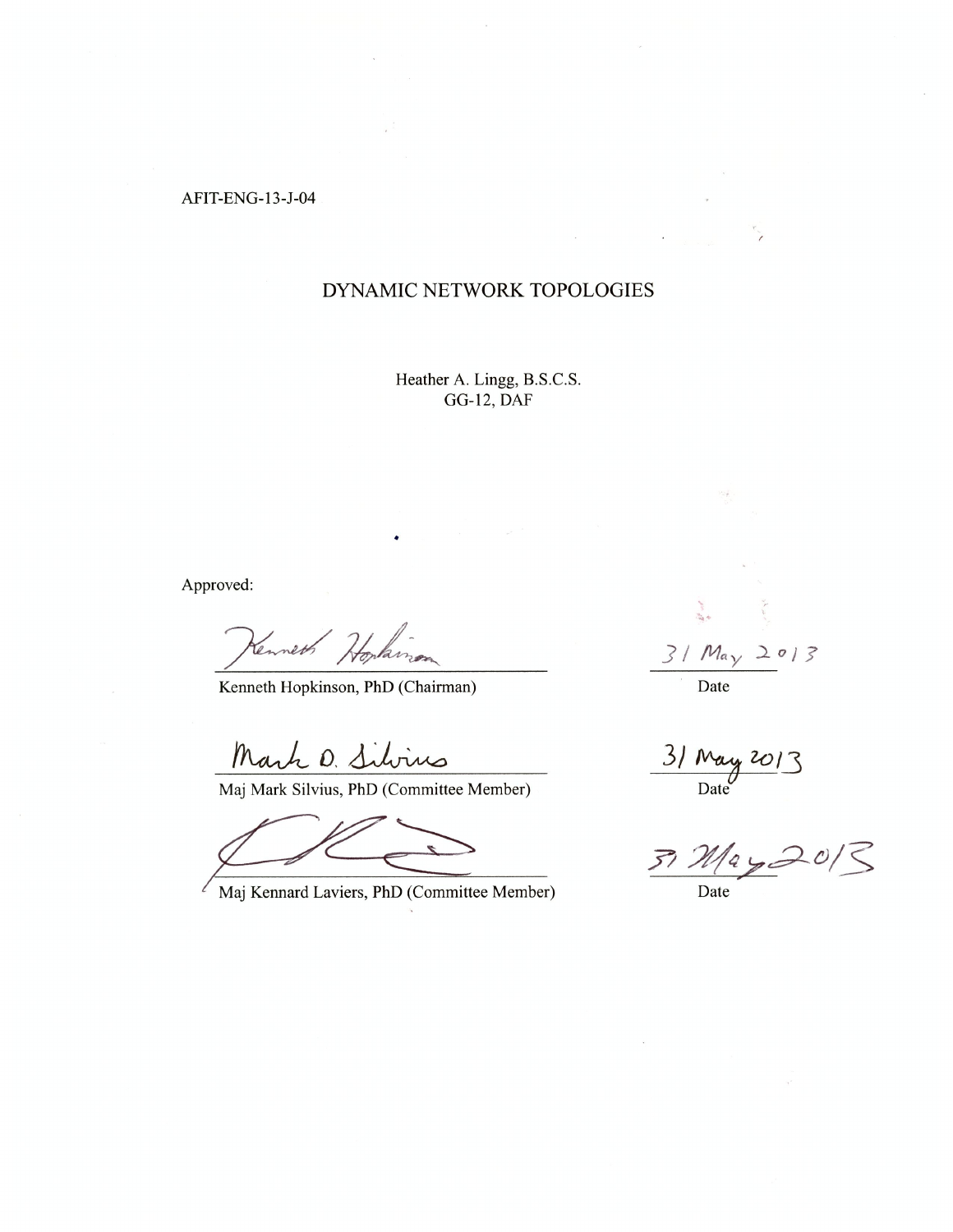## **Abstract**

Demand for effective network defense capabilities continues to increase as cyber attacks occur more and more frequently and gain more and more prominence in the media. Current security practices stop after data encryption and network address filtering. Security at the lowest level of network infrastructure allows for greater control of how the network traffic flows around the network. This research details two methods for extending security practices to the physical layer of a network by modifying the network infrastructure. The first method adapts the Advanced Encryption Standard while the second method uses a Steiner tree. After the network connections are updated, the traffic is re-routed using an approximation algorithm to solve the resulting multicommodity flow problem. The results show that modifying the network connections provides additional security to the information. Additionally, this research extends on previous research by addressing enterprise-size networks; networks between 5 and 1000 nodes with 1 through 5 interfaces are tested. While the final configuration depends greatly on the starting network infrastructure, the speed of the execution time enables administrators to make infrastructure adjustments in response to active cyber attacks.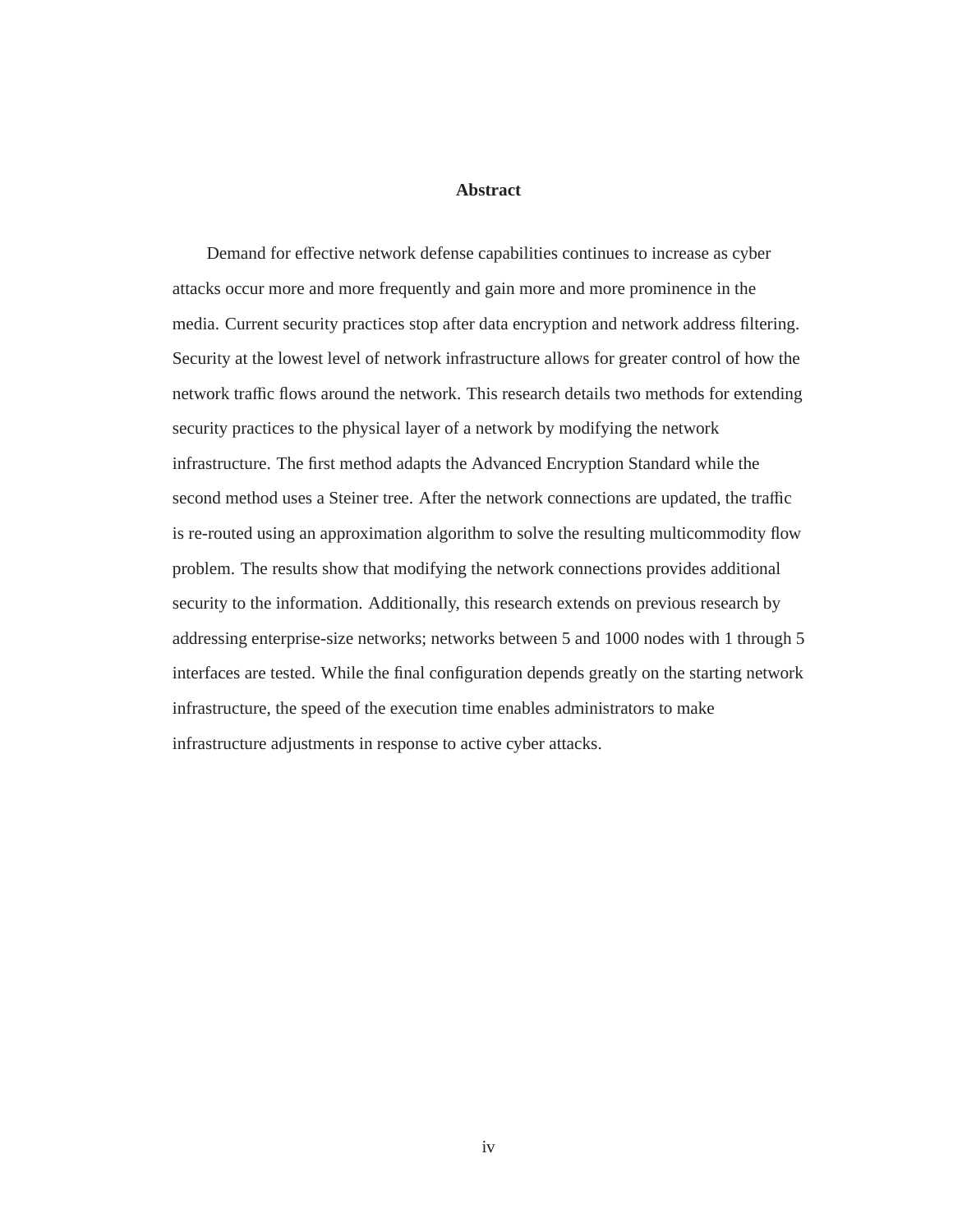*To my husband for .... well, everything.*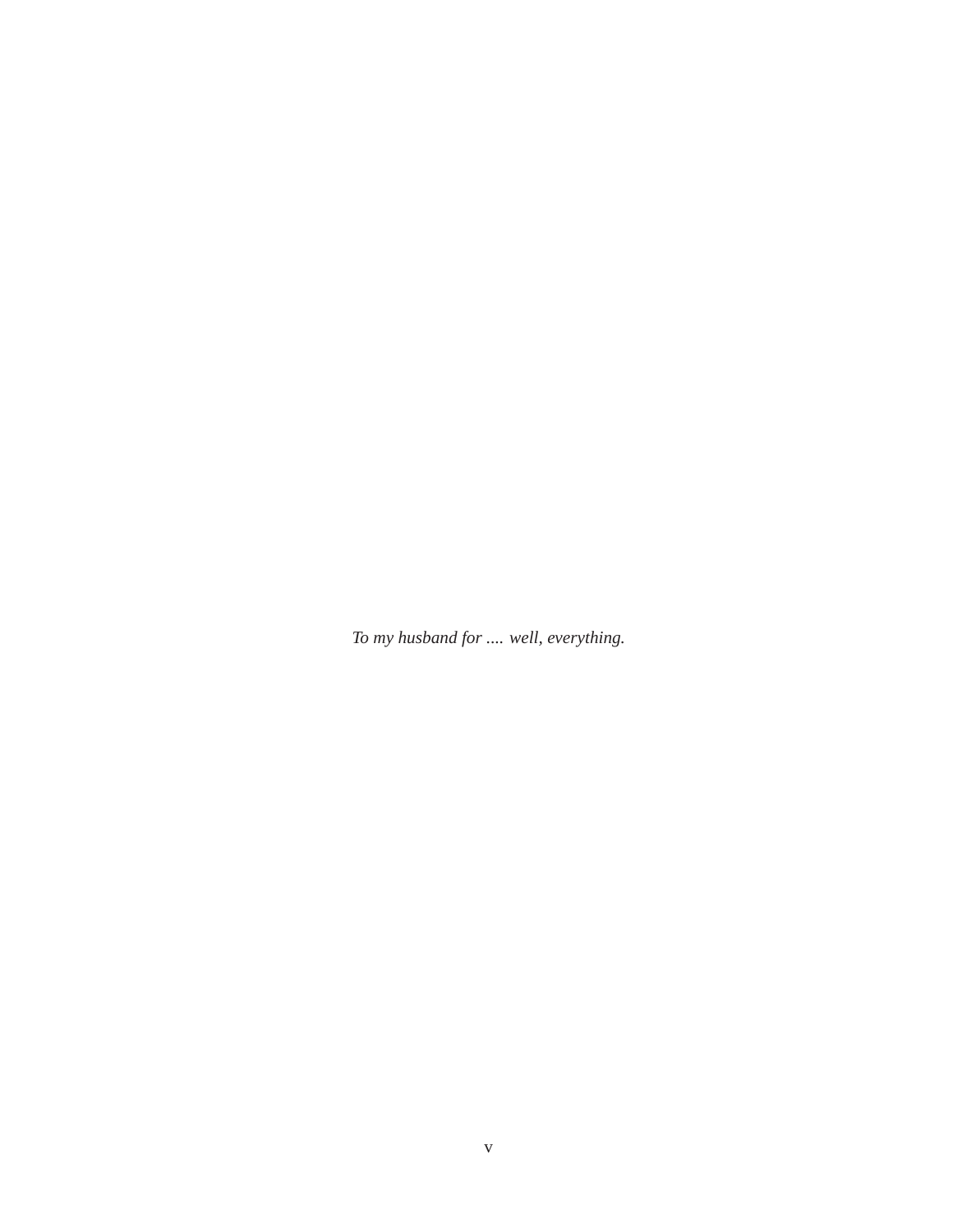## **Acknowledgments**

I would first like to thank my advisor, Dr. Kenneth Hopkinson, for his advice, guidance, and patience. This document is a long time coming; I hope my performance was worth the wait.

I would also like to thank Nicholas Kerner for his programming and troubleshooting assistance.

I also thank my supervisors, branch chiefs, and chain of command for their flexibility and understanding in my undertaking of this endeavor.

Finally, I thank my family and friends for their never-ending support and encouragement. In particular, my husband's love, advice, support, proofreading, and troubleshooting were invaluable. I could never have done this without the support of everyone. Thank you!

Heather A. Lingg

vi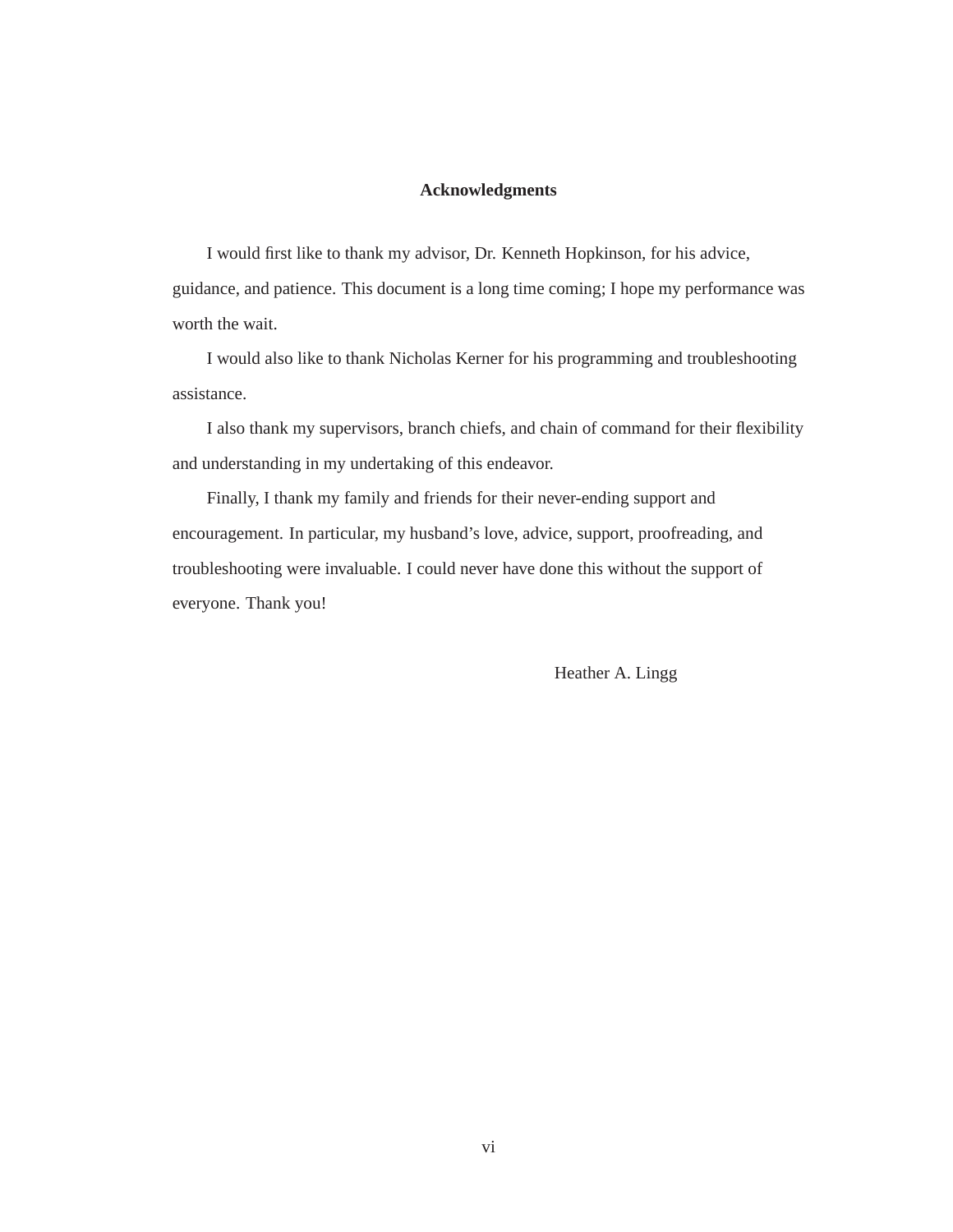# **Table of Contents**

|                                             |                                                                     | Page                                                         |
|---------------------------------------------|---------------------------------------------------------------------|--------------------------------------------------------------|
|                                             |                                                                     | iv                                                           |
|                                             |                                                                     | $\mathbf{V}$                                                 |
|                                             |                                                                     | vi                                                           |
|                                             |                                                                     | ix                                                           |
|                                             |                                                                     | $\mathbf{X}$                                                 |
|                                             |                                                                     | xii                                                          |
|                                             |                                                                     |                                                              |
| 1<br>1.1<br>1.2                             | Goals                                                               | 1<br>$\mathbf{1}$<br>$\overline{2}$                          |
| 2<br>2.1<br>2.2<br>2.3<br>2.4<br>2.5<br>2.6 | Cryptology and the Advanced Encryption Standard                     | 5<br>5<br>$\overline{5}$<br>$\overline{7}$<br>11<br>16<br>20 |
| 3<br>3.1<br>3.2<br>3.3<br>3.4               | Methodology<br>3.2.1<br>3.2.2<br>Steiner<br>3.2.3<br>3.3.1<br>3.3.2 | 21<br>21<br>23<br>23<br>26<br>29<br>31<br>31<br>32<br>35     |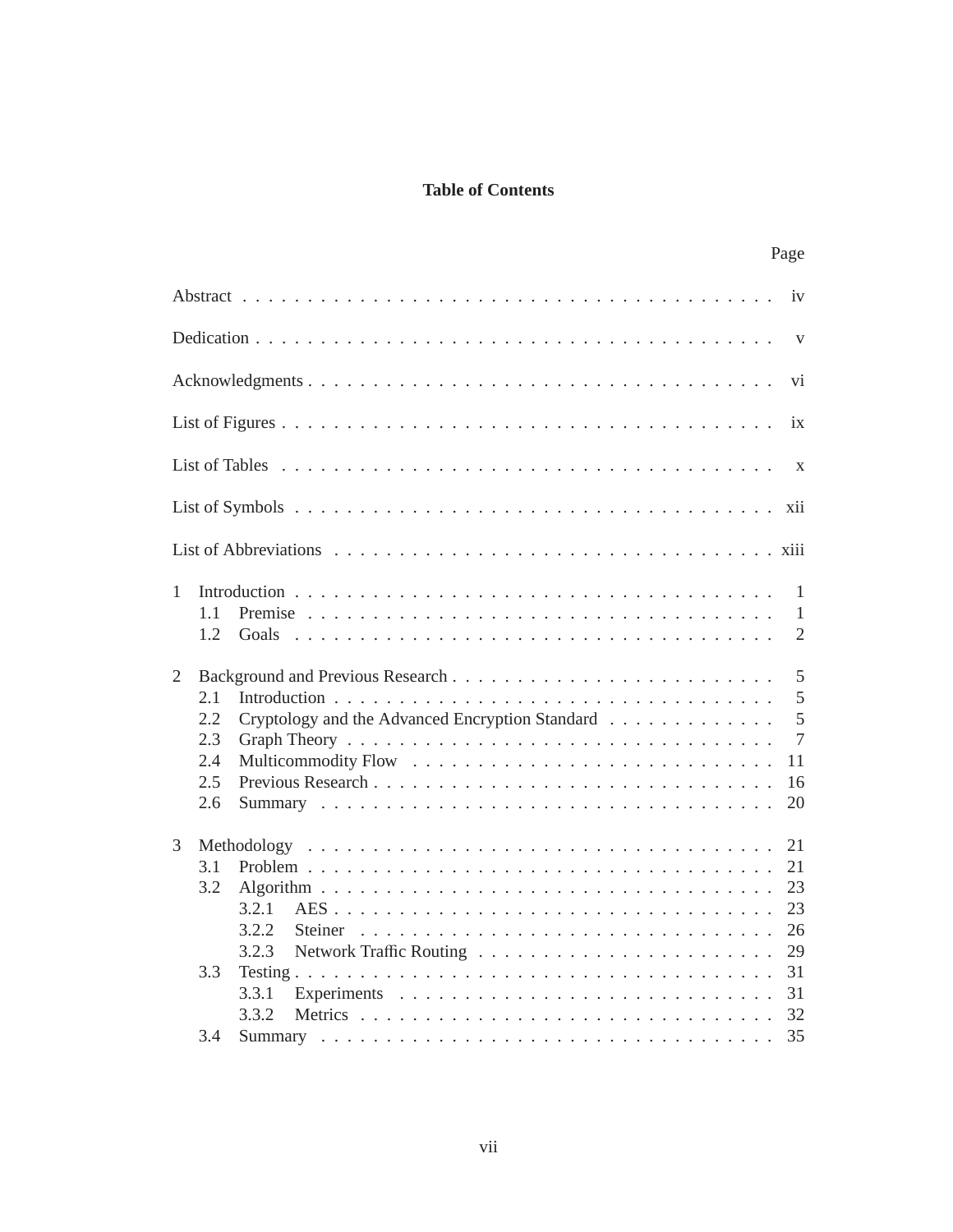| $\overline{4}$ |     |     |                                                                                        |  |
|----------------|-----|-----|----------------------------------------------------------------------------------------|--|
|                | 41  |     |                                                                                        |  |
|                |     | 411 |                                                                                        |  |
|                |     | 412 |                                                                                        |  |
|                |     | 413 |                                                                                        |  |
|                | 42  |     |                                                                                        |  |
|                |     | 421 | Execution Time $\ldots \ldots \ldots \ldots \ldots \ldots \ldots \ldots \ldots \ldots$ |  |
|                |     | 422 |                                                                                        |  |
|                |     | 423 |                                                                                        |  |
|                | 4.3 |     |                                                                                        |  |
|                | 4.4 |     |                                                                                        |  |
|                |     |     |                                                                                        |  |
|                |     |     |                                                                                        |  |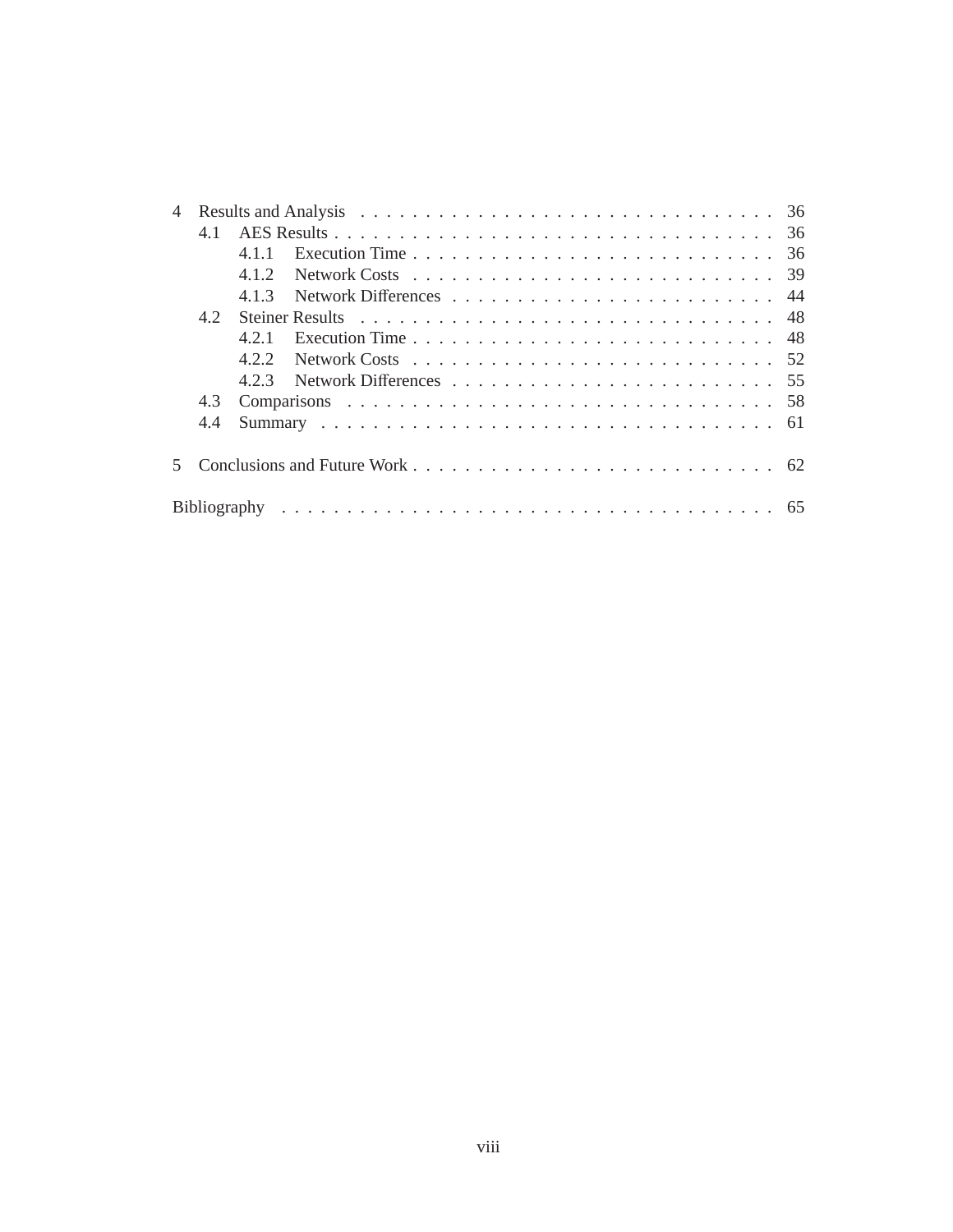# **List of Figures**

| Figure | Page                                                                                                       |                |  |
|--------|------------------------------------------------------------------------------------------------------------|----------------|--|
| 2.1    |                                                                                                            | $\overline{7}$ |  |
| 3.1    |                                                                                                            | 27             |  |
| 3.2    |                                                                                                            |                |  |
| 4.1    | AES total times shows speed improvement over previous methods 37                                           |                |  |
| 4.2    | AES generational times do not have large deviations from the mean 38                                       |                |  |
| 4.3    | AES edge re-configuration occurs with no growth across interfaces $\dots \dots$ . 40                       |                |  |
| 4.4    | AES routeing time dwarfs edge re-configuration time exponentially $\dots \dots$ 41                         |                |  |
| 4.5    |                                                                                                            |                |  |
| 4.6    | AES differences vary unpredictably over different configurations 45                                        |                |  |
| 4.7    | Steiner times show improvement over AES times 48                                                           |                |  |
| 4.8    | Steiner interfaces contribute to overall generation time 50                                                |                |  |
| 4.9    | Steiner edge re-configuration times shows great improvement over AES method                                | 51             |  |
|        | 4.10 Steiner traffic routing contributes most to overall generational time                                 | 52             |  |
|        |                                                                                                            | 54             |  |
|        | 4.12 Steiner differences exponentially decrease as interfaces linearly increase 56                         |                |  |
|        | 4.13 Complete possible networks only assist differences if generated configuration                         |                |  |
|        | is not sparse $\ldots \ldots \ldots \ldots \ldots \ldots \ldots \ldots \ldots \ldots \ldots \ldots \ldots$ | 59             |  |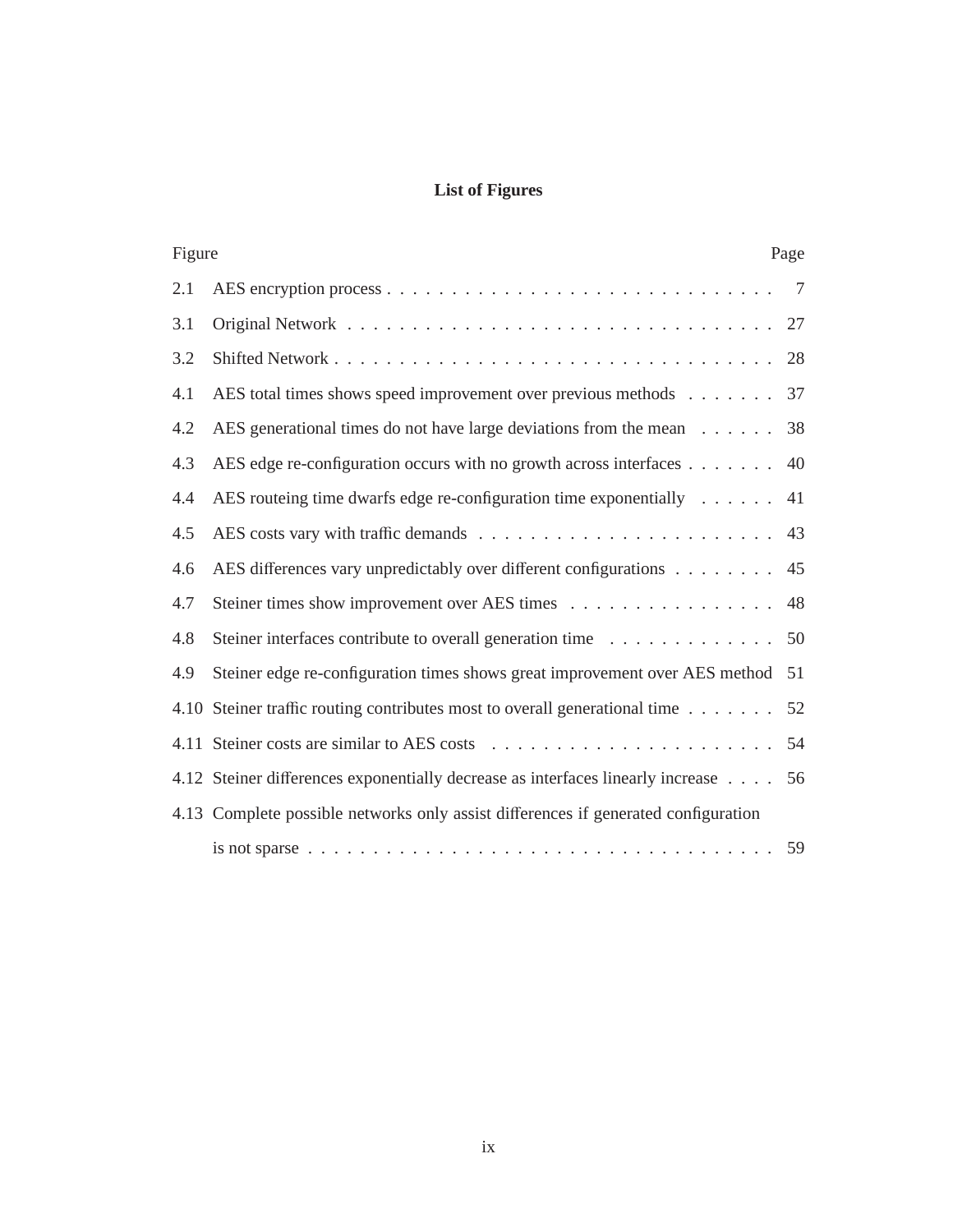# **List of Tables**

| Table |     |                                                                                    | Page |  |
|-------|-----|------------------------------------------------------------------------------------|------|--|
| 3.1   |     |                                                                                    | 27   |  |
|       | (a) |                                                                                    | 27   |  |
|       | (b) |                                                                                    | 27   |  |
|       | (c) |                                                                                    | 27   |  |
|       | (d) |                                                                                    | 27   |  |
|       | (e) |                                                                                    | 27   |  |
| 4.1   |     | Standard Deviation for Total Time for 10 Generations, AES, in units of network     |      |  |
|       |     |                                                                                    |      |  |
| 4.2   |     | Standard Deviation for Average Time per Generation, AES, in seconds                | 39   |  |
| 4.3   |     | Standard Deviation for Edge Shift Time per Generation, AES, in seconds             | 42   |  |
| 4.4   |     | Standard Deviation for Traffic Route Time per Generation, AES, in seconds          | 42   |  |
| 4.5   |     | Standard Deviation for Average Total Cost, AES, by formula 3.2                     | 43   |  |
| 4.6   |     | Ratio of Configuration Cost vs. Total Possible Cost, AES, via formula 3.2          | 44   |  |
| 4.7   |     | Standard Deviation for Average Total Topological Differences, AES, in units        |      |  |
|       |     |                                                                                    | 46   |  |
| 4.8   |     |                                                                                    | 46   |  |
| 4.9   |     |                                                                                    | 47   |  |
|       |     | 4.10 Standard Deviation for Total Time for 10 Generations, Steiner, in seconds     | 49   |  |
|       |     | 4.11 Standard Deviation for Average Time per Generation, Steiner, in seconds       | 50   |  |
|       |     | 4.12 Standard Deviation for Average Edge Shift Time per Generation, Steiner, in    |      |  |
|       |     |                                                                                    | 53   |  |
|       |     | 4.13 Standard Deviation for Average Traffic Route Time per Generation, Steiner, in |      |  |
|       |     |                                                                                    | 53   |  |
|       |     | 4.14 Standard Deviation for Average Total Cost, Steiner, via formula 3.2           | 54   |  |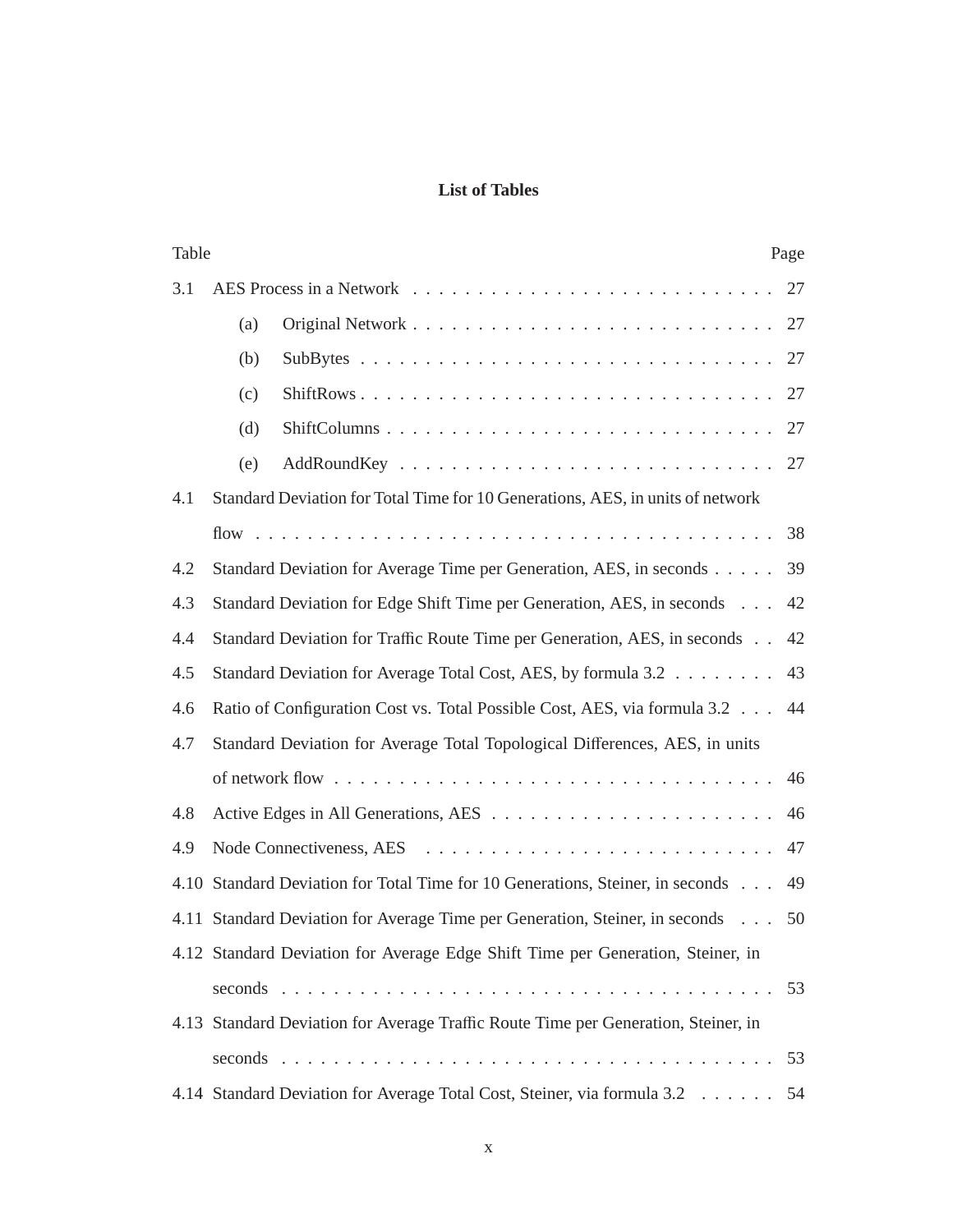| 4.15 Ratio of Configuration Cost vs. Total Possible Cost, Steiner, via formula 3.2 55     |  |
|-------------------------------------------------------------------------------------------|--|
| 4.16 Standard Deviation for Topological Differences, Steiner, in units of network flow 57 |  |
| 4.17 Number of Active Edges in All Generations, Steiner 57                                |  |
|                                                                                           |  |
| 4.19 Standard Deviation, Differences in units of network flow 60                          |  |
|                                                                                           |  |
|                                                                                           |  |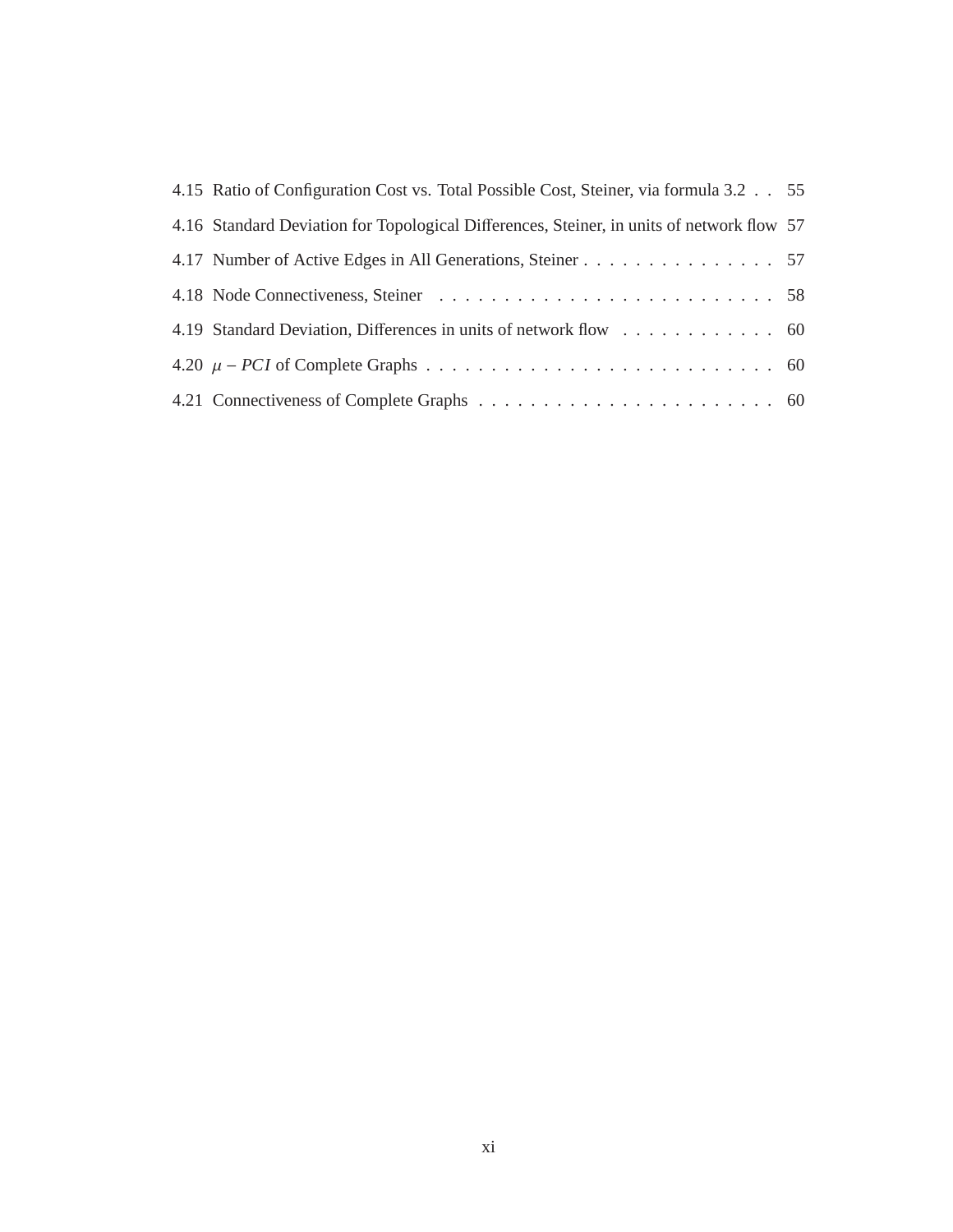# **List of Symbols**

|                  | Symbol<br>Page                                                                                  |                 |  |  |
|------------------|-------------------------------------------------------------------------------------------------|-----------------|--|--|
| $\boldsymbol{G}$ |                                                                                                 | $7\phantom{.0}$ |  |  |
| $\overline{N}$   |                                                                                                 | 7               |  |  |
| E                |                                                                                                 | 7               |  |  |
| K                |                                                                                                 | 11              |  |  |
| $\boldsymbol{n}$ |                                                                                                 |                 |  |  |
| m                |                                                                                                 |                 |  |  |
| $\int$           |                                                                                                 |                 |  |  |
| $\mathbf{k}$     |                                                                                                 |                 |  |  |
| $\dot{i}$        |                                                                                                 |                 |  |  |
| $\dot{J}$        |                                                                                                 |                 |  |  |
| $\epsilon$       | Edge enumeration $\ldots \ldots \ldots \ldots \ldots \ldots \ldots \ldots \ldots \ldots \ldots$ |                 |  |  |
| $u_{ijf}$        |                                                                                                 |                 |  |  |
| $e_{co}$         |                                                                                                 | 12              |  |  |
| $e_{cc}$         |                                                                                                 |                 |  |  |
| $x_{ij}^k$       |                                                                                                 | 12              |  |  |
| $\boldsymbol{P}$ |                                                                                                 | 12              |  |  |
| $d^k$            |                                                                                                 | 12              |  |  |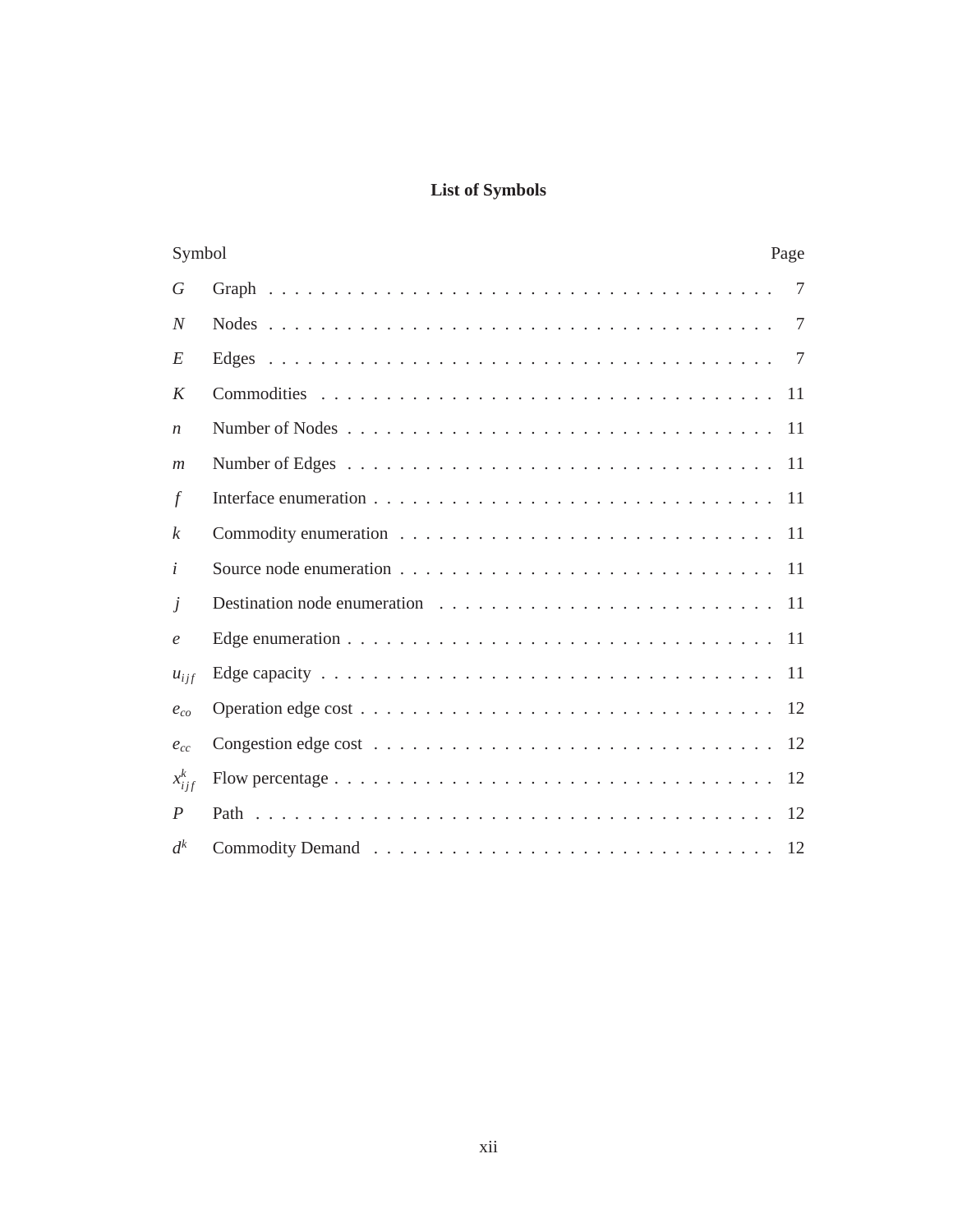# **List of Abbreviations**

| Abbreviation |                                                  | Page |
|--------------|--------------------------------------------------|------|
| DoD          |                                                  |      |
| IC           |                                                  |      |
| IP           |                                                  |      |
| <b>IPS</b>   |                                                  |      |
| <b>AES</b>   |                                                  |      |
| <b>NIST</b>  | National Institute of Standards and Technology 5 |      |
| <b>NSA</b>   |                                                  |      |
| $SHA-2$      |                                                  |      |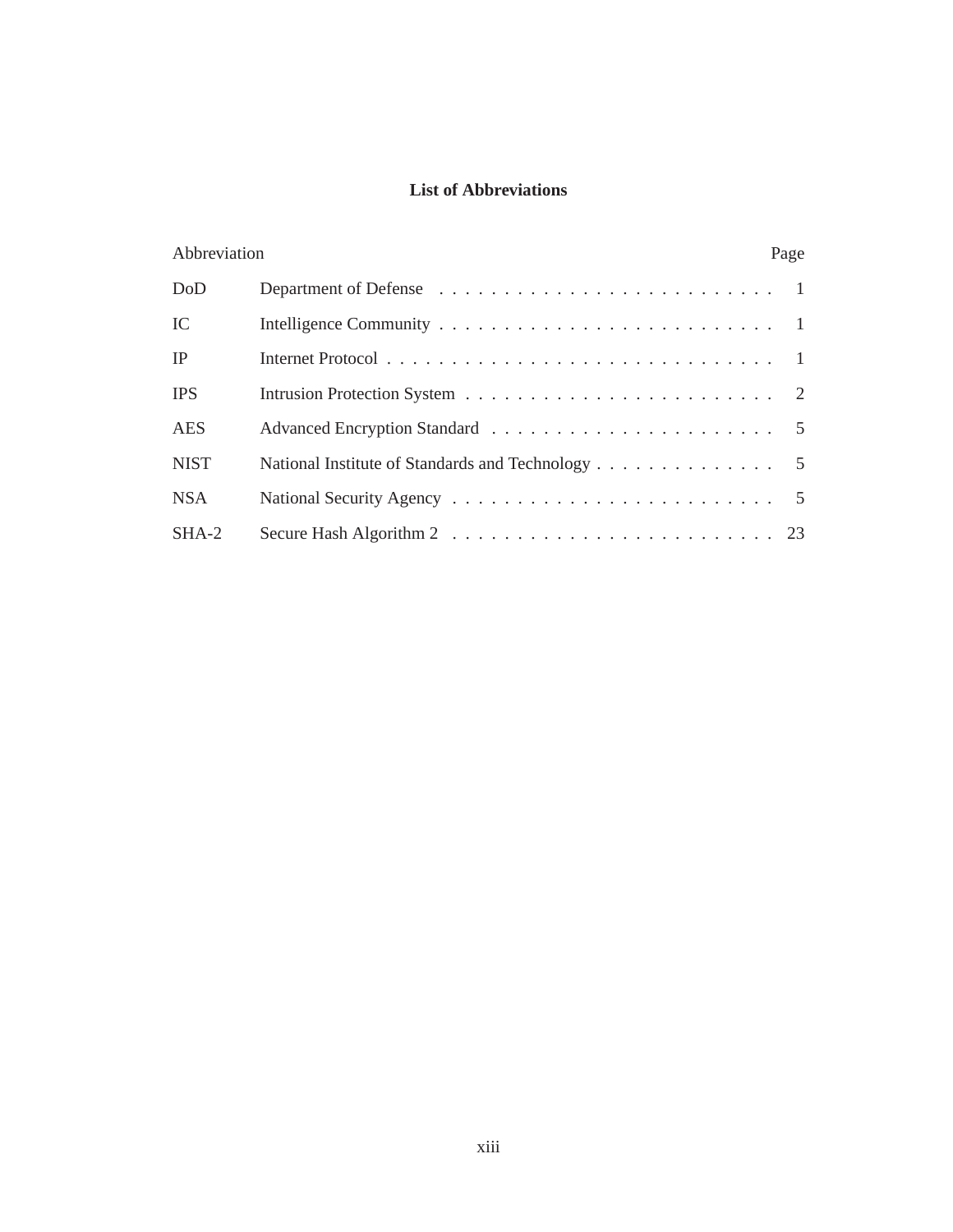# Dynamic Network Topologies

## **1 Introduction**

## **1.1 Premise**

A network is a collection of devices, known as nodes, which exchange information over a means of communication, known as edges. Network devices are workstations, servers, routers, switches, and other network equipment. Edges are cables, radio waves, satellite links, or other methods of transmission. While much information exchanged over a network may be free and open to access (e.g. public web pages such as Wikipedia), some information (e.g. private communications or financial transactions) must be protected and limited to access. In the case of the Department of Defense (DoD) and the Intelligence Community (IC), networks contain information that is pertinent to national security. To protect this information, the network must also be protected.

Network defense consists of a series of mechanisms designed to protect information traveling through a network from any potential adversary that desires that information. The defense is multi-layered, depending both on application and transmission methods. Commonly, applications employ their own set of hardening techniques. A common technique is encryption, which is used to mask the actual content. At the network level, firewalls and various protocols, such as IPSec, can automatically reject data outright based on Internet Protocol (IP) address or port number. Still, at the lowest level, data must flow between devices over the network for the network to be of any use. More importantly, a valid data flow path from source to destination must be known for data to be properly received. This data flow across a network establishes the basic topology of the network, creating a virtual landscape that can be scanned and probed for vulnerabilities.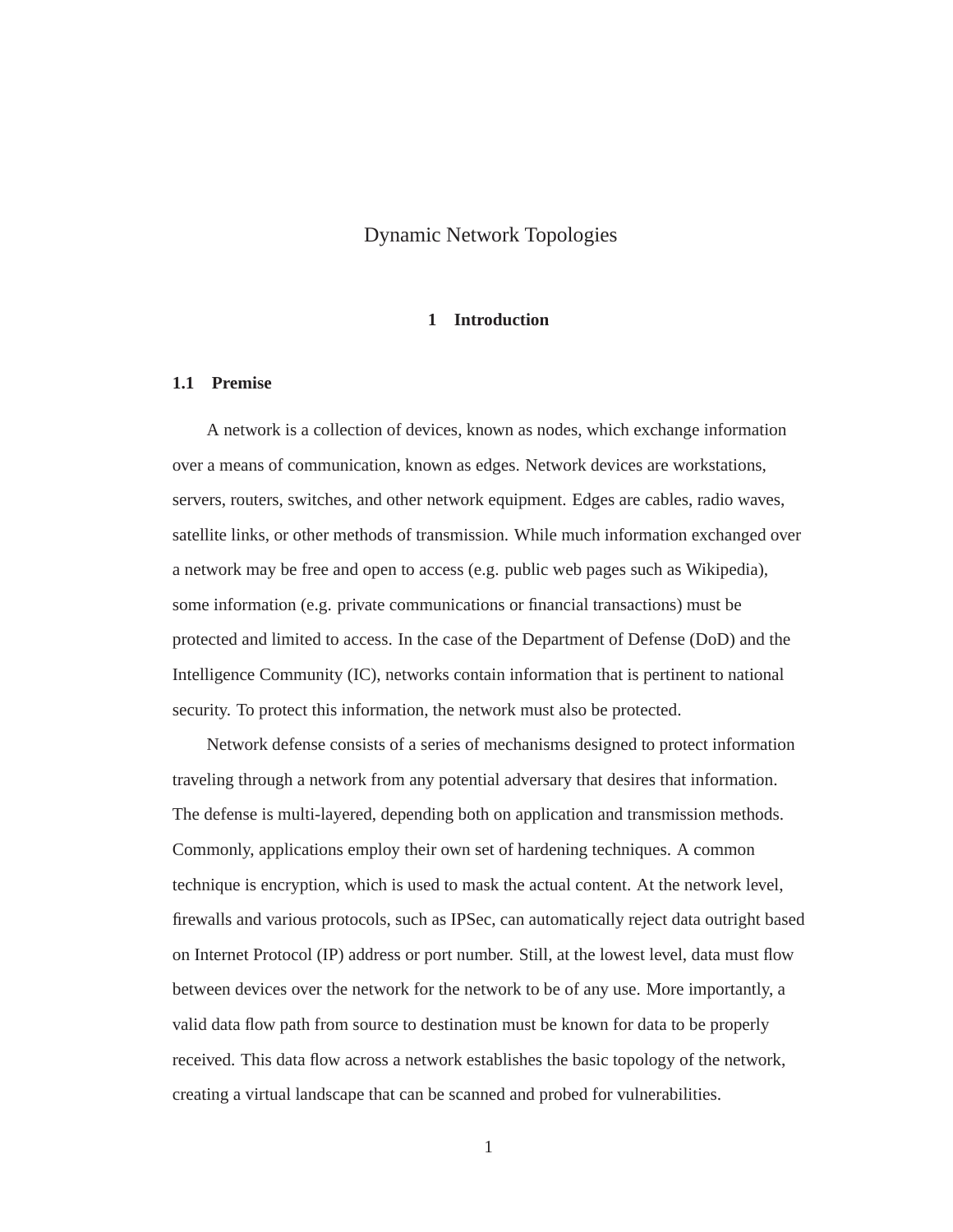A network topology is the mapping of the interconnections between network nodes. Typically, enterprise networks are designed to have a certain topology which rarely changes. Updates and changes are generally time-consuming, costly, and must be executed in a precisely controlled fashion to avoid impacting network functionality. Other networks are much more flexible but can be much less reliable, depending on the transmission medium. The goal of this research is to allow changes at the base level of the network without incurring large costs and without adversely effecting network functionality. Most networks employed in commercial and government applications are statically defined. Data flows from device A to device B over a given static route Z. Once these networks are successfully scanned, an attacker can move to the act of actual exploitation on the assumption that the topology and traffic patterns will not change. The network is then infiltrated and information compromised.

An important key point is that a network topology, though physically stable, is also *virtual*. It is a landscape that can be changed at will by activating or deactivating network edges. Assuming that network traffic is properly re-routed to accommodate those changes, the nodes continue to operate as if no changes had occurred. Essentially, modifying the network topology on a regular basis provides an additional layer of defense for the network without compromising mission capabilities. Regular topology shifts force attackers to expend resources just to scan and re-scan the network, thus lessening the probability or severity of an attack. Such topology shifts can also accompany Intrusion Protection Systems (IPS) to automatically respond to an active attack.

#### **1.2 Goals**

Before any network topology changes can take place, the changes must be known. Possible changes range from simple re-routing of a traffic path to physically disabling a connection. A new network topology must be generated and routes for network traffic re-established. The generation process must occur quickly enough to react to dynamic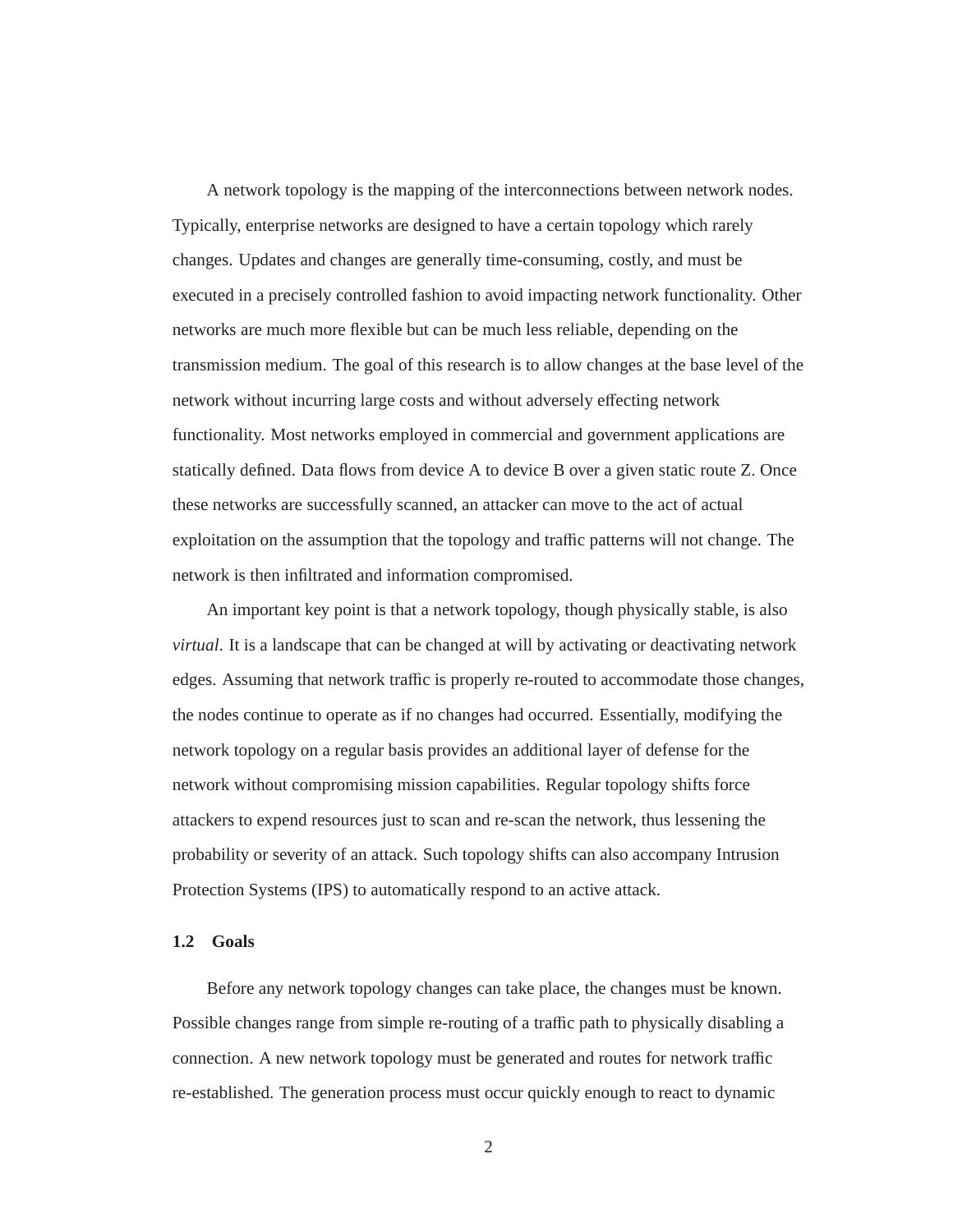network conditions, with or without human administrative assistance, at an enterprise level. If generating a new network topology takes days or even hours, the output is obsolete on arrival.

The new topology must not partition the existing network into multiple networks or fail to re-route any network traffic. Any inability to contact other users or use a network service renders the topology useless. Topology generation must also consider operational network costs and restraints: operation cannot consume excessive resources or use edges that do not exist. A new topology must also consider the configuration of previous generations because the entire goal of the process is to substantially modify the network topology; consistent re-use of a network link or a route simply misses the point. Similarly, if a solution only trivially changes the network topology as compared to previous generations, that solution should be rejected.

A final consideration is the security of the entire generation process: an attacker should be forced to re-scan a network to re-identify targets. If an attacker can perform the same calculations and arrive at the same solution, the process will quickly be reverse engineered and defeated. Given that an attacker can observe both the previous and current configurations, the generation process must execute with additional information.

The goal of this research, then, is to create a dynamic network topology generation and verification process. Implementation and testing of the output of the process on a physical network is beyond the scope of this thesis. Previous research in this area considered many of the factors discussed above, but to be truly useful all factors must be evaluated [1]. This research is faster and able to consider larger networks than previous research while maintaining significant confidence that the described constraints are accounted for appropriately. Additionally, this research provides flexibility to network administrators by incorporating flexible tolerance levels in the described constraints.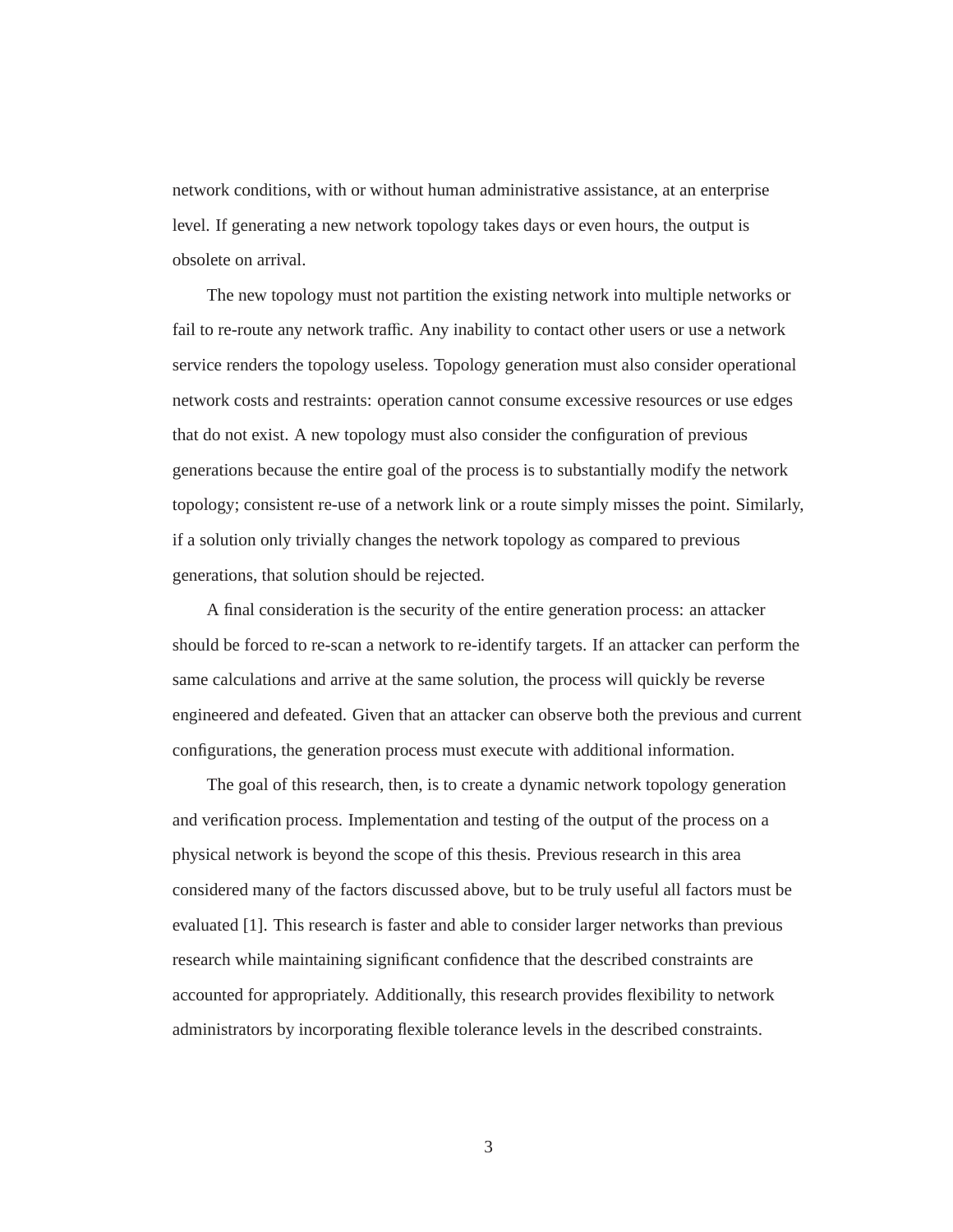Two methods are used to modify the network topology: one based on cryptology algorithms, and one based on graph theory algorithms. A single method is used to re-route network traffic through the new configuration of network connections, and is used to finalize the network configurations for both topology change methods. The two topology change methods are compared for computational speed, operational cost, and security.

The remainder of this thesis is organized as follows: the second chapter provides background information and reviews previous research, the third chapter examines the methodology of this research, and the forth chapter provides the results. Finally, the fifth chapter offers conclusions and suggestions for further research.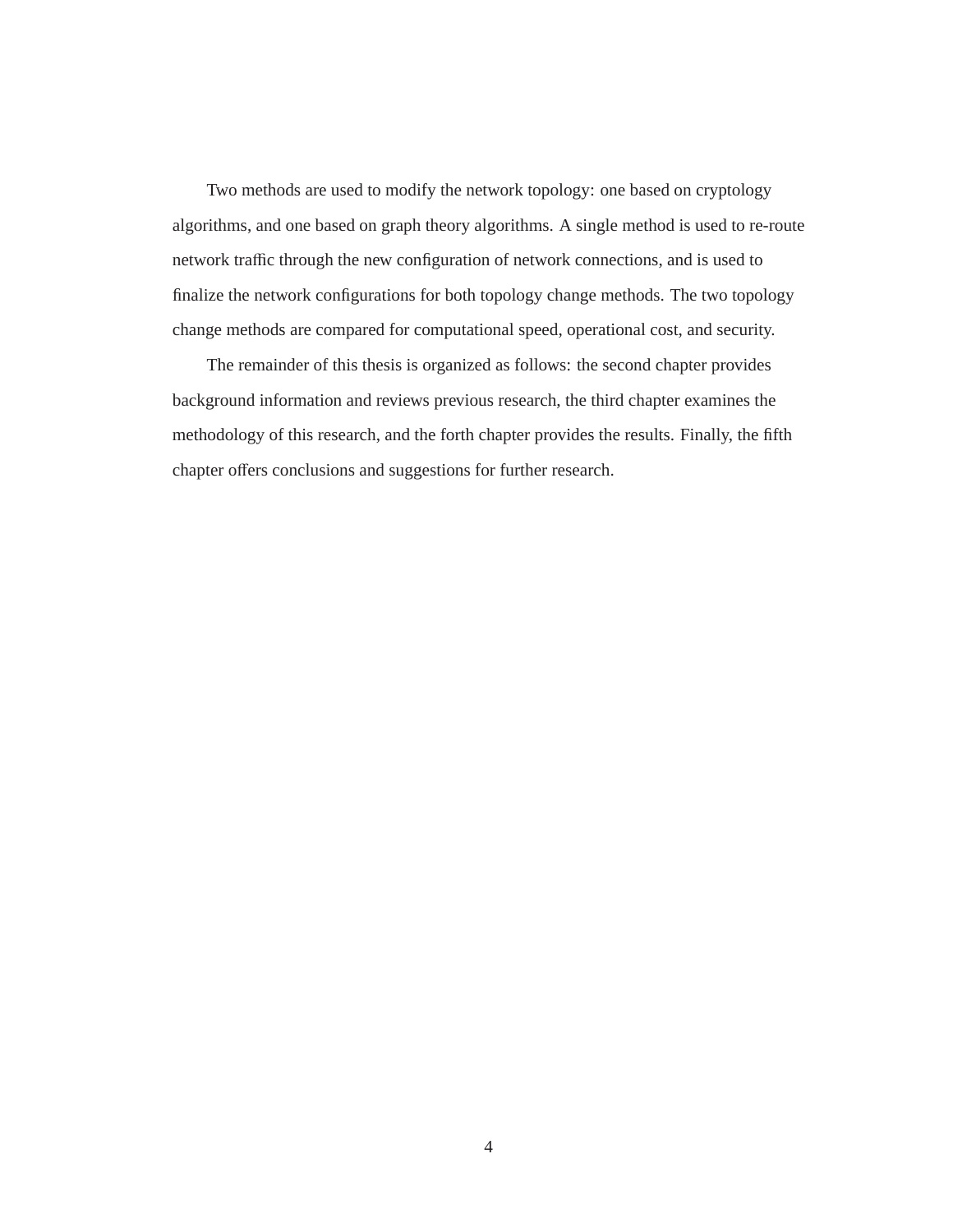## **2 Background and Previous Research**

#### **2.1 Introduction**

Several areas provide the background required for this research. These areas include both cryptology in general and the Advanced Encryption Standard in specific. Graph theory is also examined, including methods of finding the shortest path between a set of points. Additionally, linear programming and the multicommodity flow problem are examined, along with several solution methods for the multicommodity flow problem. Finally, previous research in the area of dynamic network design is reviewed.

#### **2.2 Cryptology and the Advanced Encryption Standard**

This research uses the Advanced Encryption Standard (AES) in the modification of network topologies. It was accepted as a general standard in November 2001 by the National Institute of Standards and Technology (NIST) and shortly after by the National Security Agency (NSA) as the standard for encrypting classified information. The algorithm requires the plaintext, a substitution table, and a cipher key. The plaintext and the cipher key are provided by the user of the algorithm while the substitution table is provided by the algorithm itself. The algorithm follows four base steps in a series of iterative rounds to produce the ciphertext. The four steps are SubBytes, ShiftRows, MixColumns, and AddRoundKey. The number of rounds is dependent on key length and can be 10, 12, or 14 rounds for key lengths 128, 192, and 256 bits, respectively. Data is initially divided into blocks and each block is processed by the algorithm separately. Regardless of key length, data is always divided into 16 byte chunks, which are arranged in a  $4x4$  byte matrix  $[2]$   $[3]$ .

The SubBytes step uses a pre-generated table to modify the plaintext. The table is generated by applying an affine transformation over the multiplicative inverse of the finite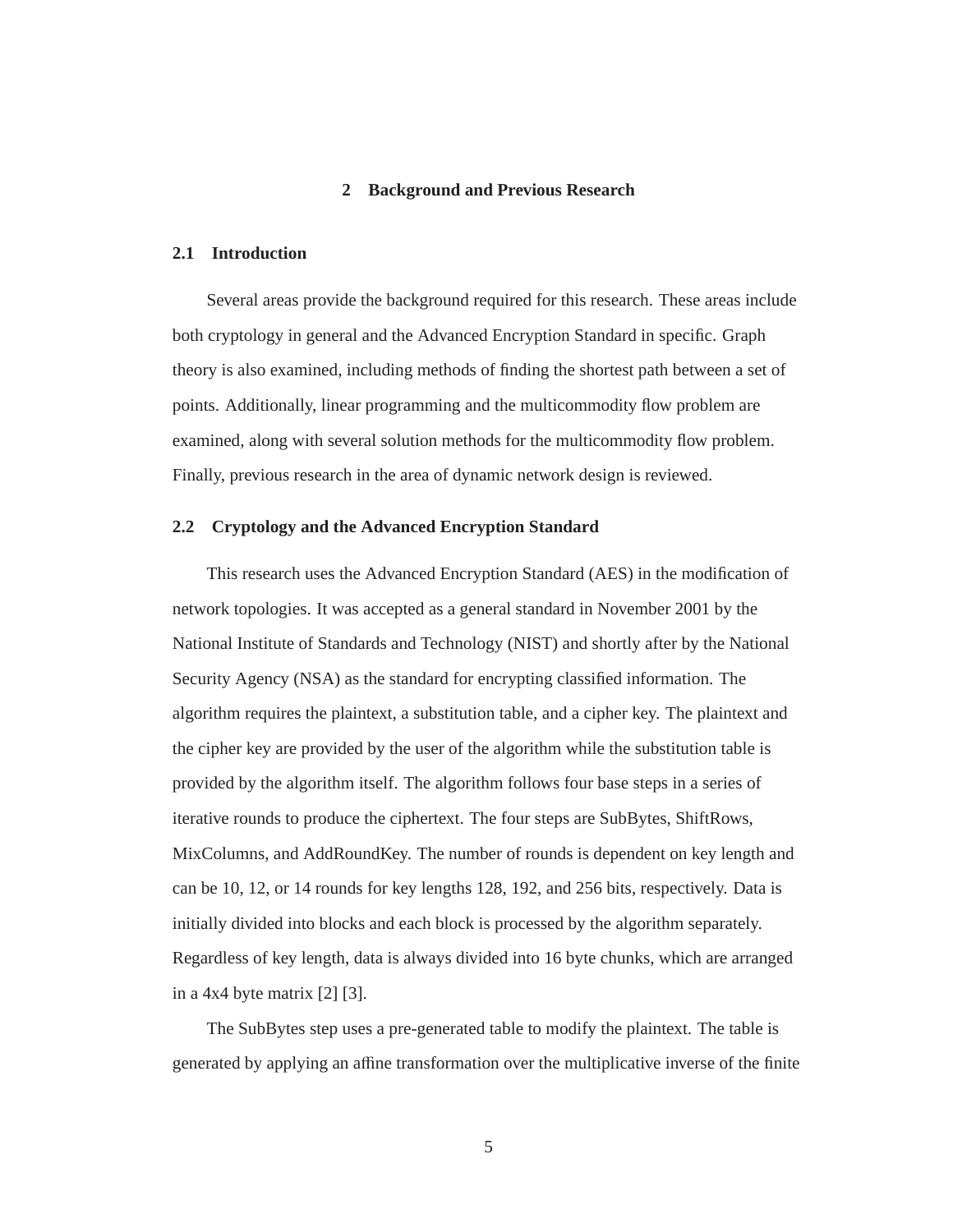field  $GF(2^8)$ . The 16x16 byte table is static and is used in all implementations of AES. For each byte of plaintext data, a substitution is performed. The largest four bits of a given byte determine the row index of the table while the smallest four bits determine the column index. The entry at that spot on the table replaces the original data byte [2] [3].

ShiftRows is the second step. The 4x4 matrix of substituted data is grouped by rows and each row is circularly left shifted based on an offset. Each shift operates on a full byte of data. The offset starts at zero and increments with each row. This means that the first row is not shifted; the second is shifted by one, and so on [2].

MixColumns is the third step and re-arranges the columns. Each column of the shifted data matrix is treated as a polynomial over the finite field  $GF(2<sup>8</sup>)$ , and is multiplied by a fixed polynomial,  $a(x) = (03)x^3 + (01)x^2 + (01)x + (02)$ , modulo  $x^4 + 1$  [2]. This operation modifies the data in place, using each byte of the column to affect the result of each final byte in the column. This provides diffusion in the output, adding additional security to the final ciphertext.

The final step is AddRoundKey. The user enters a password or pass-phrase at the beginning of the process. This password is used to generate a set of round keys; one round key is used per round of the process. The number of rounds dictates the required key size, and the round key generation process differs slightly, depending on these factors. The key generation process starts by generating a master key, and each round key consists of a set number of bits from this master key. These keys are generated before the AES algorithm begins and are used in this step. The AddRoundKey step itself consists of a basic XOR, using the round key and the mixed data matrix. This produces the final output of the round [2].

The pseudo-code of the process is shown in Figure 2.1. Note that a round key is added to the data before rounds begin, and that the columns are not mixed in the final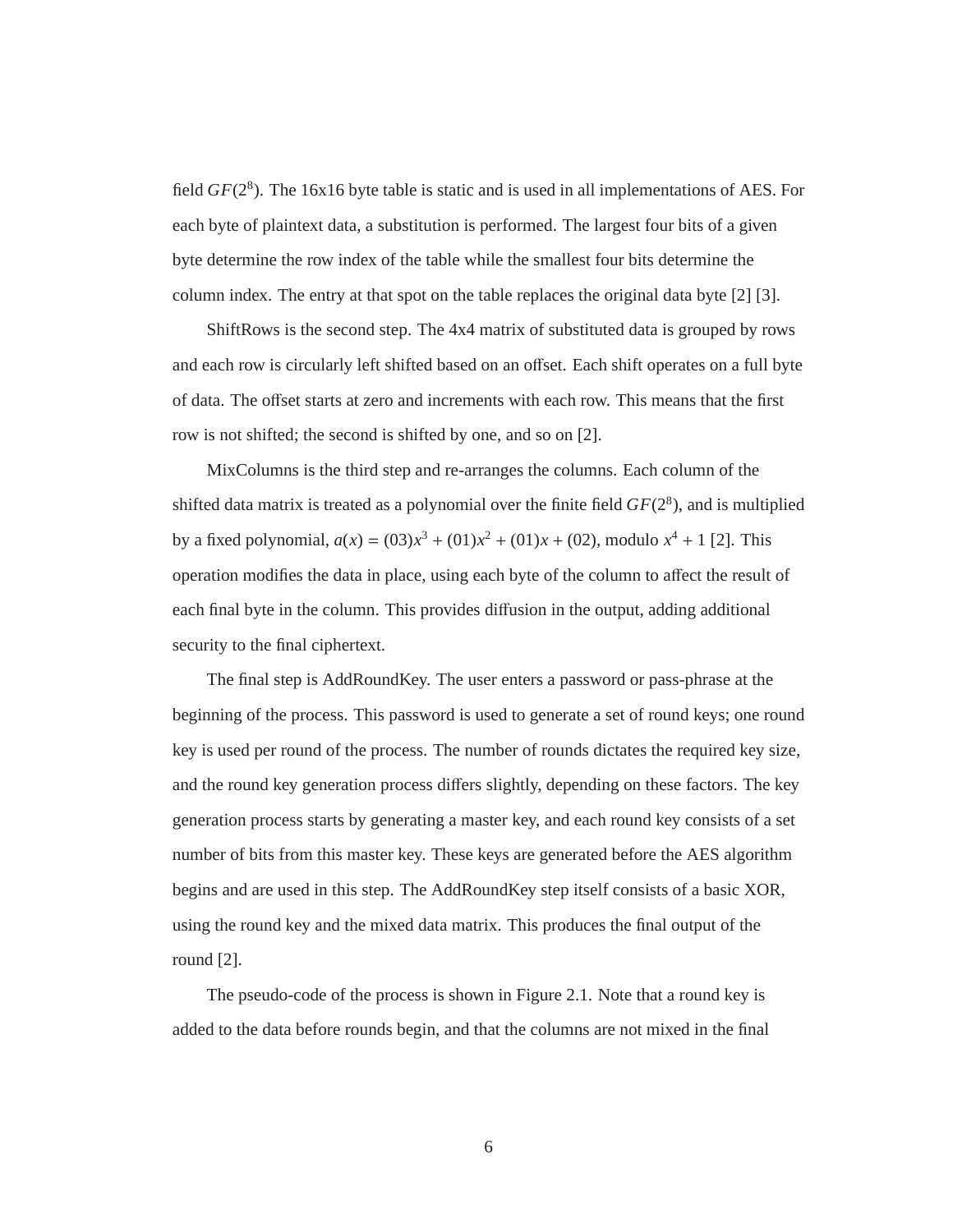round. This is by design, to account for the accompanying decryption process. That decryption process is not used in this research.



Figure 2.1: AES encryption process

This research utilizes the AES algorithm to modify the configuration of network edges. The methodology for this process is discussed in detail in Chapter 3.

## **2.3 Graph Theory**

A graphical description of a network *G* includes the set of nodes *N* and the set of possible edges *E*. This relationship is described mathematically as  $G = (N, E)$ . An undirected graph consists of edges that are bidirectional between nodes while a directed graph contains edges that may only carry information in a single direction. This research assumes edges are bidirectional.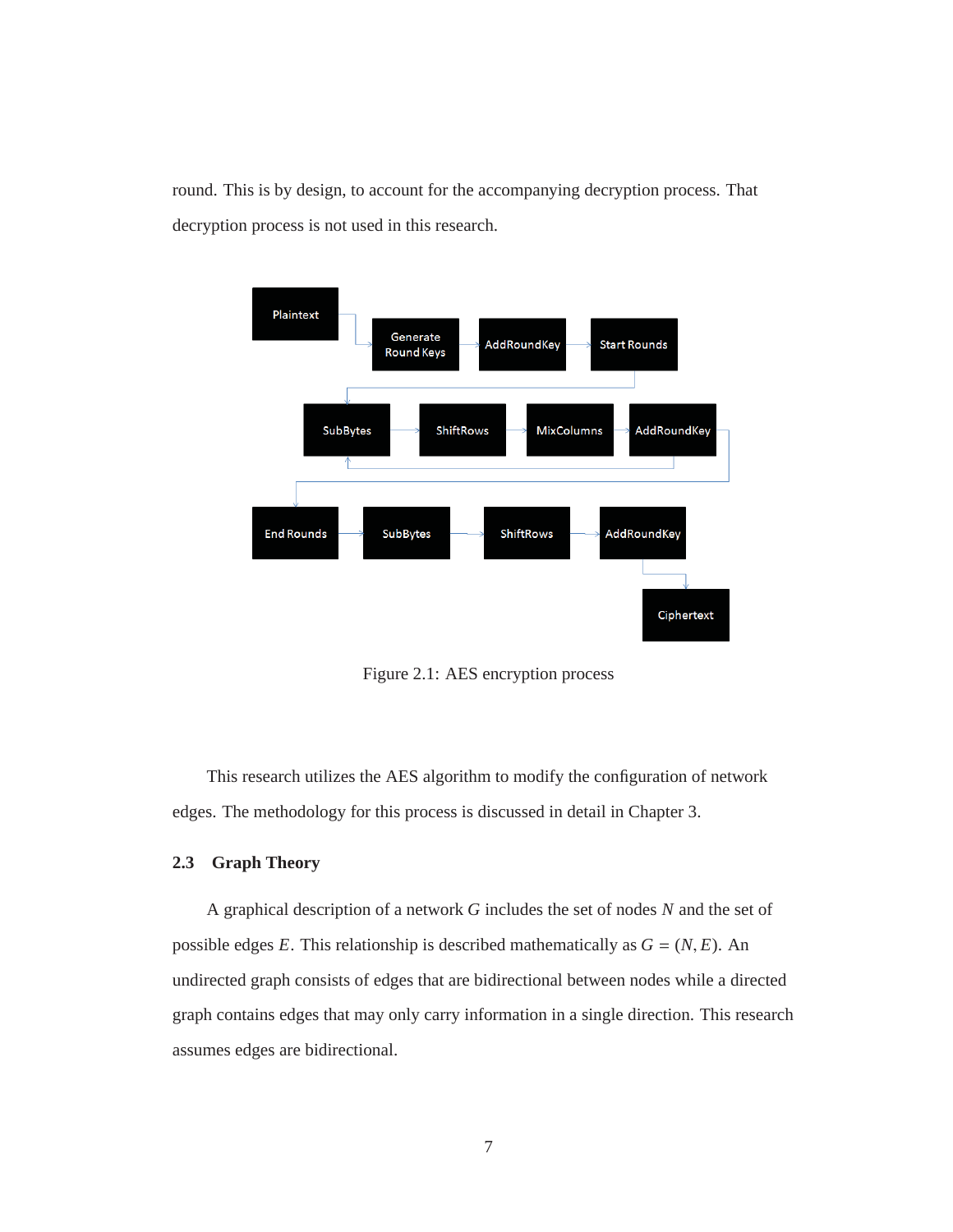If the goal is to select edges to connect nodes, a number of shortest-path algorithms can connect given node-pairs one at a time. These algorithms include Dijkstra's and Bellman-Ford [4]. However, the goal is not only to connect a given list of node-pairs, but also to ensure the network is whole. Additionally, as the number of node-pairs grows, the time to generate the shortest-path list grows with it. If the selected algorithm connects pairs in sequence, such as Dijkstra's, rather than in parallel, this growth is linear.

Edges are described by weights, or costs, that are associated with that edge. For this research, all costs are assumed to be positive. For this phase, the capacity *ue* of the edge is used as the edge weight. However, a higher capacity edge means more cost is associated with that edge. Practically, these operational costs include the cost of installing and maintaining the transmission medium as well as any power or administrative demands of the medium. For example, this would cover the cost to run a fiber line, the installation technicians, and the network administrators.

A minimum spanning tree aims to connect all nodes for the least amount of cost. By design, the network is only minimally connected, but the network is whole. However, the minimum connections may not be enough to carry all of the required network traffic. Additional edges must then be found to handle the network load using another algorithm, which defeats the use of a minimum spanning tree as a solution. As with the shortest-path algorithms, speed of the overall algorithm becomes a constraining factor.

A generalized Steiner tree finds the minimum-cost selection of network edges that connects all given node pairs. This is done by examining all node-pairs in parallel. The algorithm examines the connections between the set of source nodes and the neighbors of the source nodes. If this examination does not connect the node pairs, the process repeats. The original source node is replaced with the least-costly neighbor, and the algorithm uses the least-costly neighbor instead. The process continues until all node-pairs are connected,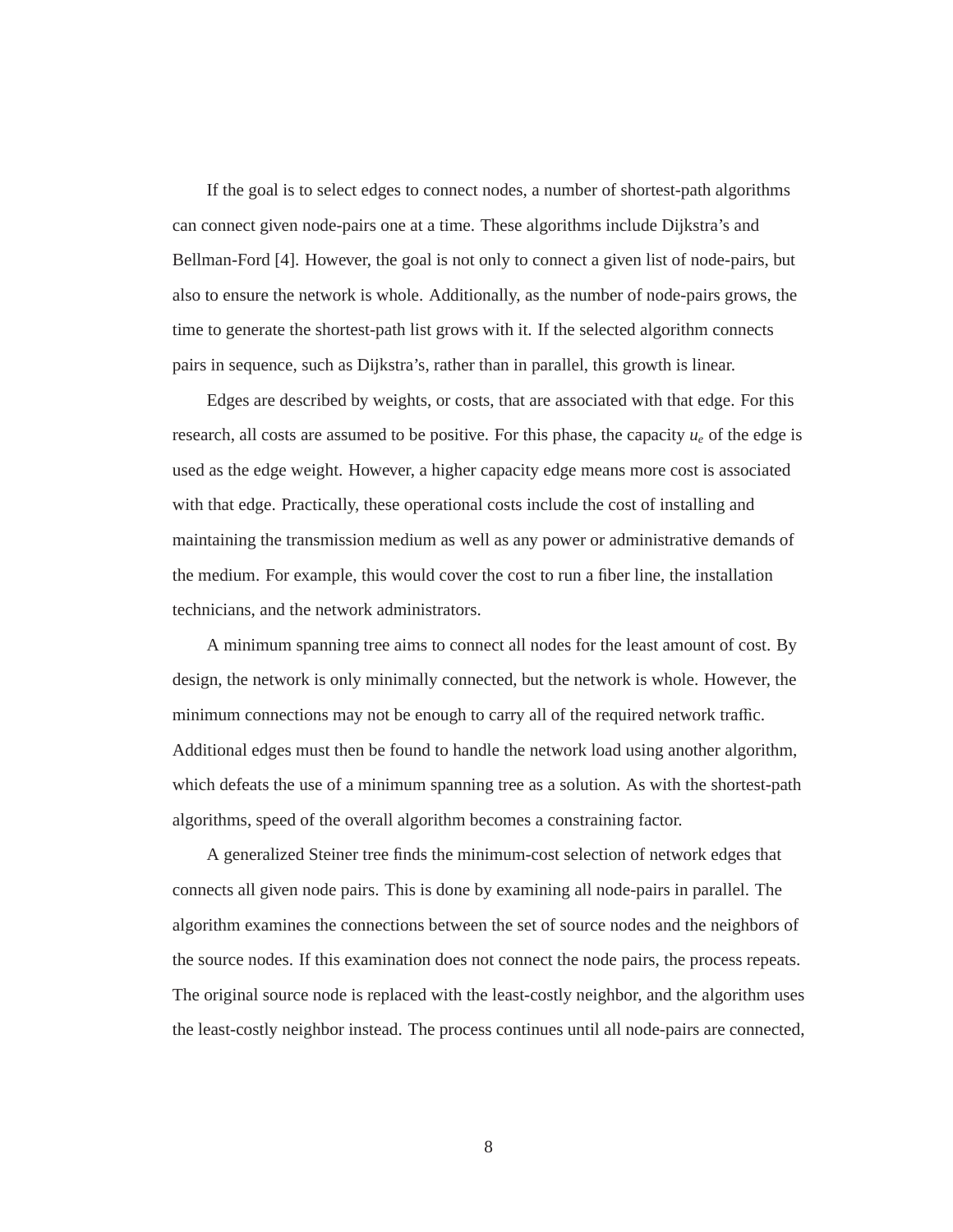not just the requested set of node-pairs. Additionally, the algorithm will identify a path between all node-pairs [5].

The generalized Steiner tree problem is essentially an optimization problem; network cost must be minimized. Linear programming is an established technique for solving such problems. Linear programming consists of an objective function and a set of constraints. Frequently, the objective function is a minimization or maximization problem. If a linear program is required by the constraints to have an integer solution, it is known as an integer program. A mixed integer linear program contains some constraints that are required to be an integer while other constraints are not under that restriction. A formal linear program is defined in the format [6]:

$$
\min cx \tag{2.1}
$$

Subject to:

 $Ax = b$  $x > 0$ 

The first line defines the objective function. The matrix *A* contains the coefficients of the variables used in the model constraints. Similarly, *b* and *c* are corresponding vectors that contain equality information and the coefficients of the objective function, respectively. In this notation,  $x$  is also a vector of the model variables and non-negativity is imposed on the final solution values. A standard-form linear program is a minimization problem.

Also important to this research is the concept of dual linear programs. A linear program that can be inverted is known as a primal problem, whilst the inverse is known as the dual problem. For example, the primal minimization problem often has a corresponding dual maximization problem, and vice versa.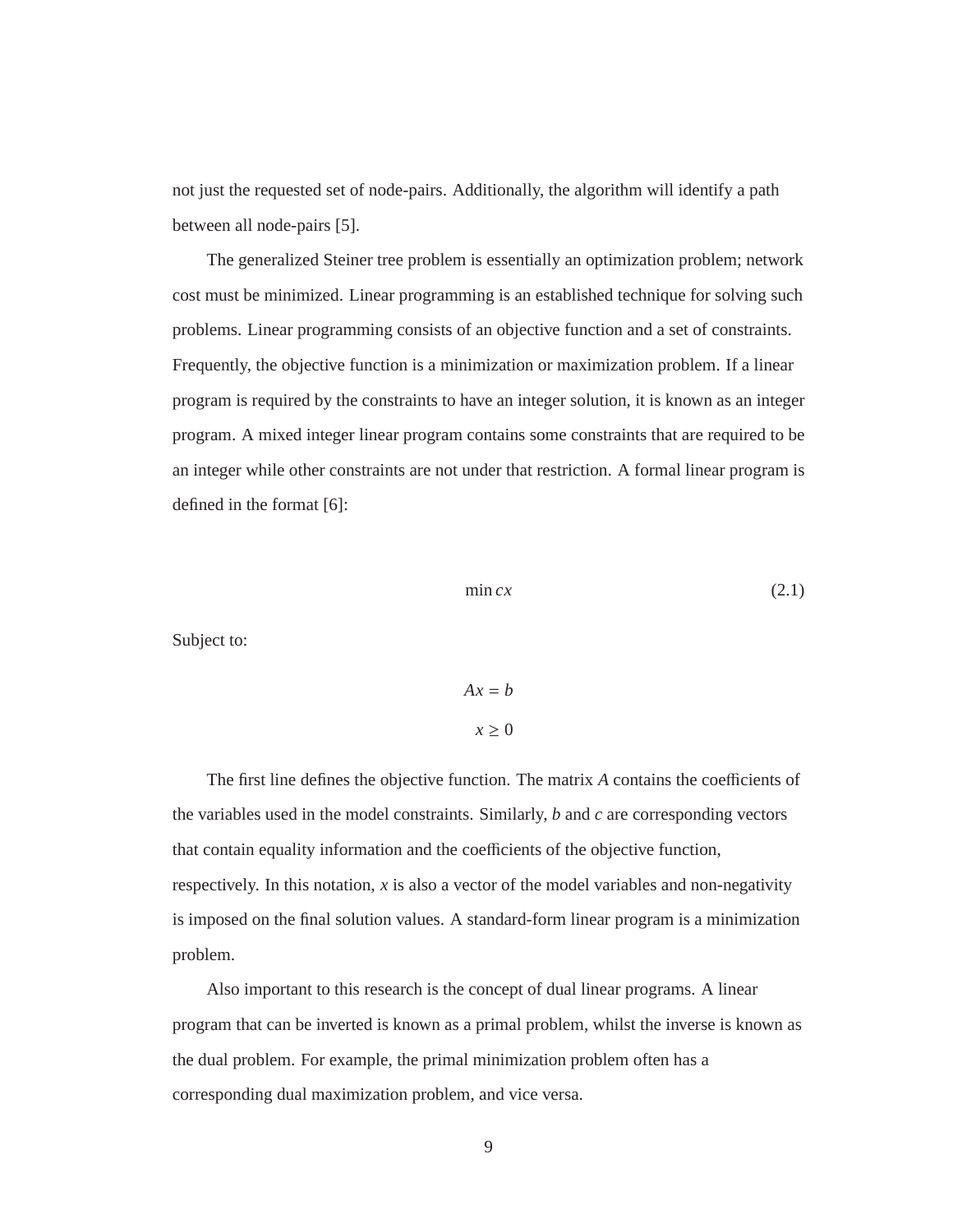The Steiner tree algorithm is described as a dual linear program in [5]:

$$
\min \sum_{e \in E} u_e \quad y_e
$$
\n
$$
\forall n \subseteq N \quad : n \in S \sum_{e \in \delta(S)} \sum_{\forall e \in E} \quad (2.2)
$$
\n
$$
\forall e \in E \quad : y_e \ge 0
$$

$$
\max \sum_{n \subseteq N: \exists i, n \in n_i} x_S
$$
\n
$$
\forall e \in E \qquad : \sum_{N: e \in \delta(S)} y_e \le u_e
$$
\n
$$
\forall n \in S \quad x_S \ge 0
$$
\n(2.3)

The primal minimization problem focuses on minimizing the total cost of all edges added to the network. Here, *n* refers to a given specific node, *e* to a given specific edge, and *S* to the set of edges comprising of the path. The variable  $y_e$  indicates if a network connection is present in the configuration, or not. The dual maximization problem increases the amount of flow,  $x<sub>S</sub>$  on a given path until the capacity of the edge is reached. At that point, the path is added to the network. Use of the linear programming approach means the Steiner tree problem does not suffer from linear growth dependent on the length of the list of node-pairs as in the shortest-path approach. Instead, the growth is entirely dependent on the total number of nodes and increases exponentially. Since the linear problem considers the node-pairs in parallel, it also does not suffer from requiring additional edges later in the algorithm, as in the minimum spanning tree.

Typically, the generalized Steiner tree problem includes a phase to delete any extraneous edges. This phase is skipped in this research because the generalized Steiner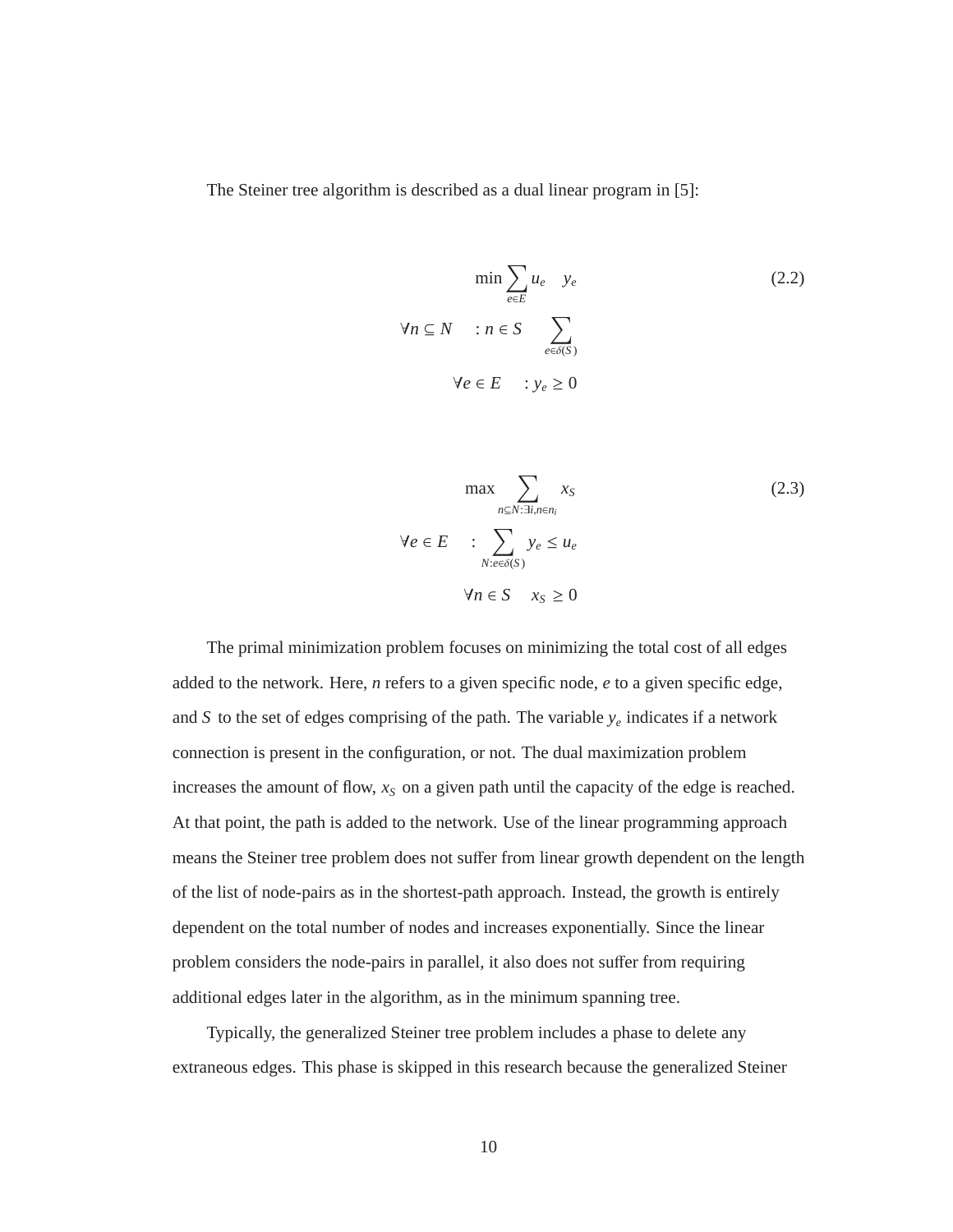tree is only used to identify network edges, not paths for the network traffic. Removing edges at this step of the research limits the path selection later.

#### **2.4 Multicommodity Flow**

A transportation network is a network that carries goods or services over a set of edges where each edge has both a capacity and a congestion level. When multiple types of goods or services share the same infrastructure, it is known as a multicommodity flow network. Examples include airline route scheduling, fluids in pipes, and computer networks. A multicommodity flow problem takes a set of source and destination nodes, a set of edges between the nodes, and a set of network traffic demands to generate a set of paths for the network traffic. Without a path, the network information (or goods or services) cannot flow between the source and the destination. In the case of computer networks, demands include email traffic, streaming audio/video traffic, cloud applications, etc.. These demands are also known as commodities.

Even within computer networking, the applications of the multicommodity flow problem vary from basic network design to dynamic network topologies. A maximum concurrent flow problem is a set of commodities *K* that must all be routed through a network. The problem lies in defining the set of paths between every source and destination node pairs to carry the commodities so that no network edge is over its capacity.

Due to the variety of applications, a common set of terminology and symbology is required. A network is defined as a graph *G* with a set of nodes *N* and a set of node edges *E*. This relationship is described mathematically as  $G = (N, E)$ . The total number of nodes is *n* and edges is *m*. Network devices may be connected with multiple interfaces, enumerated by *f* .

Commodities are enumerated by *k*, a source node by *i*, and a destination node by *j*. For each edge  $e \in E$ , edge capacity,  $u_{ijf}$ , and cost information are known. Cost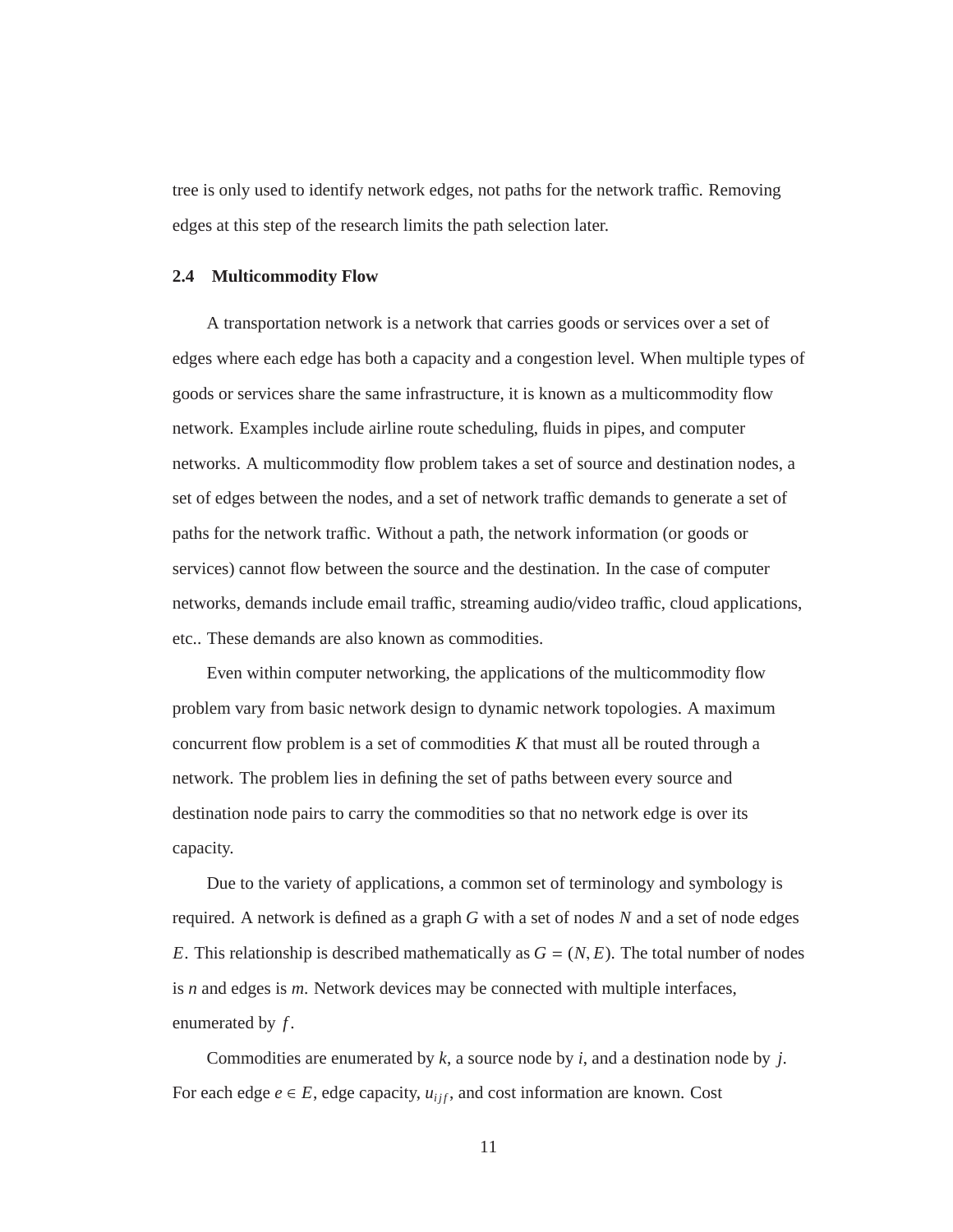information includes both the operational cost of including any given edge in the set of paths, *eco*, and the congestion cost, *ecc*, of using an edge *e* for another unit of flow from a commodity. Practically, these operational costs include the cost of installing and maintaining the transmission medium as well as any power or administrative demands of the medium. For this research, edge capacity and operational cost are fixed values. Edges are bi-directional and the costs and capacities may be different for each direction. The value  $x_{ij}^k$  shows the percentage of flow over a given edge in path *P* for commodity *k* between source *i* and destination *j* over interface *f* . The demand that each commodity requires for transmission is also known, and is represented by  $d^k$ .

The multicommodity flow problem is an optimization problem; flow must be maximized or costs minimized. As a linear program, the concurrent multicommodity flow problem is formulated as:

$$
\min \sum_{e \in E} \left( \sum_{k \in K} c_{cc} \right) + c_e
$$
\n
$$
\forall e \in E: \sum_{k \in K} x_{ijf}^k \le u_{ijf}
$$
\n
$$
\forall k \in K: \quad 0 \le x_{ijf}^k \le u_{ijf}
$$
\n
$$
\forall k \in K: \quad x^k = d^k
$$
\n(2.4)

The formulation calls for the minimization of network costs while fully routing all commodities and not exceeding any edge capacity. Specifically, the objective function considers all commodity and edge costs. The first constraint ensures that the flow over an edge does not exceed the capacity of an edge. The second constraint ensures that commodities are not dropped, and the last constraint ensures that commodity demand is fully routed. The addition of constraining the flow to an integer would make this an integer program.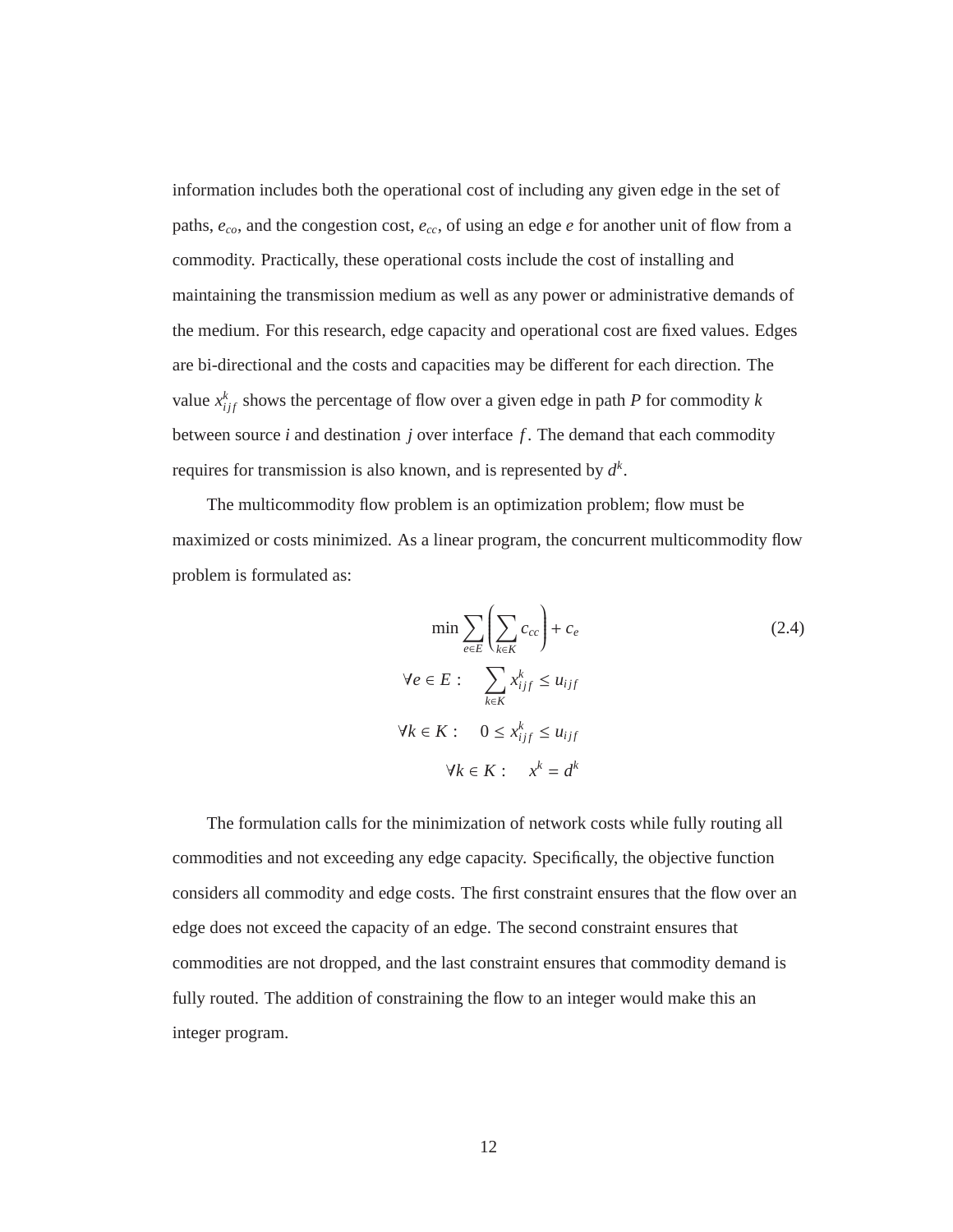A number of properties are associated with linear programs. Most important to this research is the strong duality theorem. The strong duality theorem, given by [6], describes the optimality of a given pair of linear programs.

**Strong Duality Theorem** *If any one of the pair of primal and dual problems has a finite optimal solution, so does the other one and both have the same objective function values.*

Once a solution is found, optimality must be considered since a feasible solution does not guarantee an optimal solution. Optimality is important for both the general multicommodity flow problem and the dynamic network topology problem to ensure that all commodities are routed in the most efficient way possible. A dual linear program is created, so optimality is verified via the strong duality theorem. In this case, the dual to the minimum cost problem is the maximum flow problem.

However, finding the optimal solution often requires an unacceptable time to generate. The solution for the concurrent multicommodity flow problem is dependent on the number of nodes and number of commodities. Additionally, several paths may exist for a given source-destination-commodity combination. Approximation algorithms are required to find near-optimal solutions, guaranteed within a given margin of acceptability. This margin adds an error parameter  $\epsilon > 0$  to the problem. The parameter works with the network flow to provide a solution that is within  $(1 - \epsilon)$  of the optimal minimal cost.

Dantzig's simplex method given in [6] executes a series of operations, retaining a feasible solution to the problem after each step. The ellipsoid method in [5] improves on the simplex method and runs in polynomial time. The ellipsoid method allows for constraint violation during intermediate steps of the algorithm, but the final result is a feasible solution. The Ford-Fulkerson algorithm from [7] divides the network into two sets to find the maximum flow between two given nodes. However, these solutions all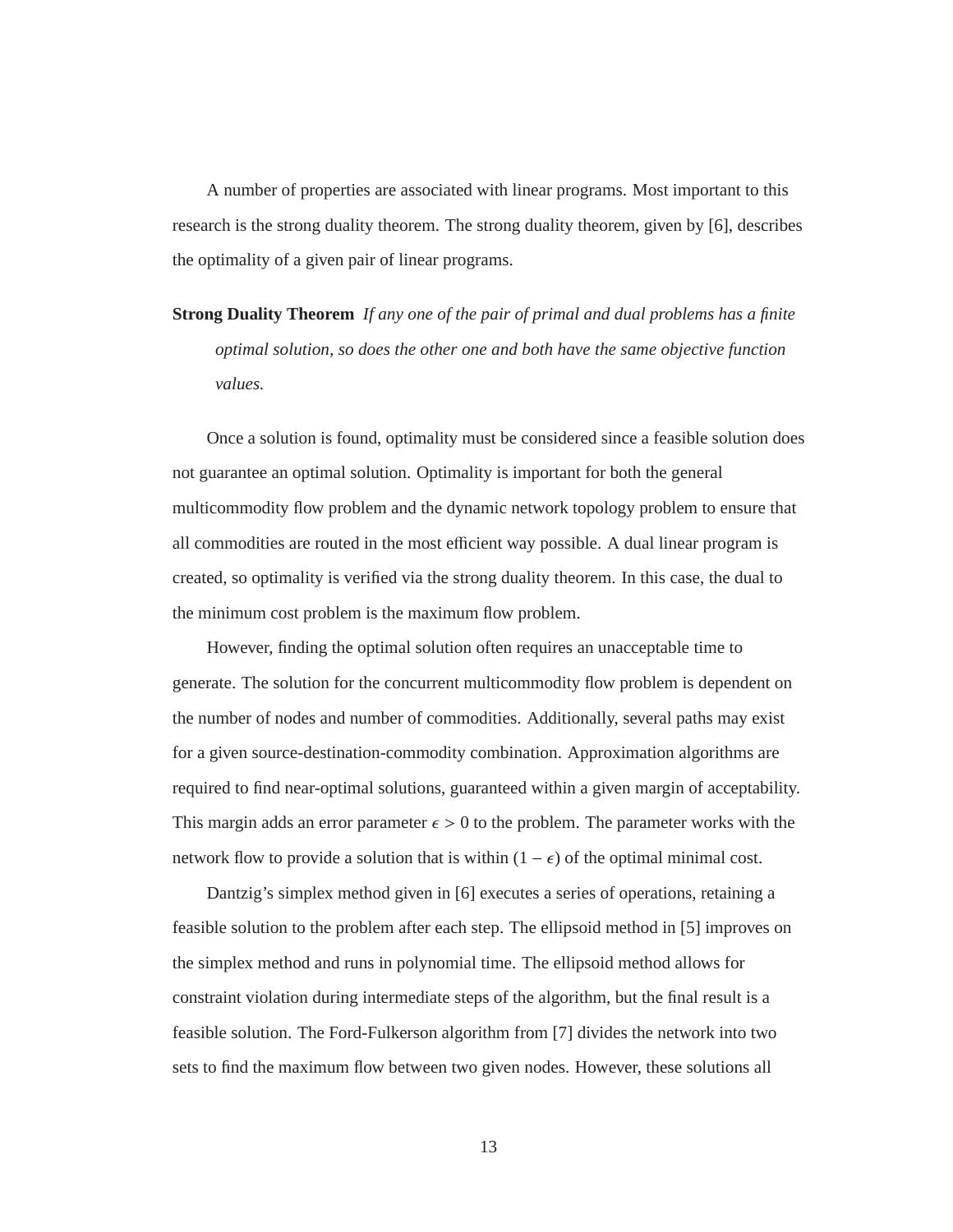assume a single commodity per network, and are inadequate for the maximum concurrent multicommodity flow problem.

This research's solution begins with randomized rounding to create an approximate solution. A network and its demands are first described as an integer program and relaxed to a linear program by removal of the integer constraints. The new linear program is solved, and the solution is rounded to obtain the integer solution. The rounding process is known as randomized rounding [5]. Young's work extends this by dropping the requirement of solving the linear program in favor of conditional probability operators that are independent of the optimal solution [8]. For the maximum concurrent multicommodity flow problem, the shortest path between a given pair of nodes is used as the independent operator. Garg and Konemann [9] extend Young's work further by routing additional units of flow per iteration of the algorithm. This allows the algorithm to run in  $(2k \log k) C_2 T_{sp}$ time, where  $k \geq \frac{m}{n}$ ,  $T_{sp}$  is the time to compute the shortest path, and  $C_2 = \frac{1}{\epsilon} \log_{1+\epsilon} \frac{m}{1-\epsilon}$ .

Fleischer further improves [9] when the number of commodities is large by selecting the  $\epsilon$ -approximately shortest path instead of the shortest path [10]. Fleisher first describes a linear program to maximize network flow:

$$
\max x
$$
\n
$$
\forall e : \sum_{P: e \in P} x_{ijf} \le u_{ijf}
$$
\n
$$
\forall k : \sum_{P \in P^k x_{ijf}} \ge x d^k
$$
\n
$$
\forall P : x_{ijf} \ge 0
$$
\n(2.5)

(2.5) focuses on maximizing the number of commodities routed, regardless of the network cost. However, the problem formulation is still bounded both by the capacity of each network link, and the commodity demands. The problem also demands that each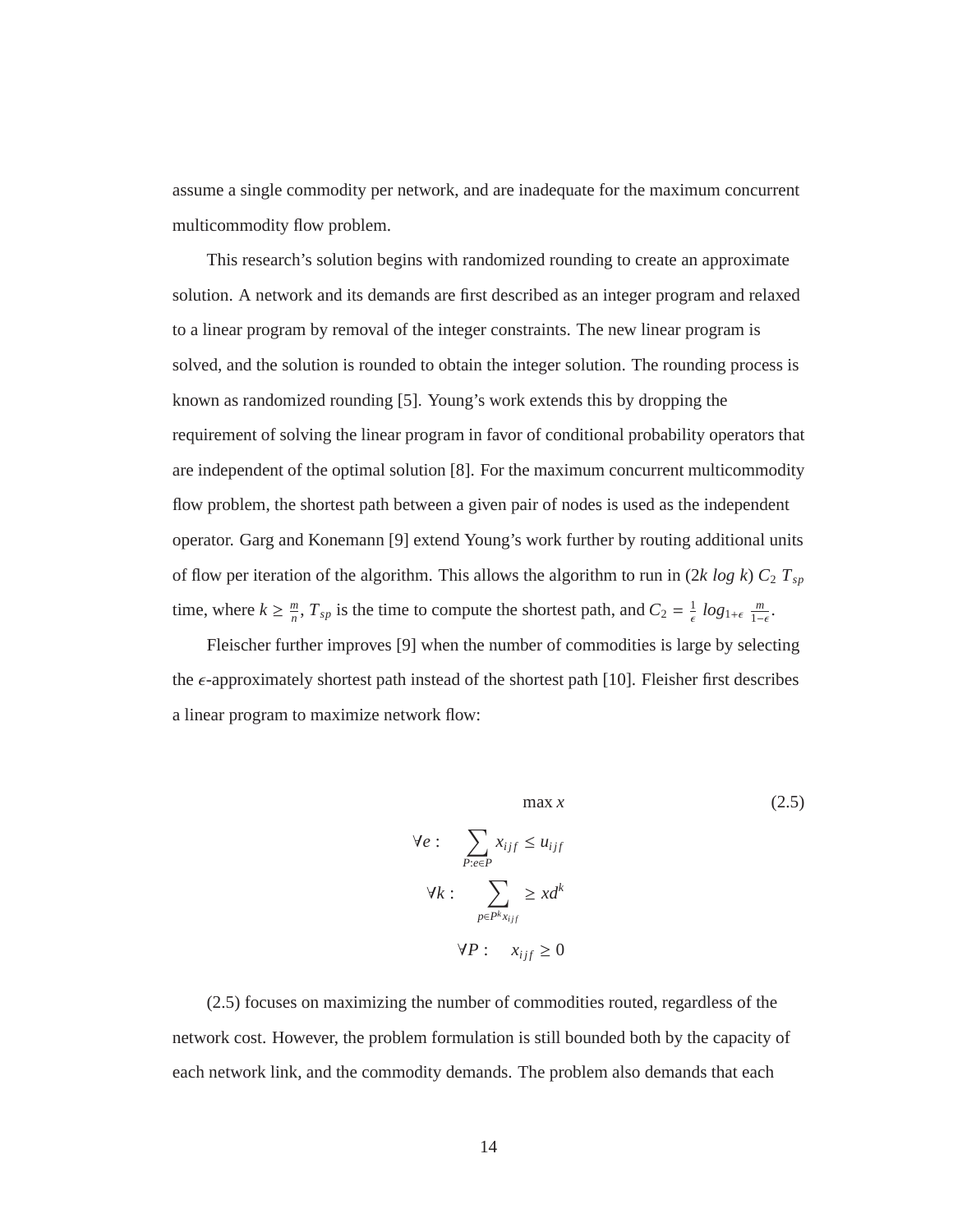path chosen for a commodity has some flow over that collection of edges. The dual of this maximization problem is the minimization of the network costs:

$$
\min \sum_{e \in E} u_{ijf} e_{cc}
$$
\n
$$
\forall k, \forall e \in P^k : \sum_{e \in P} e_{cc} \ge z^k
$$
\n
$$
\sum_{k \in K} d^k z^k \ge 1
$$
\n
$$
\forall e \in E : e_{cc} \ge 0
$$
\n
$$
\forall k \in K : z^k \ge 0
$$
\n(2.6)

The dual introduces a new variable. Commodities are given weights,  $z<sup>k</sup>$ , that control the shortest path between two nodes. Weights represent the cost of not routing the remainder of the commodity demand. The shortest path must be at least the weight of a commodity; that is, the commodity must be fully routed. Fleischer's work describes an approximation algorithm that solves the dual problem in  $O * (e^{-2n(n + k)})$  time [10].

Starting with a null solution, Fleischer's algorithm iterates until a proper solution is found. Each commodity is examined to route at least  $d<sup>k</sup>$  units by performing a series of steps. The first step examines the shortest path as defined by the cost function  $l(e)$ , which will have some bottleneck  $u_{ijf}$ . Here,  $l(e) = e_{oc} + e_{cc}$ . The next step routes  $min(d_k, u_{ij})$ along the path. The cost function is then multiplied by  $\left(1 + \frac{\epsilon \min(d_k, u)}{\max(e)}\right)$  to accommodate the change in the network that the routing imposes as well as the error parameter. When  $\sum_{e \in E} max(e) l(e) \ge 1$  and all commodities are examined, the solution is considered proper and the algorithm stops. It is shown in [10] that the algorithm runs in  $O(\epsilon^{-2}e(e+k))$  time. In this way, the primal and the dual programs are solved together, and the dual solution is used to verify the approximate optimality of the primal.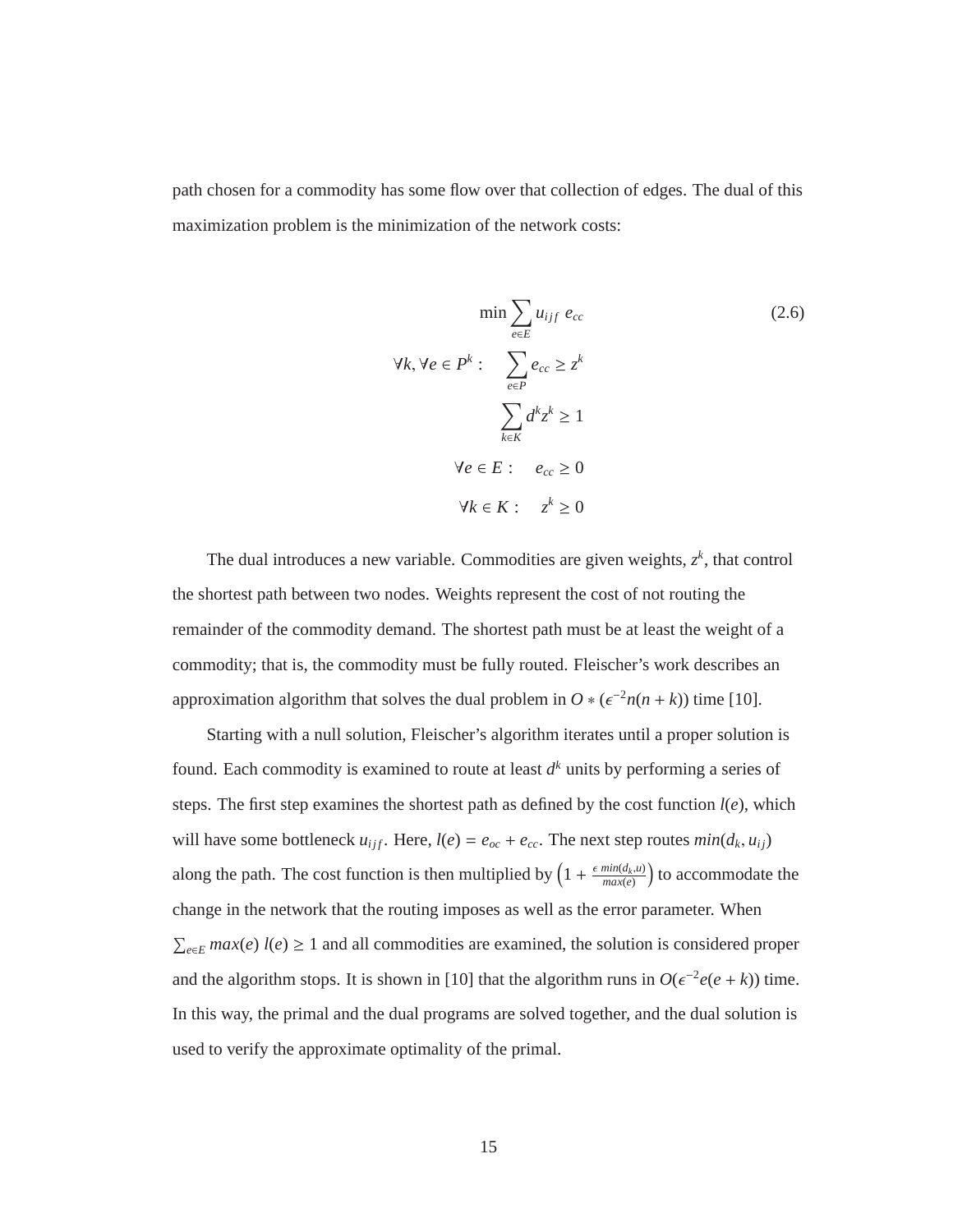The algorithm is upperly bounded by the total flow of the sum of the commodities. That is, once the traffic has been routed, the algorithm is guaranteed to stop [10]. The algorithm is lowerly bounded by the total flow divided by the number of commodities, which is at least one. The lower bound also serves to scale the optimal solution, if the algorithm fails to halt in the guaranteed time. The optimal solution and the lower bound are inversely proportional, and by manipulating the demands of the commodities, the algorithm retains the guaranteed run time [10] [9]. Further, Fleischer [10] proves:

**Fleischer Theorem** *An*  $\epsilon$ -approximate solution to the maximum multicommodity flow *problem can be obtained in O*  $\ast$  ( $\epsilon^{-2}m(k+m)$ ) *time.* 

This research uses Fleischer's algorithm for maximum concurrent multicommodity flow once the configuration of the network has been modified. By re-routing the network flow, this research ensures that the network remains mission-ready.

## **2.5 Previous Research**

The dynamic network topology area builds from survivable network design, network load balancing and virtual network reconfiguration, and wireless communications.

Williamson and Shmoys define survivable network design as "low-cost networks that can survive failures of the edges" [5]. In a survivable network, traffic routes are adapted to compensate for the loss of an edge. Ho and Cheung present a generalized survivable network that is survivable independent of dynamic traffic [11]. Agarwal focuses on a survivable network with fixed capcities, and utilizes multi-commodity flows to create minimum-cost survivable networks [12]. This means that networks designed to be survivable are networks that can be effectively re-configured to generate multiple feasible topologies.

Network load balancing ensures that a given network edge is not over-congested. Traffic that congests an edge is dynamically re-routed to improve performance of the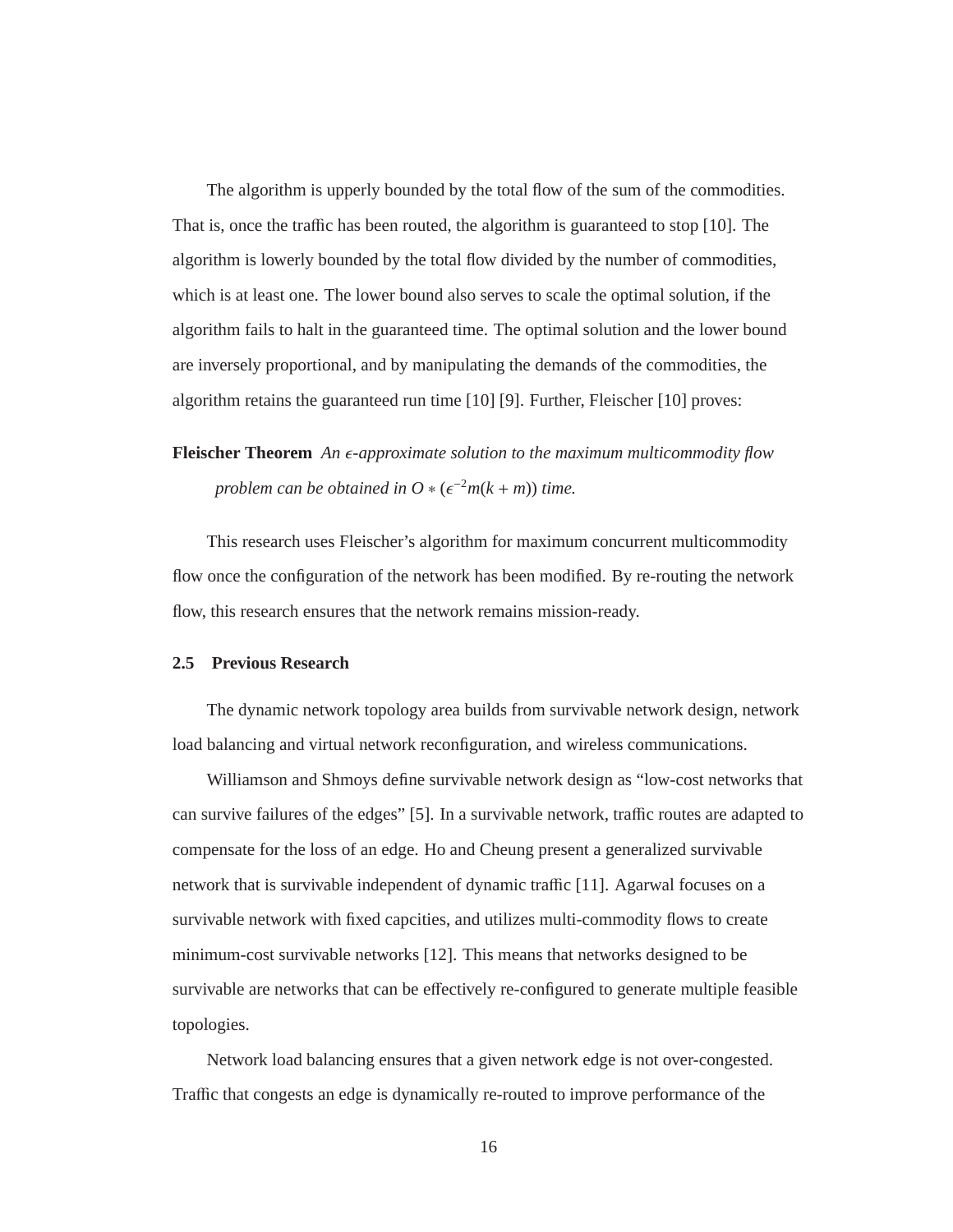network. In [13], fiber-optic networks are examined to iteratively distribute load among different light paths between nodes. Further, [14] examines the logical network topology to add and remove light paths to accommodate dynamic traffic demands. Tran, Casucci, and Timm-Giel examine a series of virtual networks sharing a physical network infrastructure. As virtual networks appear and disappear, they must be re-distributed to effectively utilize the physical infrastructure as efficiently as possible [15].

Communicating over a wireless network, by design, offers various strategies and protocols for adapting to networks whose nodes and edges can appear and disappear. Specifically, Erwin [16] and Compton [1] investigate mobile ad-hoc networks. Mixed integer linear programming is used to solve survivable network design problems, and both Erwin and Compton use mixed integer linear programming in their works [1, 16–18].

In both Erwin and Compton's work, the following assumptions are made:

- There are a fixed number of nodes.
- Multiple commodities are routed on the network.
- Each commodity has a single source and destination node, for a unique source-destination-commodity tuple.
- Edges have fixed capacities.
- Nodes may have many interfaces.
- Two nodes are limited to one connection per interface.
- Nodes cannot connect to themselves.
- A node cannot possess more edges than interfaces.

The given assumptions also hold for this research. Compton additionally assumes that edges are bi-directional and have equal capacity in both directions. While this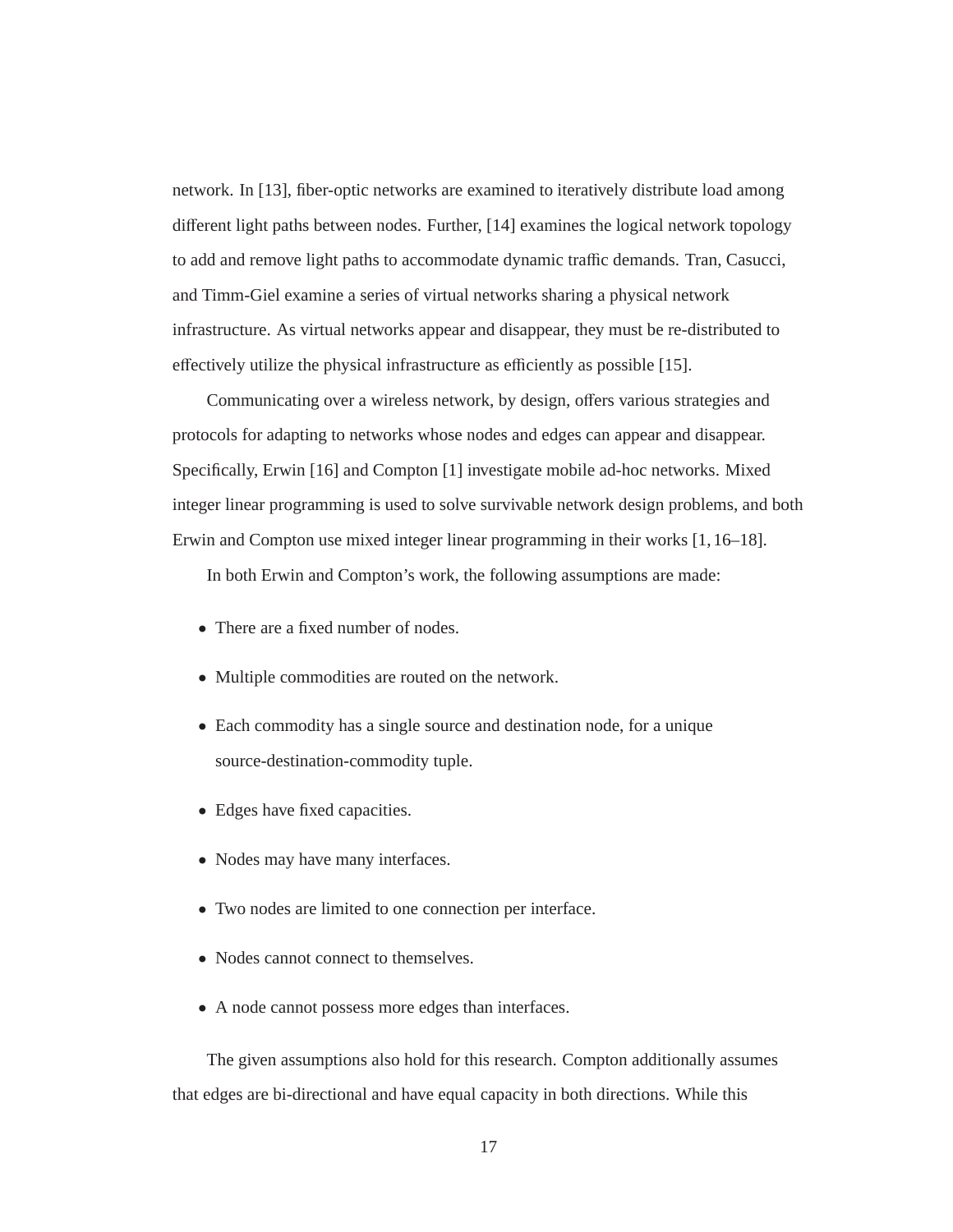additional assumption is convenient for his research, it is later shown that bi-directional equal-capacity edges are not a requirement for establishing a solution. From these assumptions, the following mixed integer linear program is developed by Erwin and expanded by Compton:

$$
\min \sum_{(i,j,f)\in E} \left( \sum_{k=1}^{K} (\nu_{ijf}^k + b_{ijf}^k) x_{ijf}^k \right) + \sum_{(i,j,f)\in E} c_{ijf} y_{ijf} + \sum_{k=1}^{K} 1000 r^k m^k \tag{2.7}
$$

subject to:

$$
y_{ijf} = 0 \text{ or } 1 \forall (i, j, f) \in E
$$
  
\n
$$
y_{ijf} \le a'_{ijf} \forall (i, j, f) \in E
$$
  
\n
$$
y_{ijf} = y_{jif} \forall (i, j, f) \in E
$$
  
\n
$$
x^k_{ijf} \le y_{ijf} \forall (i, j, f) \in E, 1 \le k \le K
$$
  
\n
$$
x^k_{ijf} \ge 0 \forall (i, j, f) \in E, 1 \le k \le K
$$
  
\n
$$
\sum_{k=1}^K r^k x^k_{ijf} \le cap_{ijf} \forall (i, j, f) \in E
$$
  
\n
$$
\sum_{j \in N} y_{ijf} \le u_{if} \forall i \in N, 1 \le f \le F
$$
  
\n
$$
m^k = 0 \text{ or } 1 \forall 1 \le k \le K
$$
  
\n
$$
\sum_{j \in N} x^k_{ijf} - \sum_{j, f: (i, j, f) \in E} x^k_{jif} = \begin{cases} 1 - m^k & \text{if } i = s^k \\ m^k - 1 & \text{if } i = d^k \forall i \in N, i \le k \le K \\ 0 & \text{else} \end{cases}
$$

The objective function separately sums the usage and congestion costs for the network. The final term is added as a penalty for dropping commodities; any dropped commodity increases the final solution by a factor of 1000. The constraints restrict the solution to active edges of a network, restrict the variables to integer values, and ensure that capacities are not exceeded and that demands are fully routed. The final constraint,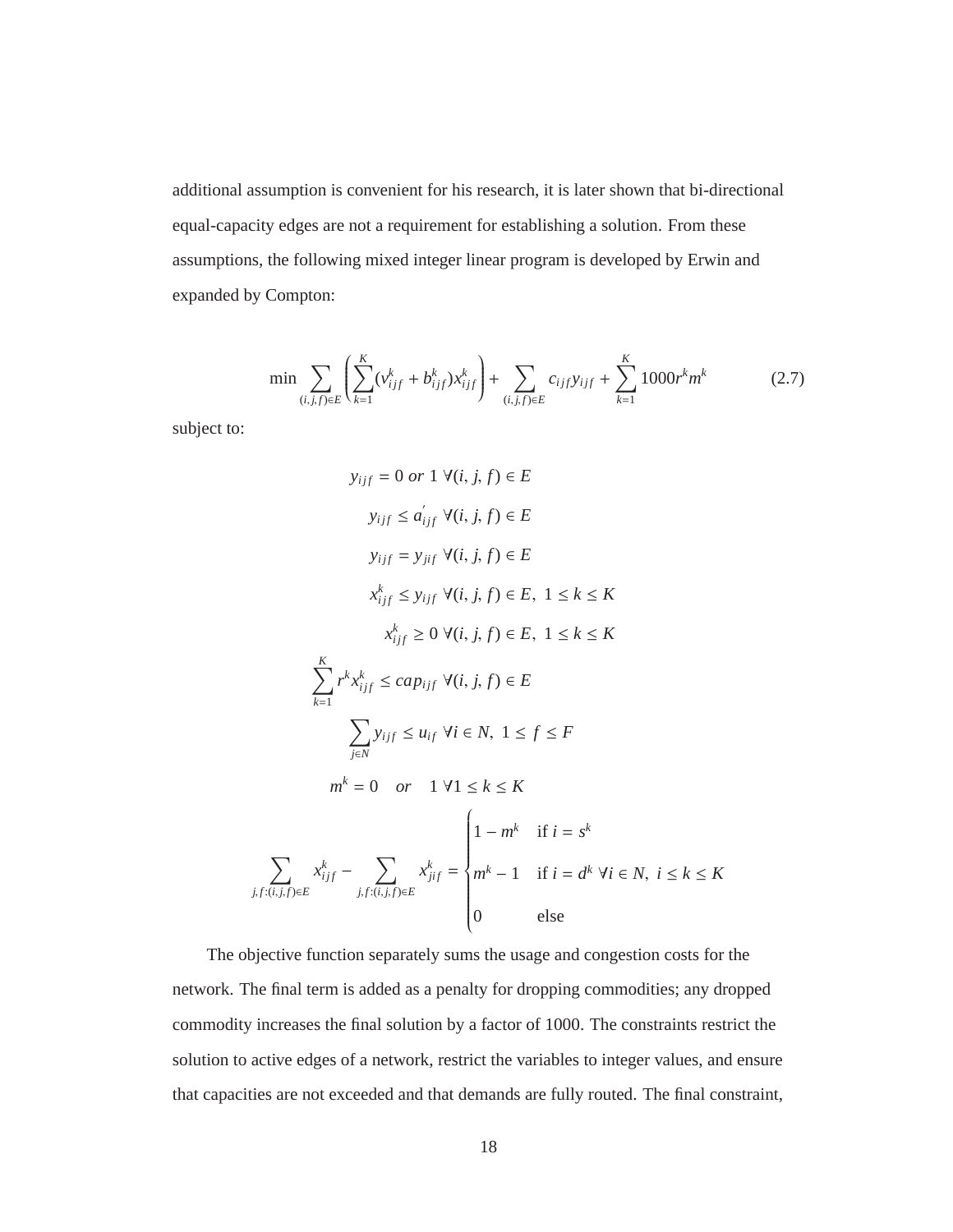added by Compton, restricts against simple loops. That is, a route traveling from node A to node B and back to node A is prohibited.

Erwin's network data contains up to 39 nodes, and each unique pair of nodes requires a commodity. Additionally, Erwin does not assume the network has enough capacity to route all commodity demands. A commodity-priority system is built into his algorithm to selectively drop commodities as needed. He begins by establishing a network backbone by use of a degree-constraining minimum spanning tree, and then expands the backbone into a full mesh network by use of several methods. The degree-constraining minimum spanning tree connects each node to no more than a given number of other nodes. A mesh network connects nodes in such a way so that each node can serve as an intermediate point between another pair of nodes. These methods include two link-adding heuristic approaches and solving the mixed integer linear program. The two heuristic approaches generate solutions significantly faster, but overall drop more commodities than the mixed integer approach. However, Erwin is unable to find a mixed integer solution for networks with more than 15 nodes within 30 minutes. Scalability of the mixed integer approach is a concern [16].

Compton expands Erwin's work by adding a metric to track significant differences in the generated network and a mechanism to periodically re-generate a solution. Compton's difference metric is used in this research to compare differences in generations of a particular network model. Additionally, Compton modified Erwin's objective function to include the term  $b_{ijf}^k$  as a penalty term for re-using edges. By penalizing edge re-use, the generated topology is more likely to route a commodity over a different route, thus increasing the differences between network configurations. This term is tracked by commodity so that a second commodity is not unjustly penalized for using a path another commodity previously used.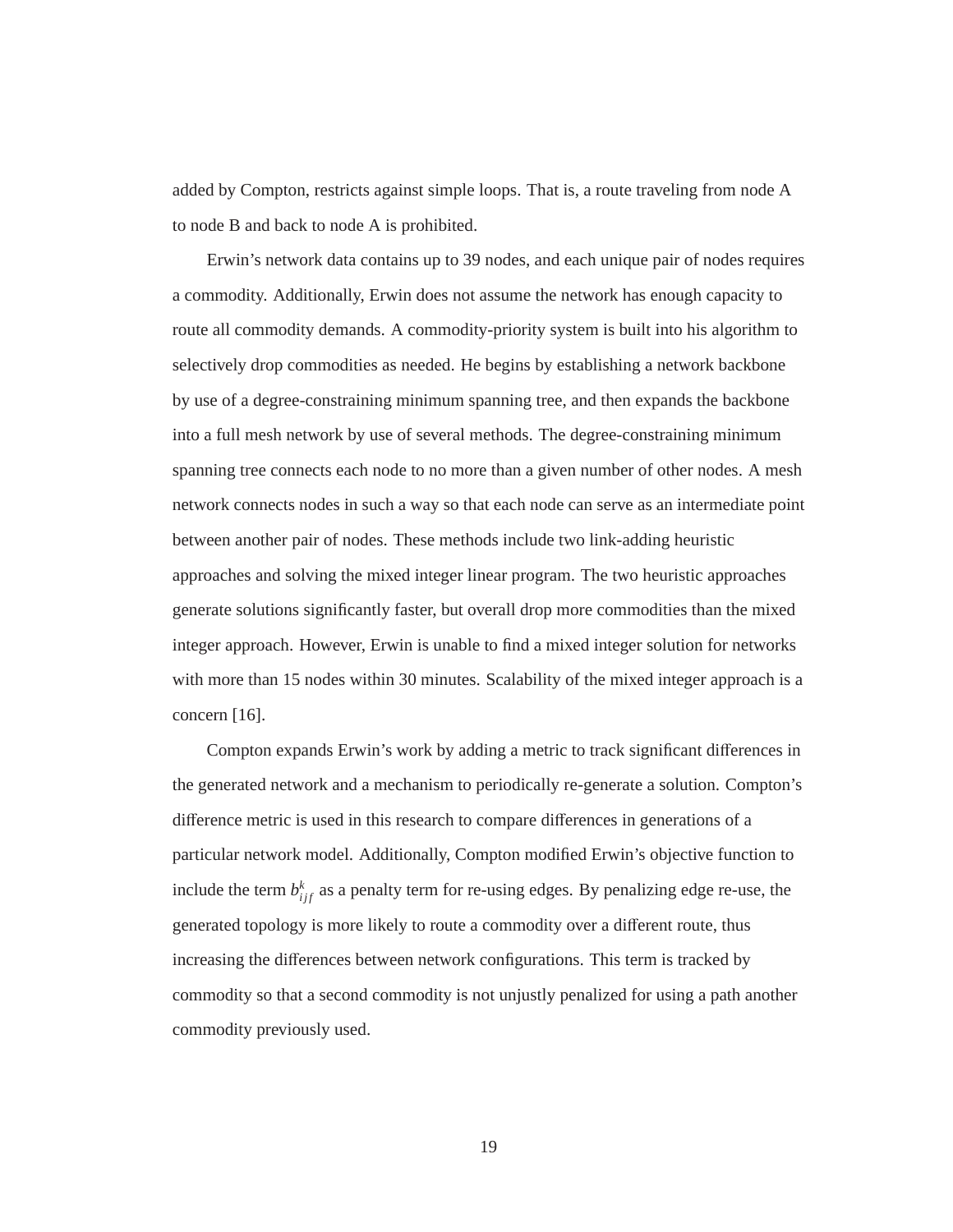While Compton included Erwin's penalty term for dropping commodities, this research drops the term. If a network previously routed a set of commodities, modifications to the network configuration must not drop any commodities. Otherwise, the potential for significant mission impacts is present. Any modifications to the underlying network structure should not change existing network functionality.

Compton tests a number of network configurations after his modifications to Erwin's approach. Nodes number from 5 to 40, in 5-node increments, while interfaces are limited to a maximum of five. Nodes are the source of up to 3 commodities. Compton found that the number of nodes and interfaces contributed more to the generation time than the number of commodities [1]. Due to the long running times, several network configurations were not completed. For example, the slowest solution of the 30 node 4 interface 3 commodity configuration took 47 days to generate. However, network configurations with a high number of nodes and interfaces were found to contain edges that were not active across all generations. This ensures that an attacker listening on a particular network edge does not receive 100% of the traffic over that link. Compton's results show the security of adapting the network configuration, but the generation time and limited network size is unacceptable for operational use.

#### **2.6 Summary**

This chapter discussed the underlying concepts and theory behind this research. The cryptology algorithm examined one approach to the broader dynamic network topology problem while the Steiner tree algorithm examined the second approach. Fleisher's multicommodity flow algorithm allows the re-routing of network traffic. Erwin and Compton's work serve as a baseline for comparisons. The next chapter will discuss the development of the methodology in detail.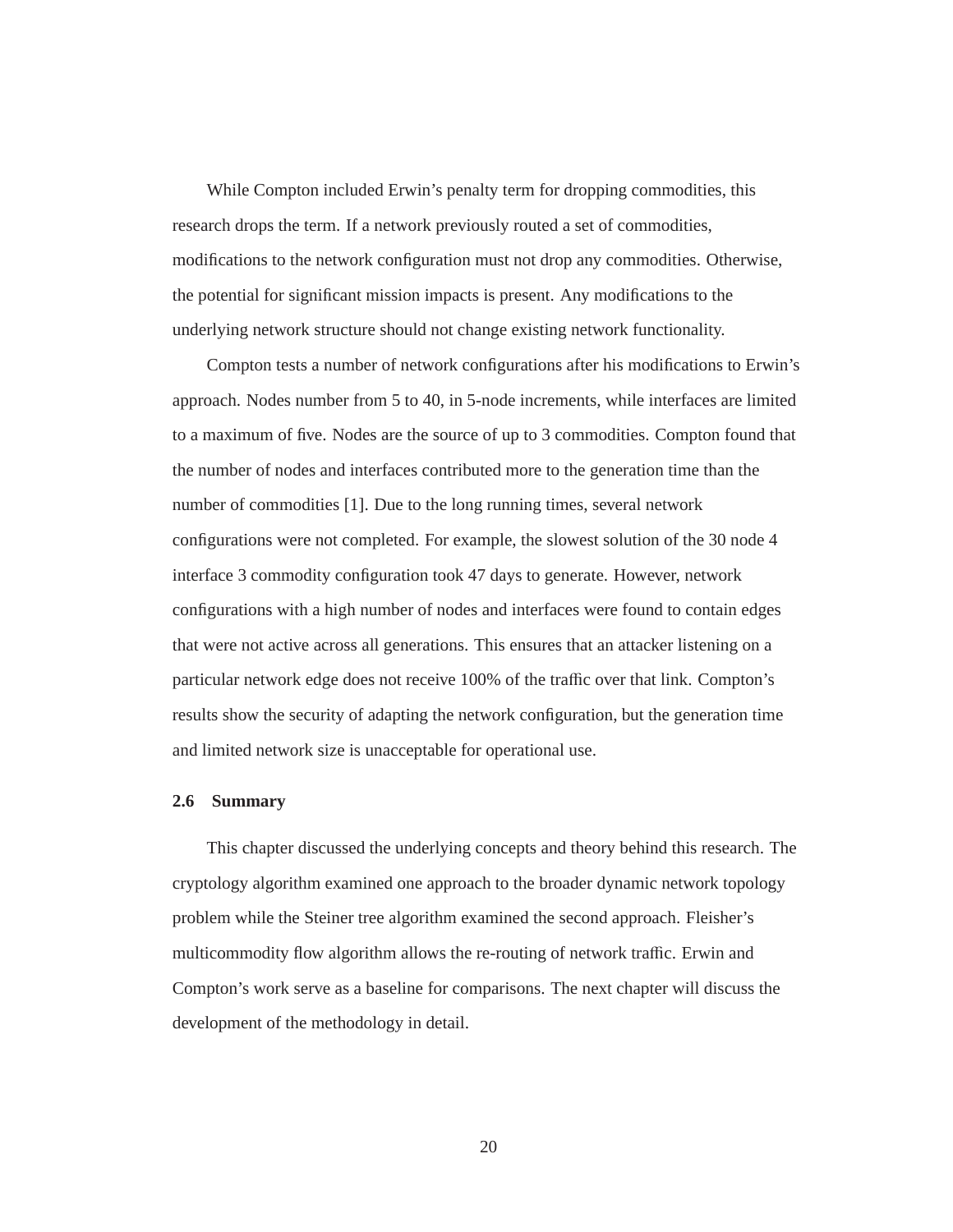## **3 Methodology**

## **3.1 Problem**

The physical network layer deals in circuits, transmission modes, and the design of transmission media; not in security. However, the raw bits of a packet must still pass over a physical connection. If a network edge is compromised, the most secure solution that preserves network operational status is to shut the edge off and reroute any traffic through the rest of the network. It is safest to keep even heavily encrypted data away from an attacker; while the field of cryptology steadily improves so does the field of crypto-analysis.

The more network edges that are compromised, the more difficult it is to keep network traffic from transmitting over a compromised edge. It is better to reconfigure the network so traffic is evenly balanced over secure network edges while maintaining network functionality. The reconfiguration must be generated and implemented quickly to minimize the amount of data sent over the compromised network connection. It must also take network and operational costs and constraints into account to maintain both network functionality, quality of service, and mission needs. Finally, the solution must apply enough change to the network topology relative to both current and past configurations such that an attacker must re-scan the network.

Speed is a vital factor, and directly ties to solution scalability. Ideally, the solution is fast enough to generate, verify, and implement a topology change during an active attack. The solution should also be fast enough to reconfigure the network at regularly scheduled intervals. However, operational networks range in size from small standalone networks servicing a specific mission need to large enterprise networks servicing entire agencies. As the network size and interconnectivity grows, the scale of the problem grows exponentially.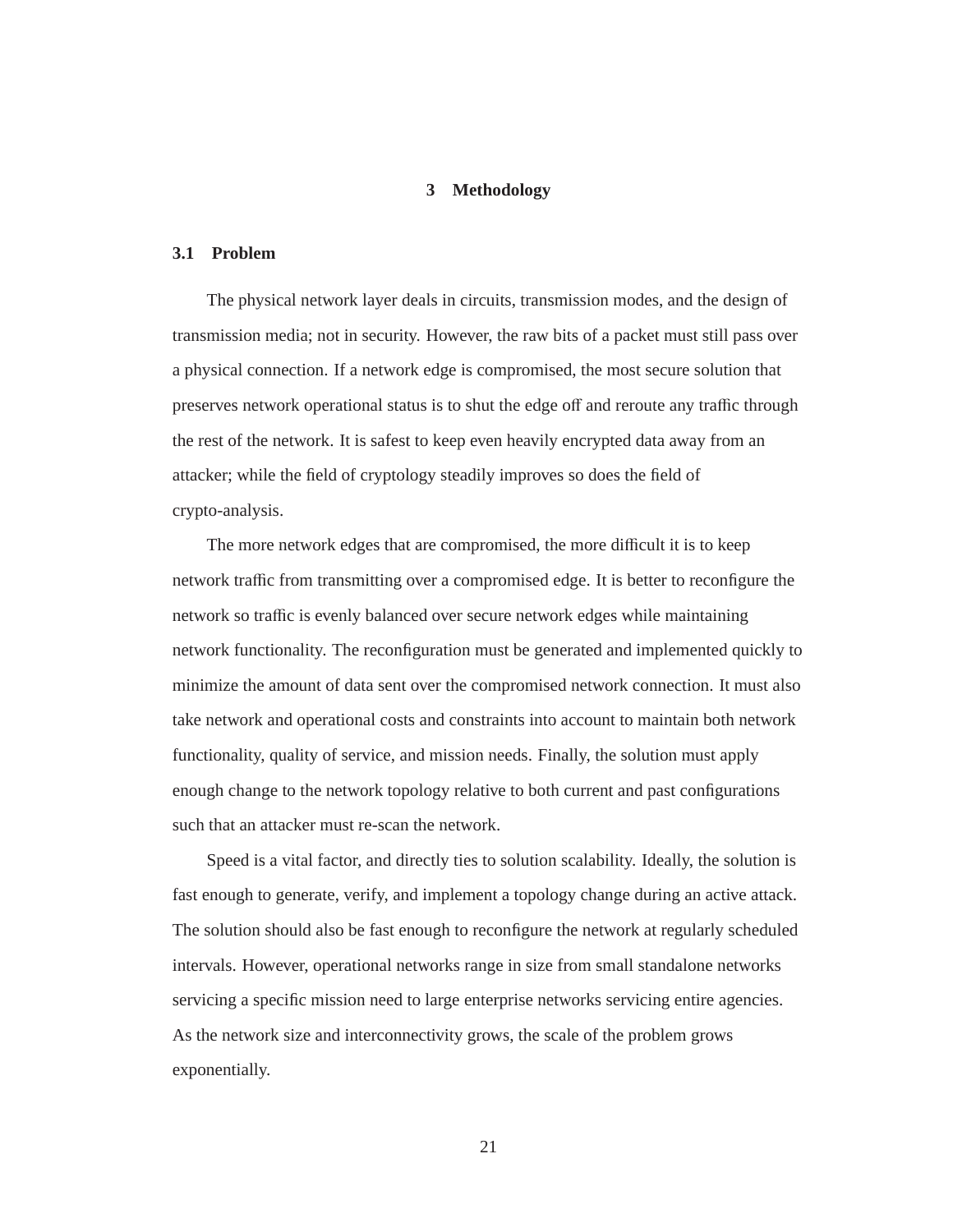Operational costs and constraints include maintenance costs, connectivity requirements, service requirements, and service demands. Costs are both financial and man-power related, and also includes the cost of routers, switches, and other networking equipment. Connectivity requirements dictate which network nodes directly connect to other nodes. It may be impossible to directly connect two nodes due to distance or other limiting factors. Additionally, any given connection may be the compromised connection that administrators wish to avoid. Network services cannot be impacted by the change in network connections; each service requires a path between any two given nodes and consumes an amount of bandwidth over the edges in that path. For example, an email server has different network requirements than a streaming media server and both servers must be accommodated appropriately. Traffic must be carefully balanced to avoid over-saturating any given network edge.

Finally, the solution must force an attacker to expend resources and re-scan the network. The current and previous network configurations are considered when generating a new configuration to ensure the network is changed in a non-trivial manner. Insignificant changes allow an attacker to either ignore the changes or recall a previous configuration. Additionally, the solution algorithm itself requires a certain amount of security to ensure an attacker cannot perform the same calculations and arrive at the same set of network changes. This would allow an attacker to anticipate any changes and alter the attack accordingly.

This research assumes the network possesses redundant paths between network nodes. Any mission critical network where impacts to availability cause severe damage will contain redundant measures by DoD and NIST regulations to maintain approval to operate the network.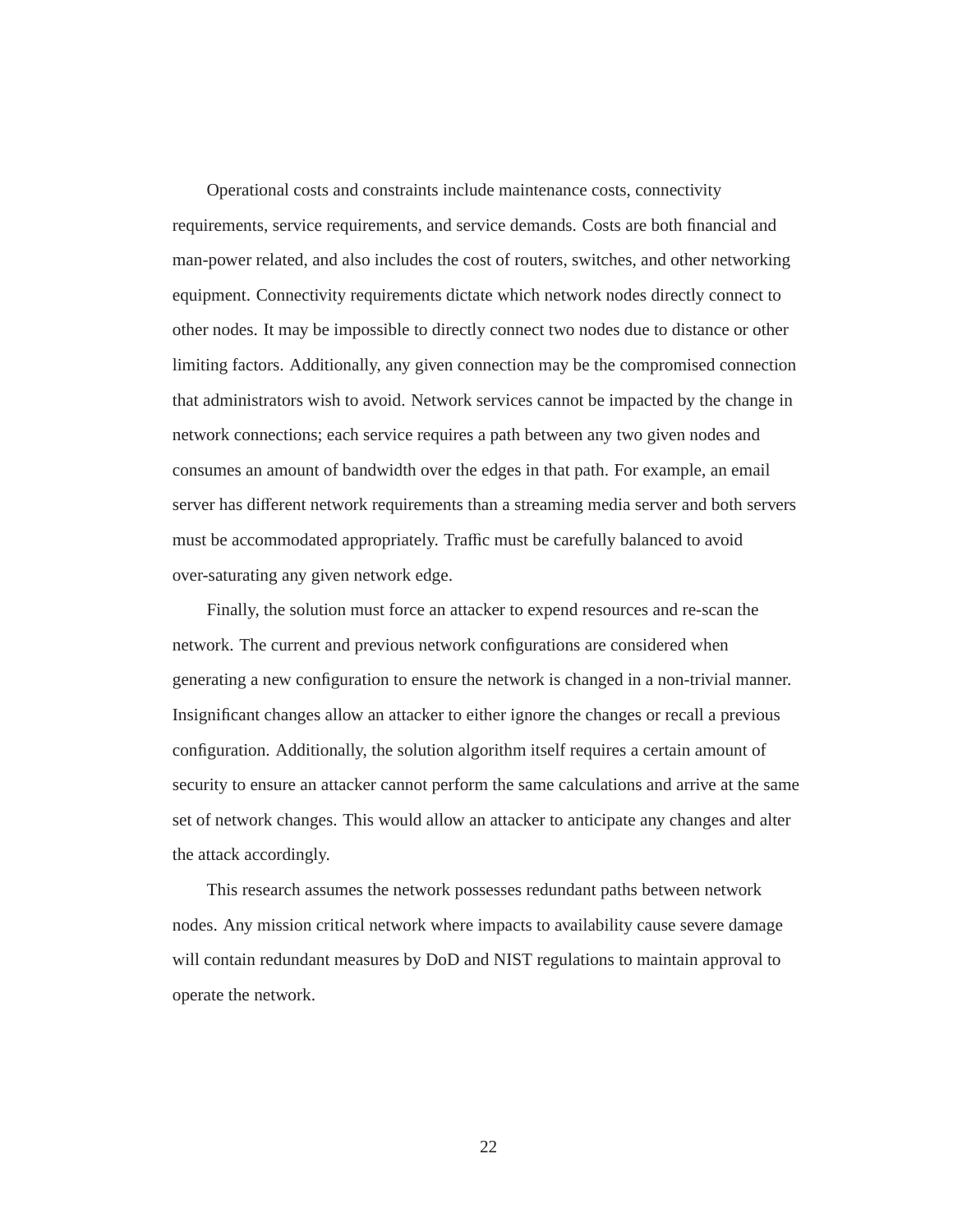## **3.2 Algorithm**

There are two main phases to the dynamic network topology algorithm presented here: the network edge shift phase, performed either by the AES cryptology algorithm or the Steiner tree algorithm, and the network routing phase, solved as a maximum concurrent multicommodity flow problem.

*3.2.1 AES.* The AES algorithm is used to 'encrypt' the network topology. Crucial to the security of the AES algorithm is the secret key. This is perhaps even more crucial in this application due to the difference in the outputted 'ciphertext'. In standard cryptology, the resulting ciphertext is nonsense data that is generally useless without access to either the key or the plaintext. In this application, it must be presumed that an attacker scans both the original 'plaintext' network topology as well as the re-configured 'ciphertext' network. Without proper key handling, reversing the process becomes trivial and an attacker will be able to anticipate network shifts. Each new network topology modification uses a secure hash chain to generate a new set of keys. The keys are used only once to prevent any mathematical analysis on the algorithm using the 'plaintext' and 'ciphertext' network topology information.

The hash begins with a user-generated pass phrase. The pass phrase is hashed using the Secure Hash Algorithm 2 (SHA-2) with a 512 bit block size. The resulting hash is chained 5000 times for additional security. The final result is used to generate the AES round keys.

The network topology itself is represented as a dynamic two dimensional array, with an optional third dimension to represent multiple network interfaces. Array indexes represent nodes while the value at that index represents the on/off status of the connection between each set of nodes. A one represents an active edge between nodes; a zero represents an inactive edge. Allowing for multiple network interfaces allows for the representation of routers, switches, and other network equipment that makes multiple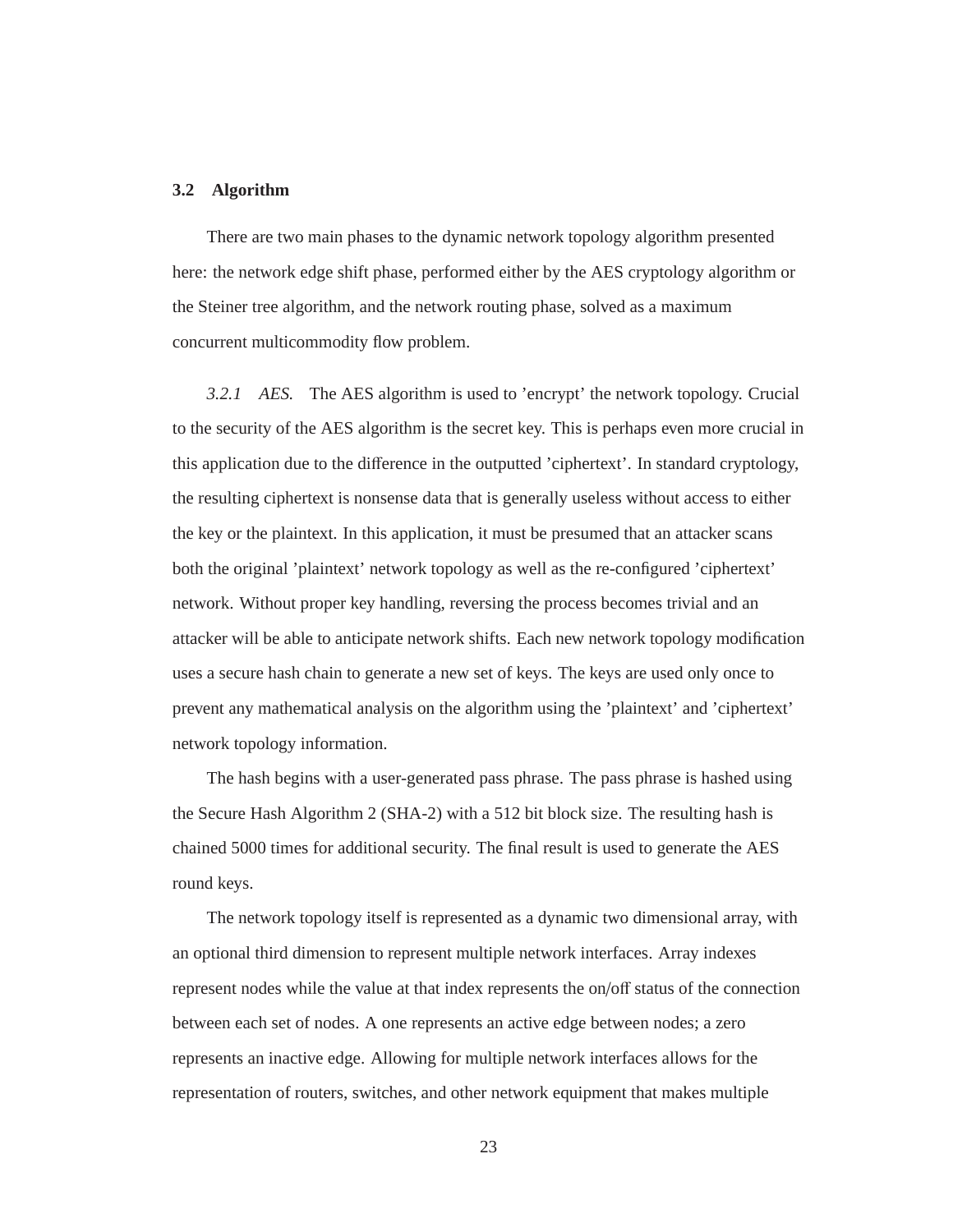connections. Workstations and servers can have multiple interfaces if multiple network cards are available. Complete network information is stored in each half of the array; the status of the connection between nodes A and B is the same as status of the connection between nodes B and A. Connections between a node and itself are off by default. Symmetry is maintained between the halves to show bidirectional connections. While maintaining symmetry is convenient for this research, it is unnecessary for the general algorithm. A second network array is maintained to represent the availability of the connection between each set of nodes that are possible to connect. This adjacency matrix is checked before any network connection is modified to ensure that any network change is feasible. For example, a node may not connect to itself.

The AES algorithm is slightly modified for use in this research: the algorithm round computations are modified to account for three-dimensional space. The modification repeats the row shift step for the array slice containing the network interface information. This extra step is only performed when the input network contains multiple interfaces. It is not enough to perform the AES algorithm separately on each interface, as in typical two-dimensional cryptological functions. If the algorithm is performed separately on each interface, network connections would only shift along the same interface. Allowing connections to shift between network interfaces increases the number of possible network configurations.

It is important to address the impacts this modification has to the cryptanalysis of AES. In [19], the creators address differential and linear cryptanalysis through the propagation of bit patterns over the algorithm steps. Daemen and Rijmen state the ShiftRow has the properties:

• The column weight of a pattern at its output is lower bounded by the maximum of the byte weights of the columns of the pattern at its input.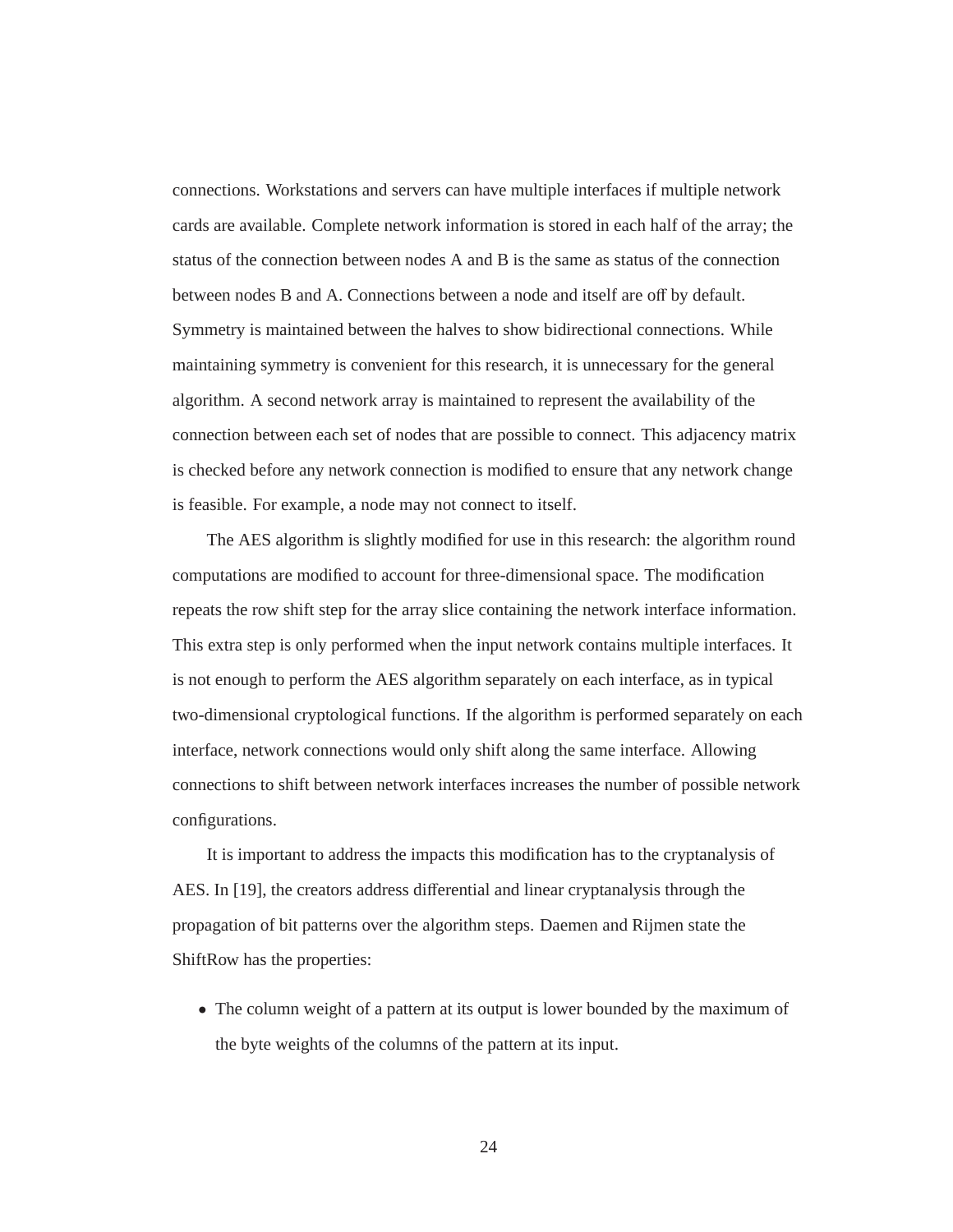- The column weight of a pattern at its input is lower bounded by the maximum of the byte weights of the columns of the pattern at its output.
- Byte weight is invariant as there is no inter-byte interaction.

This research copies the ShiftRow step to create the ShiftInterface step and the same properties hold. In Daemen and Rijmen's analysis, the bit patterns and column weights before and after the ShiftRow and MixColumn steps are examined. The additional step changes output patterns and weights to include the ShiftInterfaces step. The weights determine effectiveness of differential and linear cryptanalysis. The ShiftInterfaces step provides further diffusion of the bit pattern, since the step moves bits of one layer into another. The weight impact on each layer is nominal and the analysis provided by Daemen and Rijmen holds.

The algorithm is performed across the entire network array. One half of the network array is designated as the primary half; as modifications are made to the primary half, the secondary half is updated to reflect the primary half. This maintains the bi-directionality of the network connections. Bi-directionality is not a strict requirement; if edges are not bi-directional, the entire network array is required for the complete network configuration.

Table 3.1 shows how the AES algorithm is applied to the network array. Figures 3.1 and 3.2 show the input and output of the algorithm in graphical form. The substitution, shift row and modified mix column steps are applied to the network array. If required, the additional shift interfaces step is applied after the mix columns step. Finally, the round key step is applied. The number of rounds is dependent on network size.

Two verification steps check to ensure the network remains a single network with all nodes connected. The first verification checks to ensure all nodes are connected to a network by examining the values in the network array. If a node is found without any connections, an edge is added to the network array to establish a connection. The check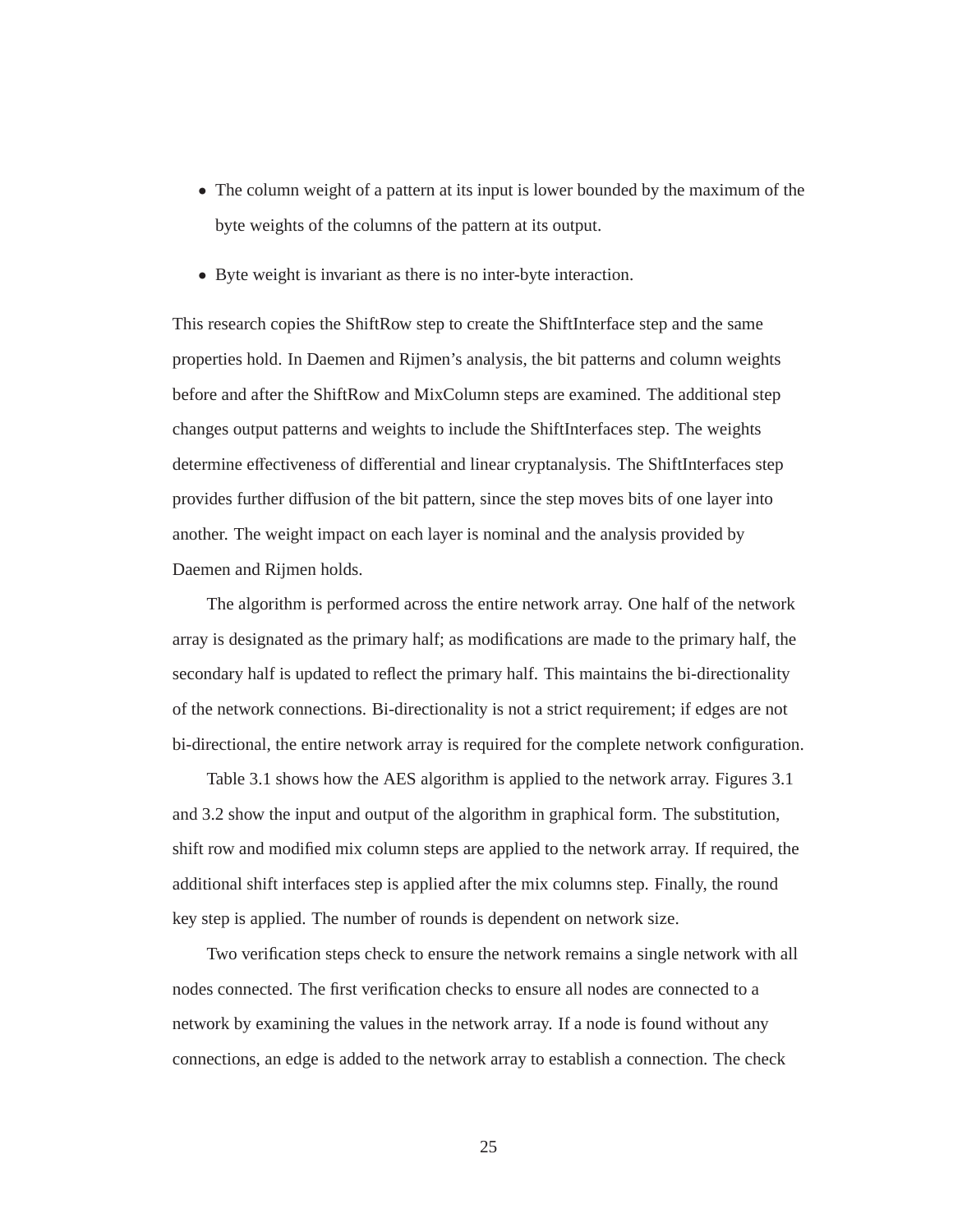then searches for the node with the most connections, and a connection is removed from that node. This maintains a constant number of active network edges.

The second verification checks to ensure the network remains a single network instead of multiple independent networks. A breadth first search begins with any node and checks connectivity to all other nodes. If any node cannot be reached from the chosen root node, a sub-network is found. These sub-networks are connected to the root network by adding the appropriate edges to the network array. Again, edges are removed from the most connected nodes to maintain the number of active network edges. Both verification steps must pass for the network topology to be valid, and any corrections are re-verified to assure no additional topology issues are introduced.

The number of active links is maintained to control the verification steps, which must add links to fix any inconsistencies the network AES reconfiguration process. While a single network containing all nodes is required, a network topology with every network edge active is undesirable. The fully connected network does not allow further reconfigurations without removing network connections, and removal does not occur automatically. To preserve the general network state during the verification stage, it is best to remove links in equal number to those added. Otherwise, the configuration must begin again to find a valid network configuration.

Ten generations are performed per execution. This allows for the method to use the output from one generation as the input to the next; which in turn allows for the tracking of differences between generations.

*3.2.2 Steiner.* The second approach follows the Steiner tree approach and is implemented in a similar way to the AES approach. Two additional matrices are needed; one to store the distance between node pairs and one to store the next step in the path between node pairs. Only the 'next step' is required; at each step in the path, there exists the path between the 'next step' node and the destination node.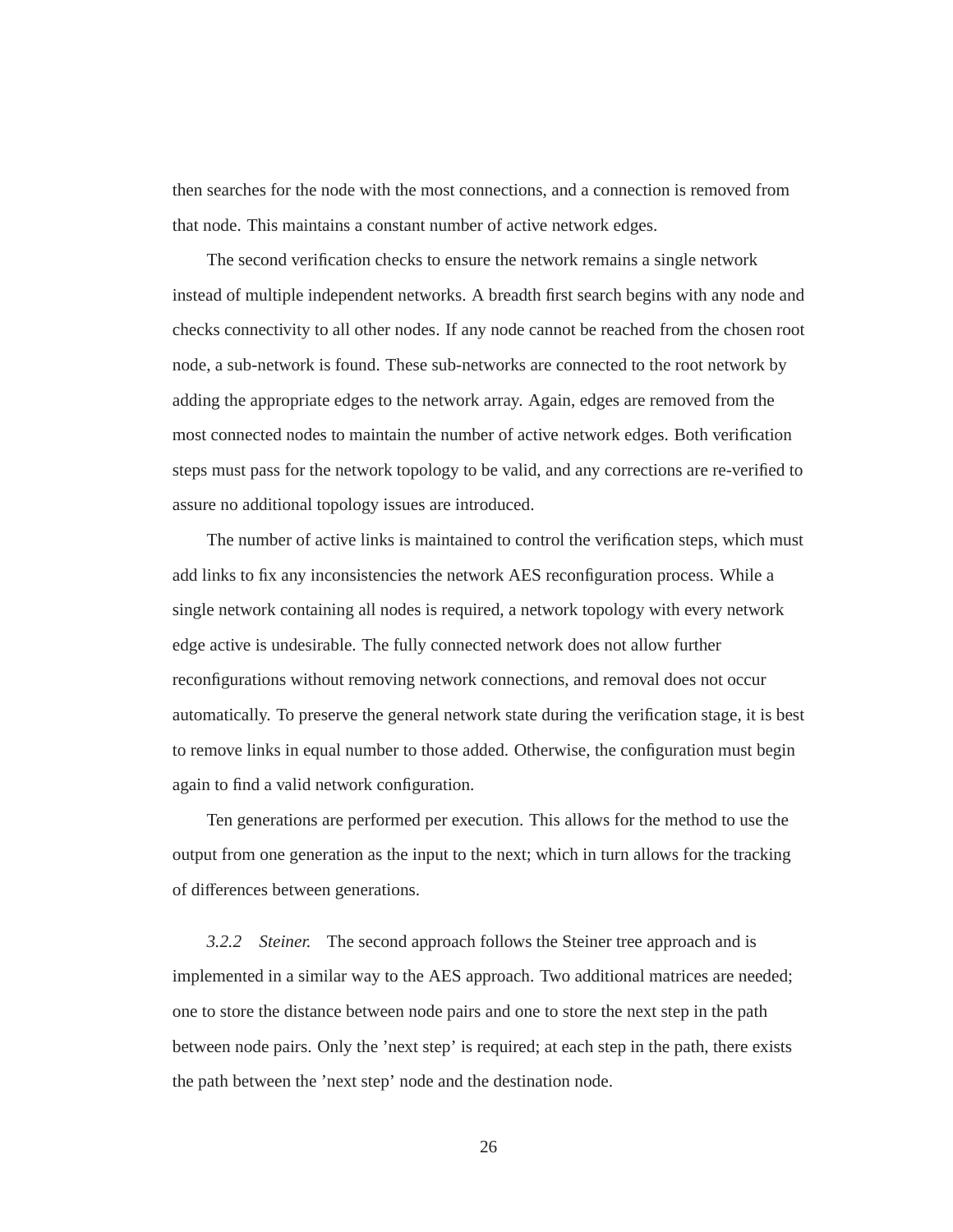

Table 3.1: AES Process in a Network



Figure 3.1: Original Network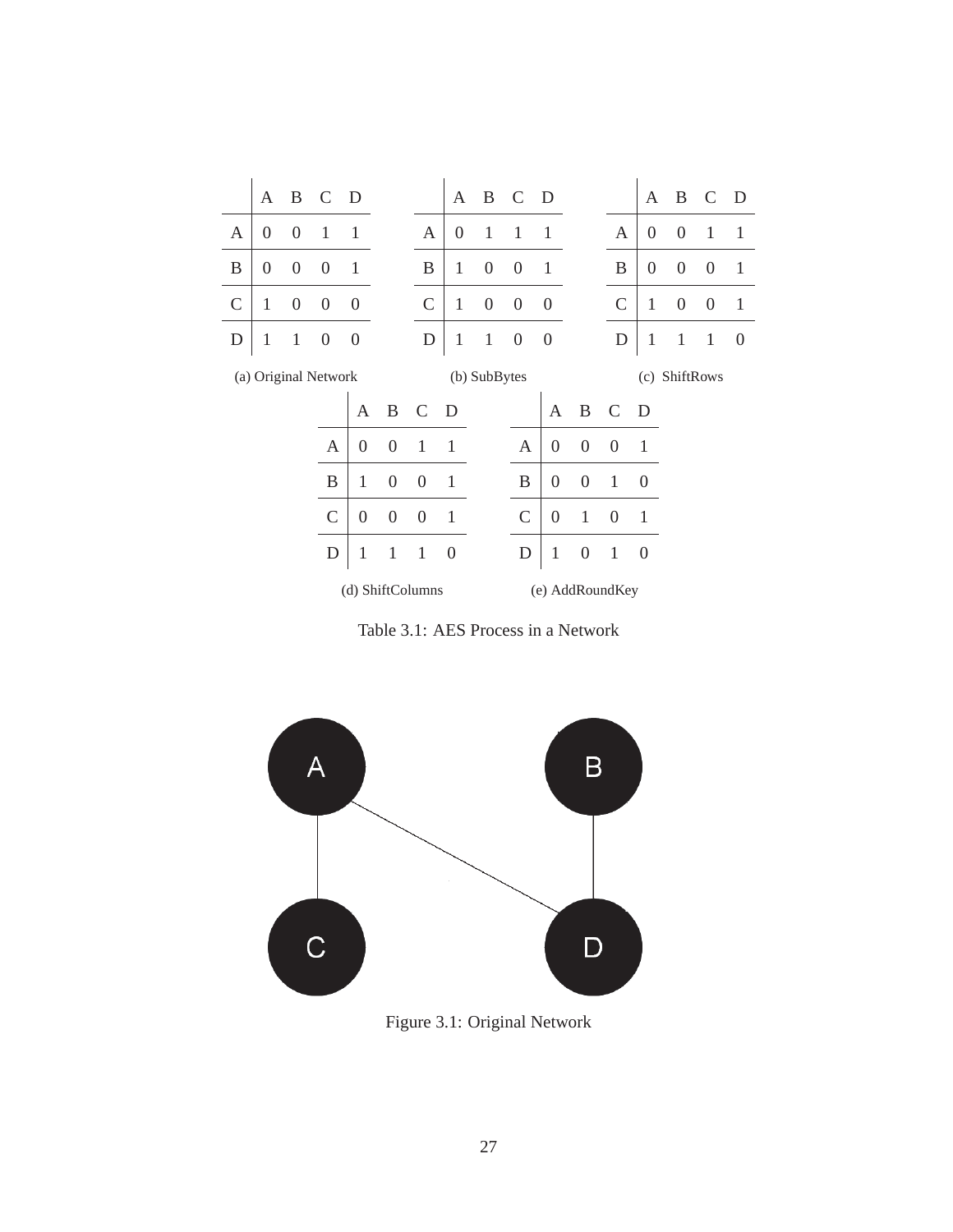

Figure 3.2: Shifted Network

The approach begins by hashing a user-provided pass phrase using the SHA-512 hash algorithm. The hash is hashed again creating a hash chain until enough bits to populate the network matrix have been generated. These bits are assigned to the network matrix to create a starting set of edges. If the hash produces a whole network, the algorithm moves immediately to re-routing the network traffic. The distance matrix is initialized to infinity, represented by a sufficiently large integer, and the next-step matrix is initialized to null. The distance matrix initialization depends on the presence of an edge in the adjacency matrix. If an edge exists, the distance is set to the activation cost. Otherwise, the distance is infinity.

Otherwise, the node pairs are ordered by priority, determined by the total demand. A higher priority is granted to a node pair with a larger demand. The Floyd-Warshall shortest-path algorithm is used to generate the set of shortest paths, using the set of possible edges as a reference. If a pair of nodes is not already connected, edges are added to the network as determined by the path found by Floyd-Warshall.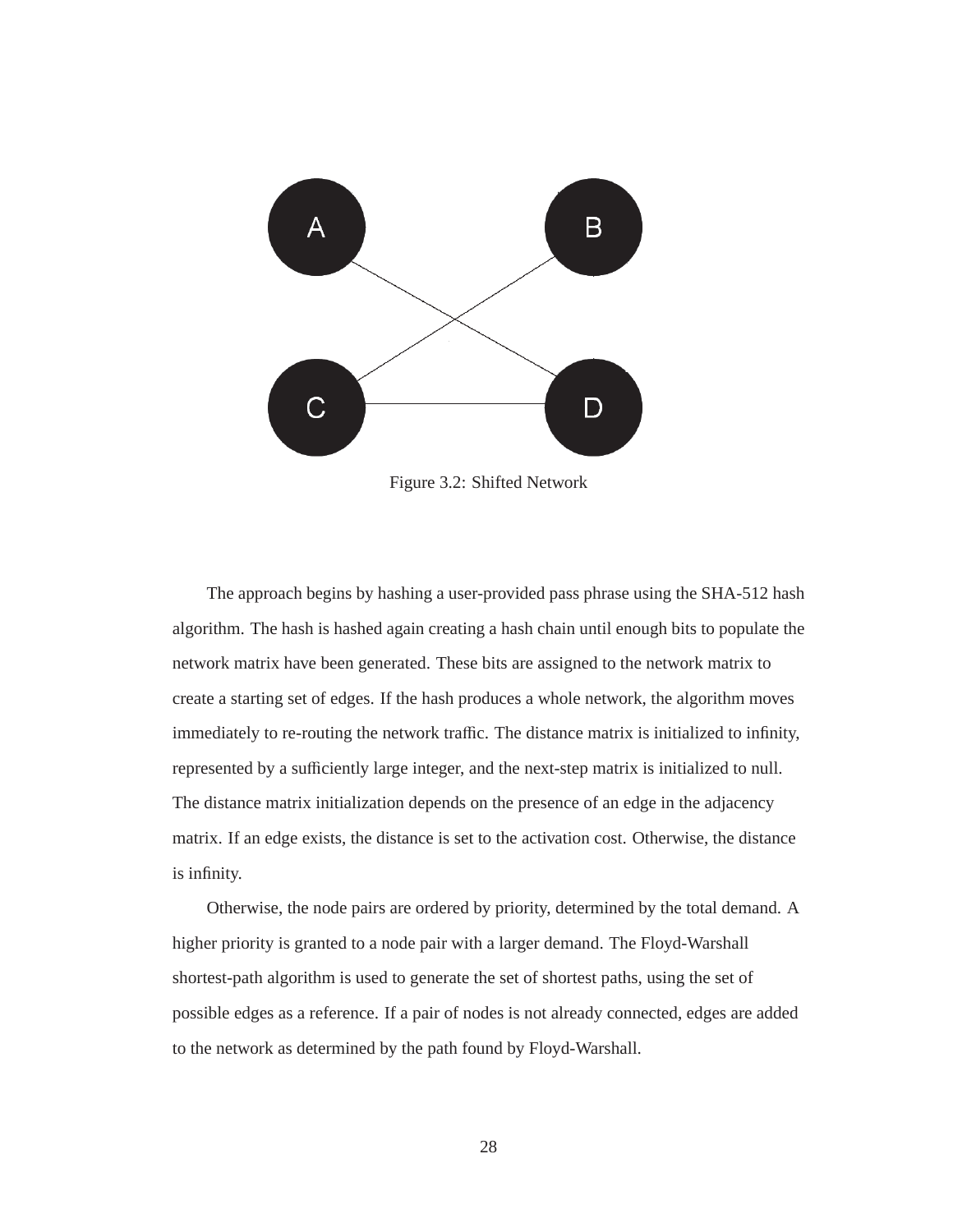The same verification steps performed in the AES verification process are used here. If a node is in the network, but not part of the randomly-generated node pairs, it may or may not be included in the final network. The verification steps ensure that every node is connected and the network is whole. In practice, each node will be part of a node-pair and will be accounted for by the Steiner-based part of the algorithm. However, the verification steps remain a best practice.

Similar to the AES approach, ten generations are performed per execution. After each generation the distance matrix is re-initialized, based on the final configuration of the previous generation. Any included edge is initialized to 1000 instead of infinity. The value of 1000 was chosen as a sufficiently large number greater than any possible network demand. This weights the edge and discourages it from use in the next generation.

Edges unused in the generation are re-set to either the activation cost of the edge or infinity, dependent on the adjacency matrix. The next step matrix is re-initialized to null. This mirrors the original initialization. Each generation uses a new hash value. This sets the initial set of edges based on the user's pass phrase, with the phase serving as a 'secret key'. As with the AES approach, this protects the results of the algorithm while allowing the algorithm itself to be open.

*3.2.3 Network Tra*ffi*c Routing.* The second phase re-routes the network traffic over the re-configured network topology. Network traffic, like the network topology, is represented as a dynamic three column array. The three columns represent the source of the traffic, the destination, and the required bandwidth. The length of the array is determined by the number of unique source-destination pairs. Multiple commodities between the same source and destination are grouped together. The required bandwidth for a commodity is based on the type of traffic between the source and destination. Traffic types can be text, video, audio, etc.. This information, combined with the network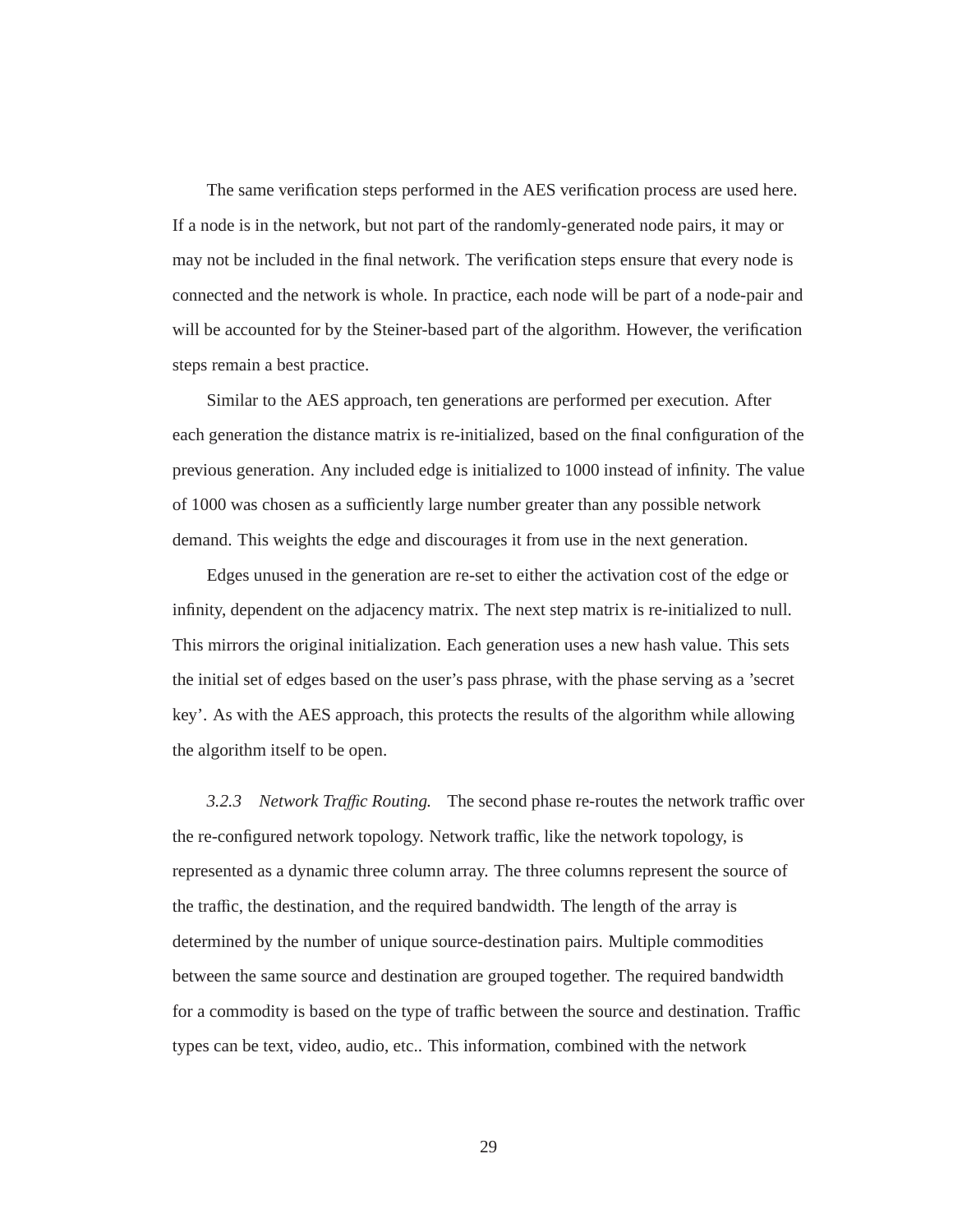topology and network connection capacity information, defines the maximum concurrent multicommodity flow problem used in this research.

This research follows Fleischer's algorithm, detailed in Chapter 2 [10]. The network is initialized with a null solution and loops until the objective function value is at least one. The algorithm then examines each commodity to see if the demand has been met. If the commodity has not yet been routed, Dijkstra's algorithm is employed to find the shortest available path between the source and the destination. Note that the shortest available path may not be the shortest path; the algorithm considers path feasibility and will not route over edges that are not available or are overly congested. From there, the bottleneck capacity is determined and routed. The bottleneck capacity is defined as the minimum value between the available capacity on the edge and the commodity demand. Finally, the objective function value is updated.

The paths generated from Fleischer's algorithm are then examined and a set is selected to cover all network commodities. This function starts by examining each commodity's source node, and the edges leading from the source node to a path to the sink node for that commodity. The flow of the commodity is randomly split between appropriate paths. It is possible for half the packets from a commodity routed through one path and the other half routed through another path. All packets arrive at the destination node. Commodity splitting depends on the current capacity of an edge and the demand of the commodity. A commodity cannot be dropped for convenience; it must be routed. The loop moves to the next node in the path and routes the commodity from there, stopping when the next node is the destination. Once all commodities have chosen final paths, the output is checked for both exceeding edge capacities and for failing to route commodity demands, or dropping a commodity.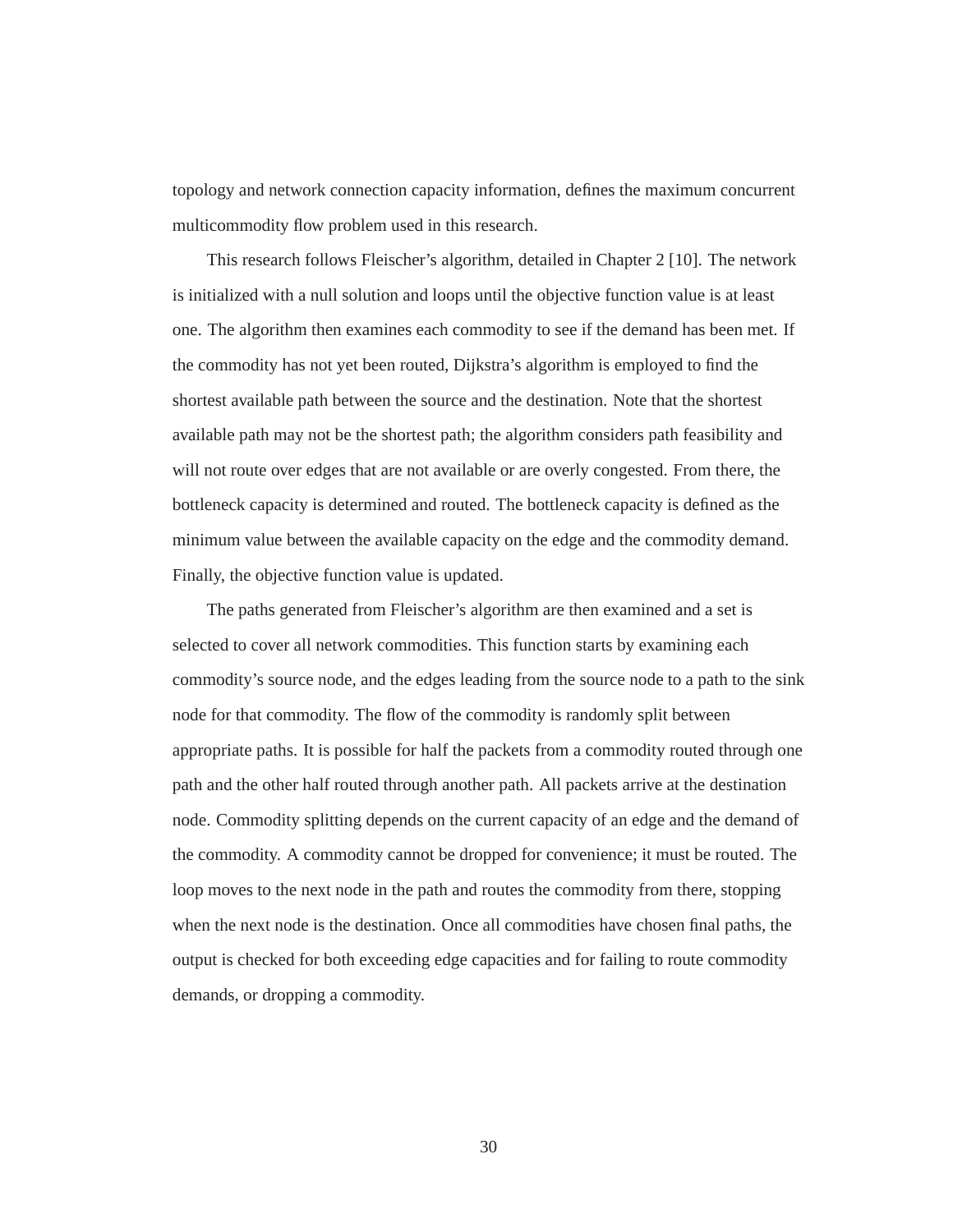Paths are not weighted between generations. The paths chosen for one generation have equal opportunity to be re-chosen for the next, providing a similar set of edges is available.

The result is a set of paths and flow for all commodities through the modified network configuration.

## **3.3 Testing**

To test the described methods, sample networks are generated. Each method reconfigures the sample network, and a set of metrics are measured.

*3.3.1 Experiments.* Each network is described by the network size, number of interfaces, and maximum edge capacity. Network size is the number of nodes that are in a given network while number of interfaces determines the maximum number of physical network connections a given node can make. Every network contains at least one network interface to connect the network together; for example, a four-port switch is capable of four network interfaces. For this research, network sizes of 5, 10, 15, 30, 50, 100, and 1000 nodes are tested with 1, 2, 3, 4, or 5 interfaces.

The Network Simulator software is used to generate adjacency matrixes for each combination of network size and number of interfaces. For statistical significance, each combination is tested 5 times. The actual starting configuration of each method is generated via a hashed user pass phrase.

At minimum, each network node can be expected to communicate with at least one other node. Practically, each node will communicate with many other nodes. Minimum communication covers only a single standard network service, such as e-mail or file sharing. For this research, it is assumed that each node will communicate with one other node in the network. The source and destination nodes are randomly paired and pass a randomly generated amount of network traffic between the source and destination. The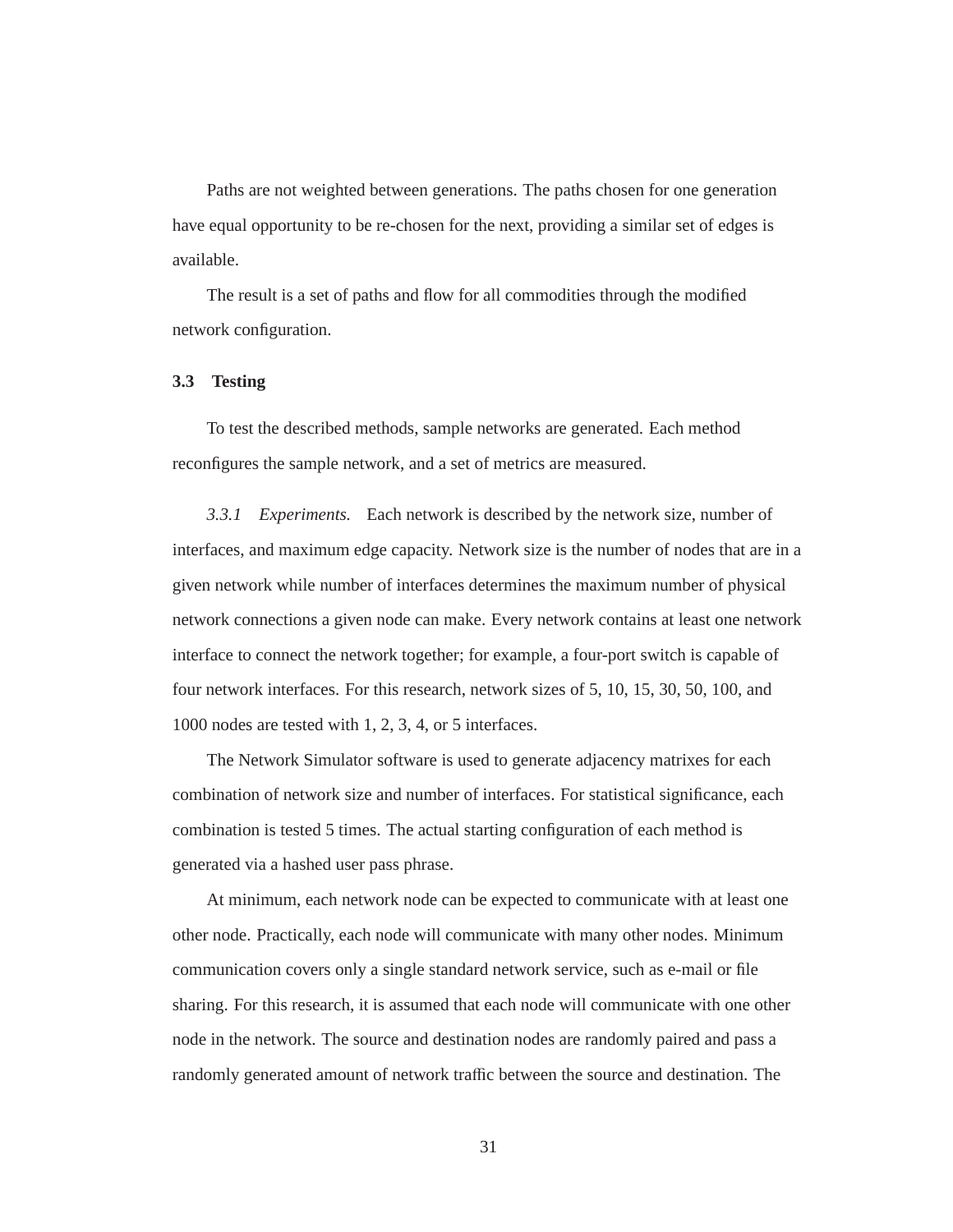amount of network traffic does not exceed the given maximum edge capacities. Demands of different types of traffic, such as text or video traffic are not considered individually. Rather, all traffic traveling from a source to a destination is grouped into a single commodity. A source node can share both a low and high demand traffic type with the destination; the generated amount of network traffic between the nodes is the total communication between the nodes.

In practical use, the possible network edges, the base network description, and the traffic requirements will be known from physical network configurations and customer demands. These values can be directly inputted into each method.

The accuracy of the network routing portion can also be varied, ranging from 0 to 1. However, the more accurate the selection of best paths, the slower the algorithm runs. For each combination with 100 or fewer nodes, the accuracy level is set at .3. For each combination with 1000 nodes, the accuracy level is loosened to .5 to accommodate the increase in nodes and routing requirements.

All experiments run on the same hardware. While the methods may perform faster with faster hardware, the hardware speed is not part of this research. The hardware contains an Intel i7 2.67 GHz quad-core processor with 6 GB of random access memory. Each processor contains two virtual processors for additional parallel processing. The operating system is Ubuntu version 12.04, 64-bit.

*3.3.2 Metrics.* A primary concern of this research is the minimizing the cost of a network topology generation while maintaining a valid output. To that end, several metrics are considered. The network topology generation process is tested for speed and scalability while the generated network topologies are examined for topological difference, security and cost. It is not enough to evaluate the generation process alone; the generation algorithm can produce and fast results for large networks without producing a usable operational solution. All metrics must be considered in validating the algorithm.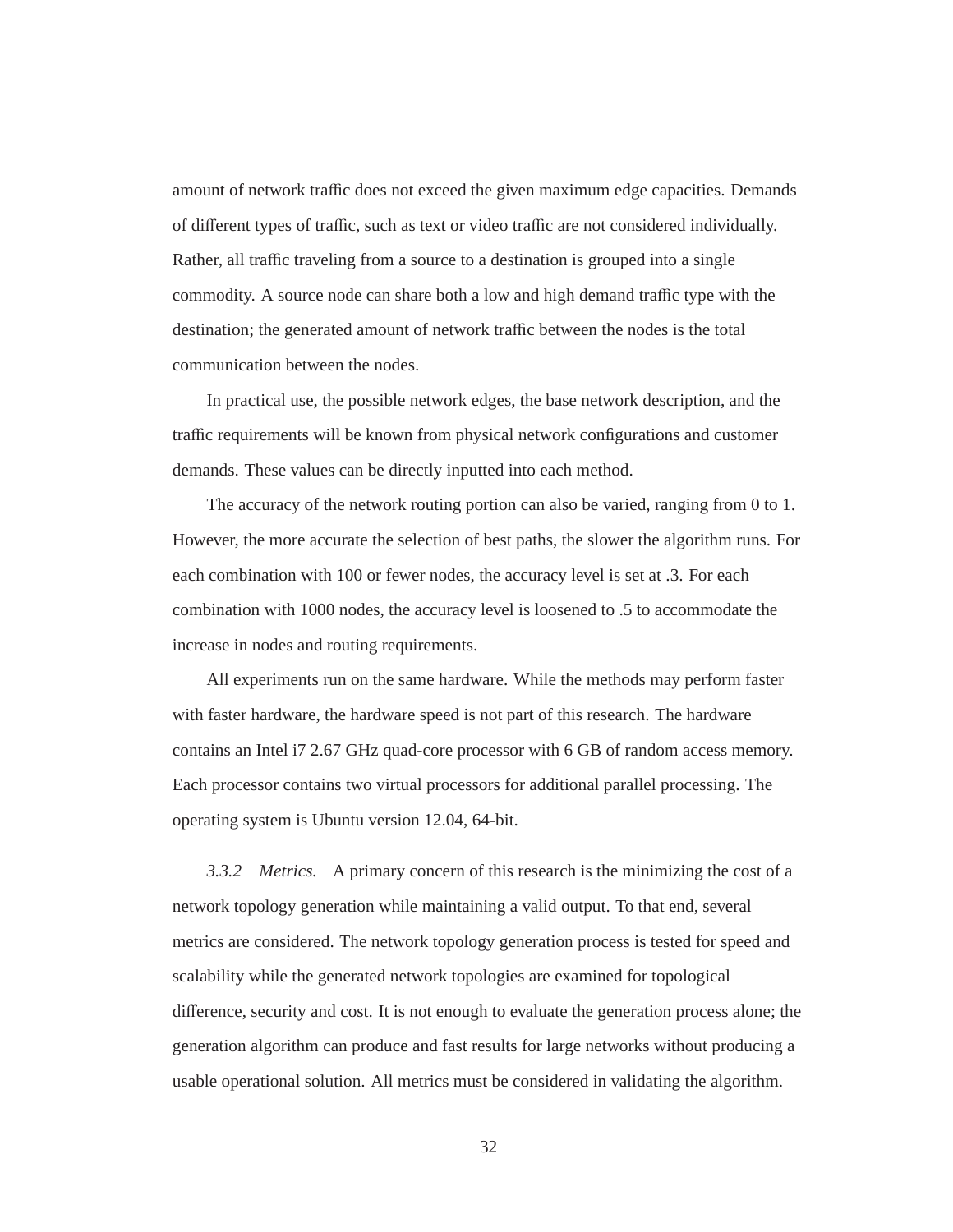Speed and scalability are linked. The AES method runs in  $O((i^2n^3) + (\epsilon^{-2}e(e+n)))$ time while the Steiner method runs in  $O((n^3) + (\epsilon^{-2}e(e+n)))$  time. The second term in the notation represents the running time of the network routing phase, where  $\epsilon$  represents the accuracy level of the routing. The terms are separated because each phase runs in sequence and not in parallel; the network routing phase is dependent on the completion of the re-configuration phase. Each phase of algorithm execution measures run time of that phase, and the total run time of the method is captured.

Each step in each method affects the overall running time. Each step in the AES method runs in  $O(i^2n^3)$  time, for each of the three steps: ShiftRows, ShiftColumns, and ShiftInterfaces. The remaining steps, SubBytes and AddRoundKey, perform in *O*(*in*) and  $O(n)$  time, respectively. The three Shift steps are individually complex, requiring  $O(in)$ time per action for  $O(in^2)$  worth of data. By contrast, the Steiner method runs in  $O(n^3)$ time, but each action is only *O*(1).

A formula for measuring topological difference is developed by Compton [1]. Essentially, each edge in a commodity's path is examined to determine the amount of difference for each edge-commodity pair between the original and updated topologies. The formula is weighted based on the bandwidth requirements for each commodity and the network size; changes to a high-bandwidth commodity in a small network are more significant than changes to a low-bandwidth commodity in a large network. The amount of change in the route for a given commodity is found by summing the absolute values of the differences in each edge within the route. Absolute values are used to account for both positive and negative changes over a particular network edge.

Here, the binary variable  $y_{ijf}$  represents the inclusion of the  $ijf$  path in the set of edges within a network. The different network configurations,  $\omega$ , are measured at different times,  $t_1$  and  $t_2$ .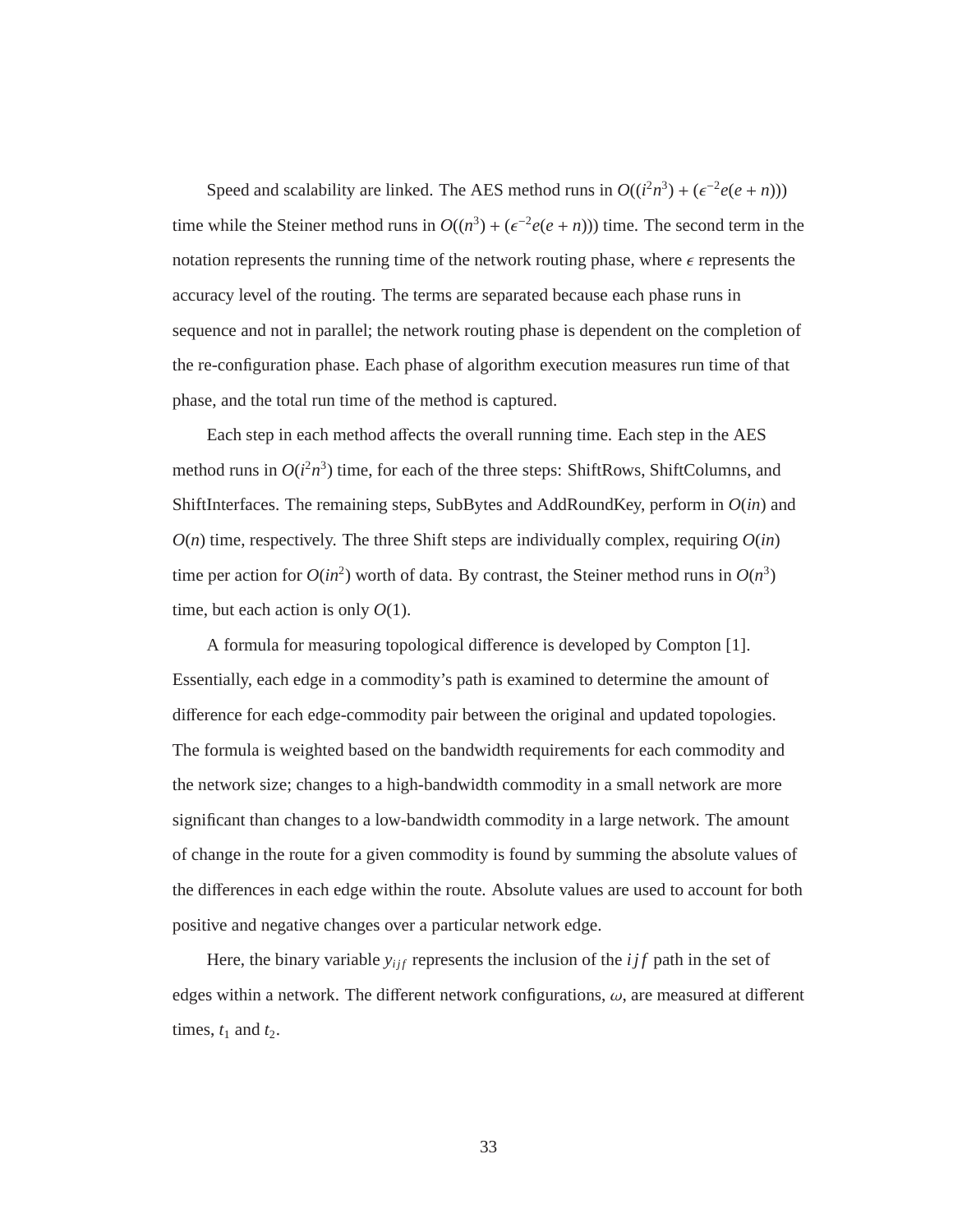$$
\Delta\left(\omega_{t_1}, \omega_{t_2}\right) = \frac{\sum_{k=1}^k \left[r^k \Sigma_{i,j\epsilon N} \Sigma_{f=1}^F | x_{ijf}^k\left(t_2\right) - x_{ijf}^k\left(t_1\right))\right]}{\left[\Sigma_{k=1}^K d^k\right] \left[\Sigma_{i,j\epsilon N} \Sigma_{f=1}^F \frac{y_{ijf}(t_2) + y_{ijf}(t_1)}{2}\right]}
$$
(3.1)

Security of the network is difficult to quantifiably measure. However, the goal of the network reconfiguration is to move the paths over which data flows, thus preventing the ease at which an attacker may gain access. To that end, security is measured through the difference in the network topologies. Over a series of generations of a given configuration, the amount of time any given edge is active is measured. Generational topological differences are also compared using (3.1). It is essential that each generation's topological difference is compared not only to the immediately previous generation, but to a set of previous generations. If the original and third network topologies are similar to each other, and it is known that a network shifts topologies every hour, an attacker simply has to wait three hours before re-attempting the attack.

Network node connectivity is measured to provide a framework for evaluating topological differences. Configurations with high network connectivity have many options for routing network traffic through the nodes and may display high topographical differences. Similarly, a configuration with low connectivity has fewer routing options and may display lower topographical differences. Basaras, Katsaros, and Tassiulas describe the  $\mu$  – *PCI* metric for calculating connectivity in [20].

The  $\mu$  – *PCI* metric is found by first finding the node degree values. From there, each node is compared to other nodes that are directly connected to it. The  $\mu$  – *PCI* value of a node is equal to the number of directly connected nodes with at least that amount of degrees. For example, a node with a degree of 5 and neighbors with degrees of 3, 1, 4, 2, and 5 would be assigned the  $\mu - PCI$  value of 3 because there are 3 directly connected nodes with degrees of at least 3. In this way, the metric looks at both centralness and vitalness of a node; a bottleneck node that connects two highly-connected nodes receives a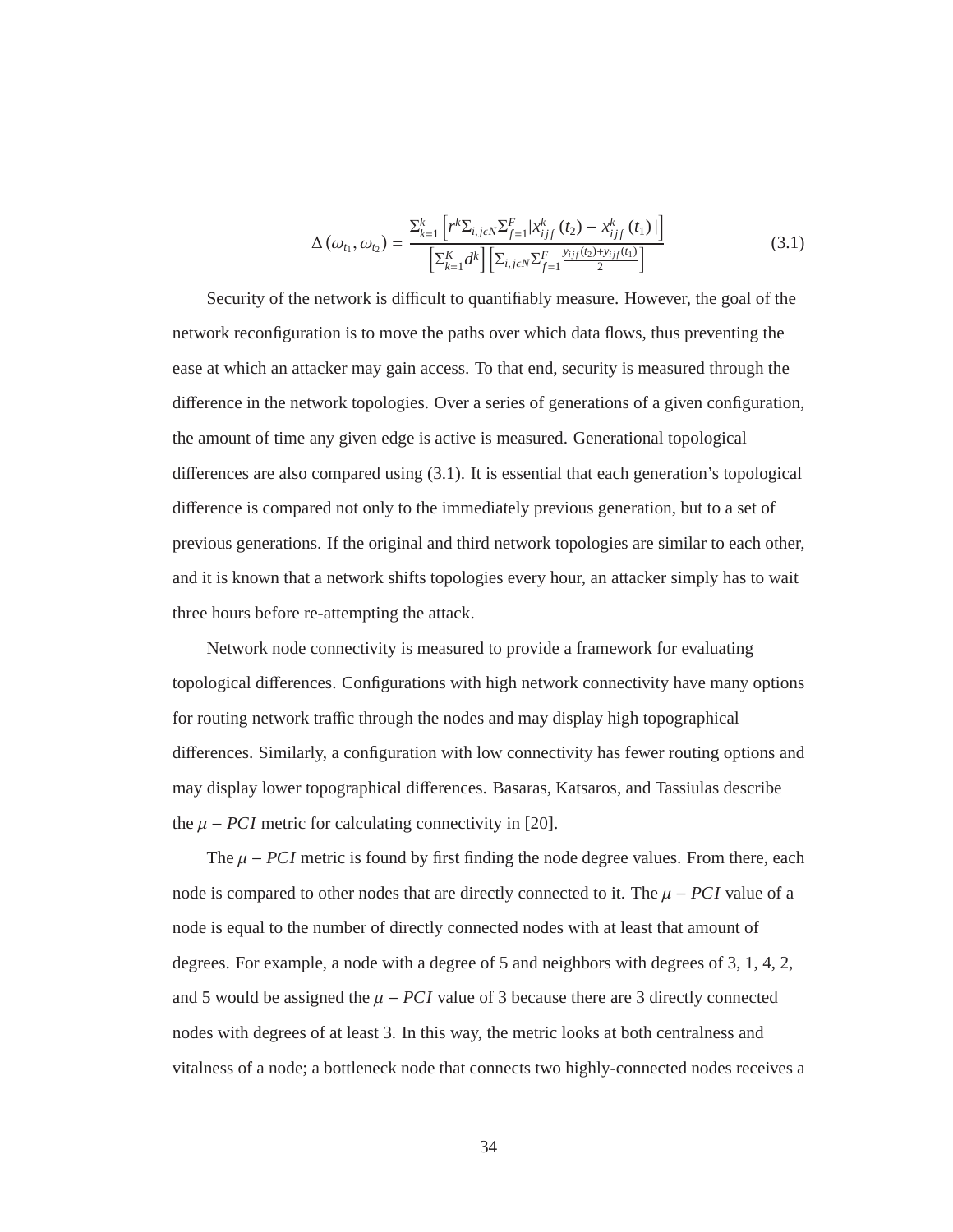high  $\mu$  – *PCI* value while a central hub node connecting lowly-connected nodes receives a lower value.

By comparison, network cost is remarkably easy to measure. The cost is calculated using (3.2) and displayed as output for the network administrator's evaluation.

$$
\omega_{\text{cost}} = \left[\sum_{k=1}^{k} \left[ d^k \Sigma_{i,j\epsilon N} \Sigma_{f=1}^F x_{ijf}^k e_{oc}^{ijf,k} \right] + \Sigma_{i,j\epsilon N} \Sigma_{f=1}^F e_{cc}^{ijf,k} \right]
$$
(3.2)

Essentially, the costs of the network traffic demands are weighed with the number of active edges in a given configuration. A configuration with high demands and a high amount of connectivity will cost more than a network with low demands and low connectivity. For comparison, the total possible cost with complete connectivity is provided.

## **3.4 Summary**

The methodology and evaluation approach is defined in this chapter. The AES and Steiner methods are detailed along with all required parameters. Of those parameters, only network size and network interfaces are varied. These two factors are sufficient to gather the metrics necessary for determining the effectiveness of the reconfiguration process. These metrics include CPU time, generational topographical differences, and network costs. Results and analysis of the factors and metrics are presented in the next chapter.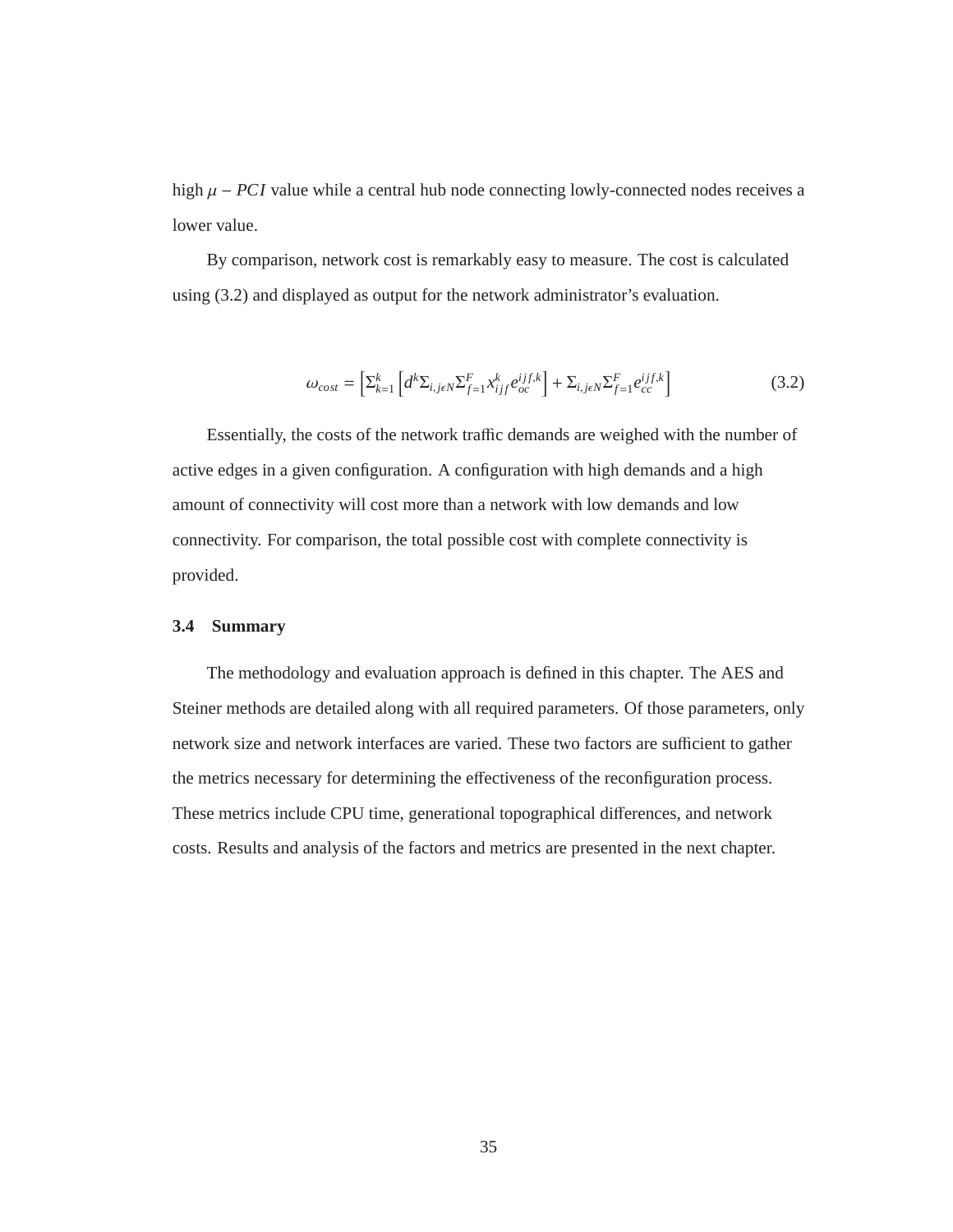## **4 Results and Analysis**

This chapter details the results of the experiments discussed in Chapter 3. Results include run times for each phase of the algorithm, topographical differences, and network cost. The AES and Steiner methods are compared to establish which method performs with better results. Additionally, the two methods are both compared to previous research.

# **4.1 AES Results**

*4.1.1 Execution Time.* As predicted by the algorithm run time,  $O((i^2n^3) + (\epsilon^{-2}e(e+n))$ , the speed of the AES method is dependent on both the number of nodes and the number of interfaces. The dependency on number of interfaces is most acutely seen with the 1000 node test network. The method was able to execute on a network with 1000 nodes and 1 interface, but failed to execute on a 1000 node, 2 interface network within an acceptable time frame. For this reason, the AES approach only includes the 1000 node case with one interface.

The 1000 node, 2 interface case performed a single re-configuration; the execution time was 12.5 days. As discussed during the goals of this research, a configuration that takes days to generate is obsolete upon arrival. The 1000 node, 2 interface case fails to execute in an acceptable amount of time. No analysis of other factors is required is performed on this case. The remainder of the results for the AES method omits the 1000 node case where the number of interfaces is greater than one.

Figure 4.1 shows the total average run time for all 10 generations across the number of performed experiments. Table 4.1 contains the standard deviation of the execution times. Following the 1000 node, 2 interface case, the most significant spike in execution time is between networks with one and two interfaces. This is due to the additional computation time required to handle multiple interfaces; this is the point where the matrices containing network information become three-dimensional. The added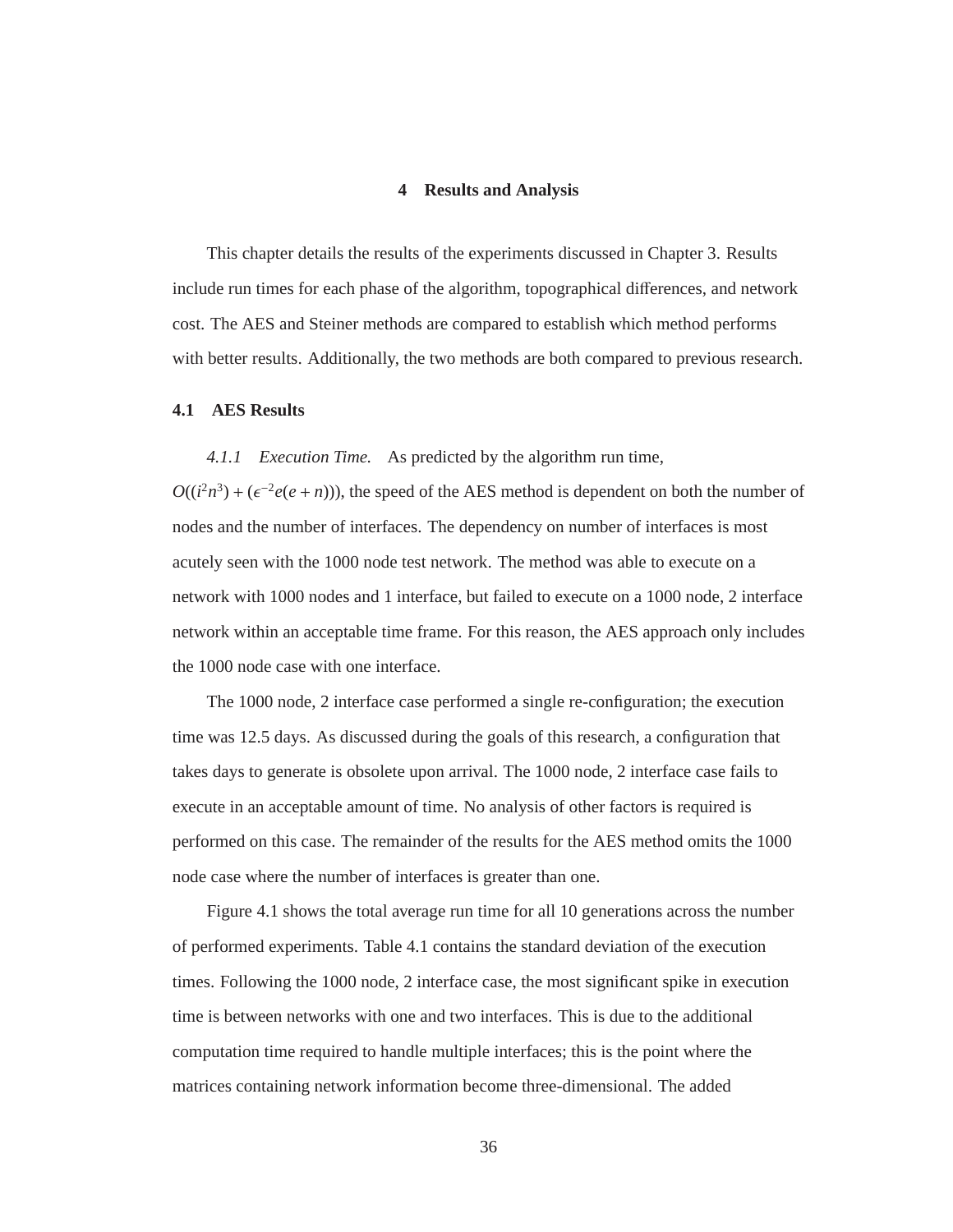complexity of shifting interfaces as well as rows and columns corresponds to the most drastic increase in total execution time. After the ShiftInterface step is introduced, the additional time to compute 3, 4, and 5 interfaces is exponential, as predicted by the O() characterization.

Results shown as 0 seconds executed in sub-millisecond time.



Figure 4.1: AES total times shows speed improvement over previous methods

Figure 4.2 shows the total average time per configuration, across all 50 configurations. Each experiment is performed 5 times, with 10 generations each experiment, giving a total of 50 configurations. Again, it is shown the most drastic increase in execution time for each generation is between one and two interfaces, no matter how many nodes are in the network.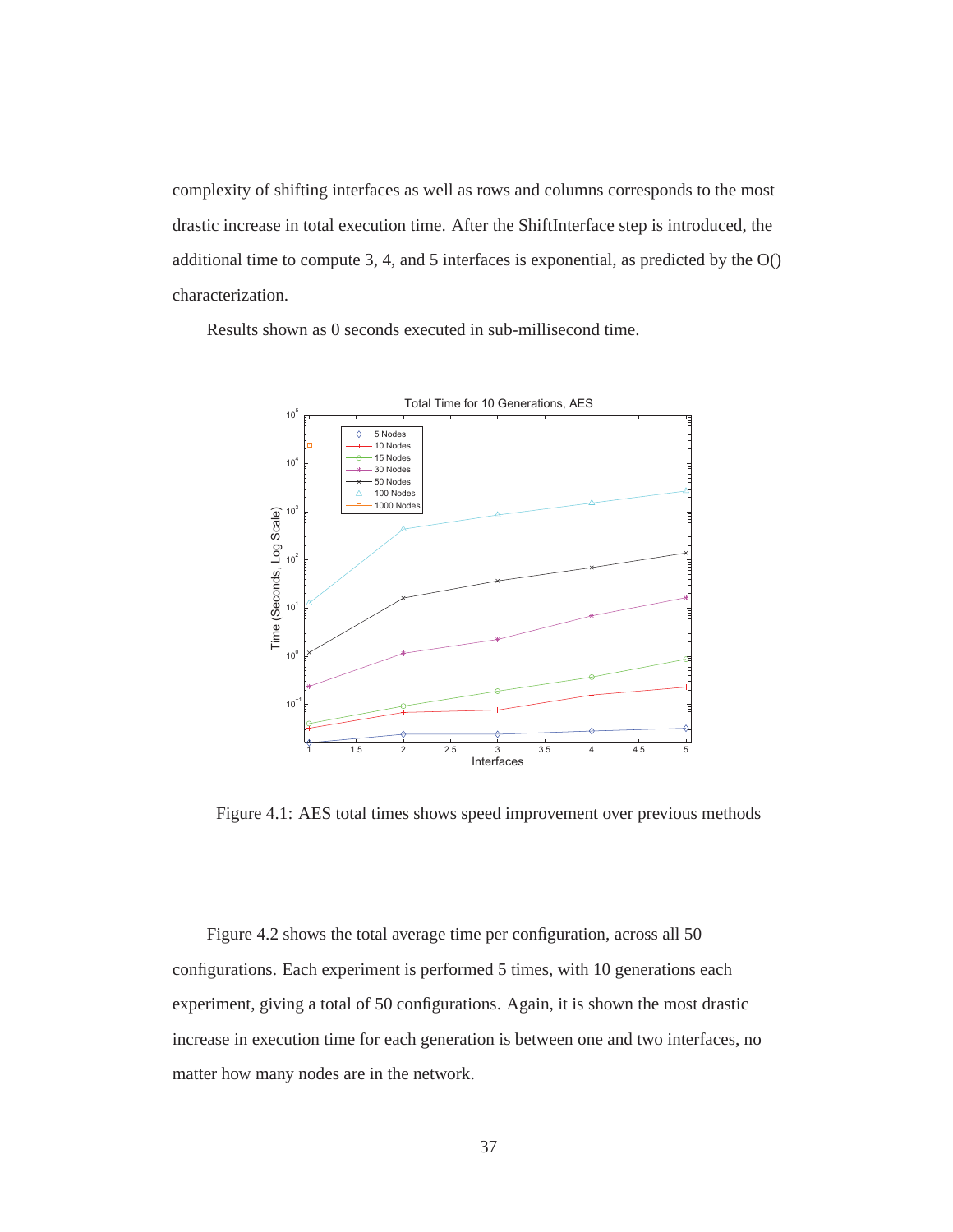|              | 1 Interface | 2 Interfaces | 3 Interfaces | 4 Interfaces | 5 Interfaces |
|--------------|-------------|--------------|--------------|--------------|--------------|
| 5 Nodes      | 0.0089      | 0.0089       | 0.0089       | 0.0110       | 0.0110       |
| 10 Nodes     | 0.0110      | 0.0179       | 0.0167       | 0.0167       | 0.0363       |
| 15 Nodes     | $\theta$    | 0.0110       | 0.0228       | 0.0110       | 0.1774       |
| 30 Nodes     | 0.0607      | 0.2338       | 0.1479       | 0.8065       | 1.4231       |
| 50 Nodes     | 0.3338      | 2.3441       | 6.7026       | 6.1676       | 24.0309      |
| 100 Nodes    | 2.5602      | 23.7758      | 7.7009       | 55.6639      | 117.5725     |
| $1000$ Nodes | 1563.014    | <b>NA</b>    | <b>NA</b>    | <b>NA</b>    | <b>NA</b>    |

Table 4.1: Standard Deviation for Total Time for 10 Generations, AES, in units of network flow



Figure 4.2: AES generational times do not have large deviations from the mean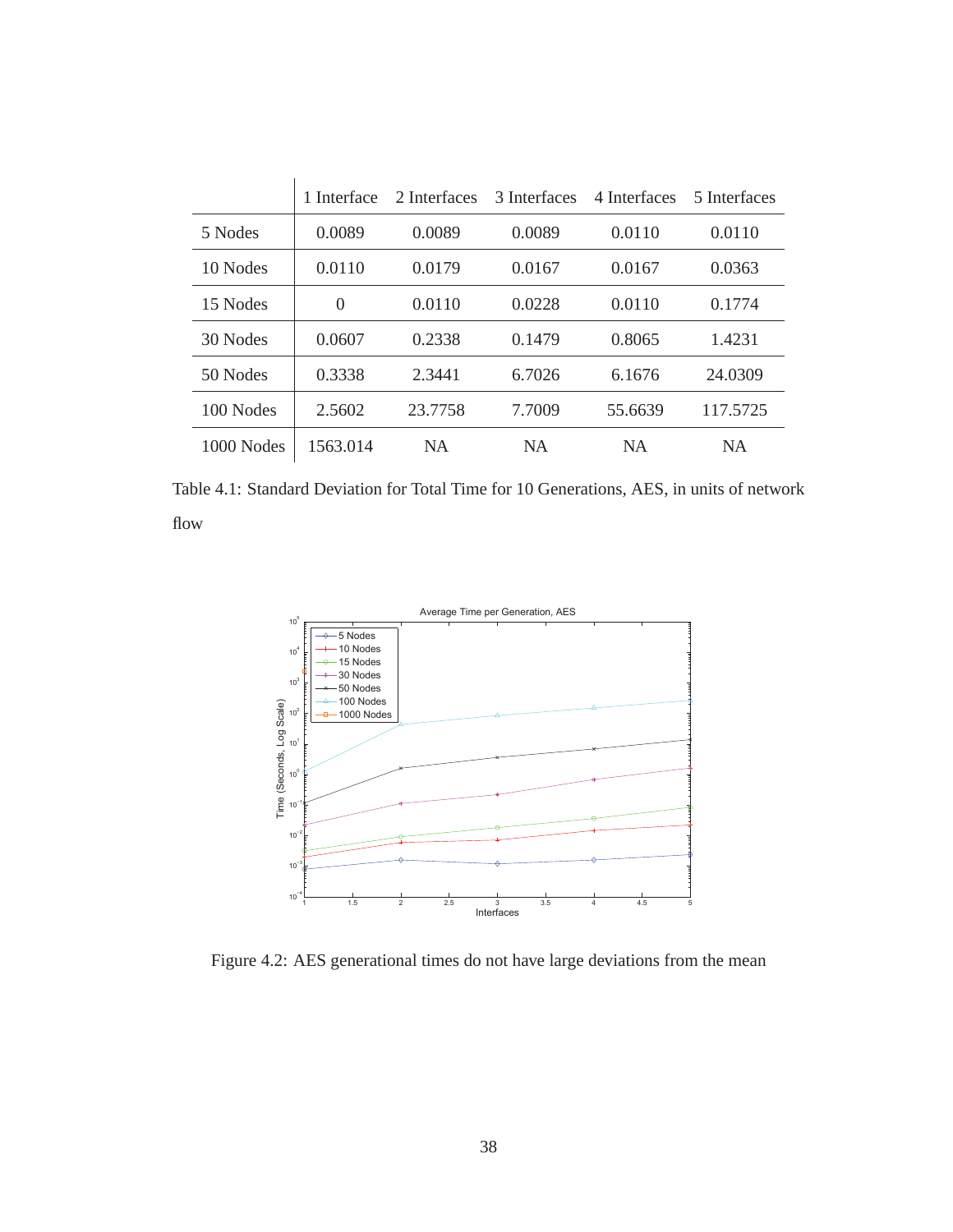|              | 1 Interface | 2 Interfaces | 3 Interfaces | 4 Interfaces | 5 Interfaces |
|--------------|-------------|--------------|--------------|--------------|--------------|
| 5 Nodes      | 0.00168654  | 0.00386436   | 0.00193218   | 0.00337309   | 0.00429987   |
| 10 Nodes     | 0.00210818  | 0.00432049   | 0.00590291   | 0.00269979   | 0.00337309   |
| 15 Nodes     | 0.00559364  | 0.00597773   | 0.00571936   | 0.0078768    | 0.01736407   |
| 30 Nodes     | 0.00469515  | 0.01655160   | 0.0460260    | 0.05475602   | 0.12518856   |
| 50 Nodes     | 0.03198888  | 0.18894090   | 0.27712973   | 0.36084862   | 0.46111767   |
| 100 Nodes    | 0.13874100  | 1.49313718   | 1.57110967   | 2.77089367   | 14.7630      |
| $1000$ Nodes | 48.34405    | <b>NA</b>    | <b>NA</b>    | <b>NA</b>    | <b>NA</b>    |

Table 4.2: Standard Deviation for Average Time per Generation, AES, in seconds

Figures 4.3 and 4.4 show the average time per generation for both the edge re-configuration and traffic routing phases of the algorithm, both edge re-configuration and traffic routing. In figure 4.3, values shown as 10<sup>−</sup>10 represent a sub-millisecond time. The figures show that the two phases represent approximately half of the total run time for a generation when the number of interfaces is low, but the time to route the network traffic exponentially increases as the number of interfaces increases. This is due to the routing phase finding paths through the network for all of the traffic. The AES re-configuration only guarantees that the network is whole; it does not establish paths between the source and destination nodes. The routing phase finds all possible paths before routing the traffic; this enumeration and selection of routes takes time and slows the total speed of the algorithm exponentially.

*4.1.2 Network Costs.* Network cost is calculated via Equation 3.2 and shown in Figure 4.5. Both the dynamic routing costs and the static edge costs are considered for the network. The total costs for each network are high, even for small networks. This is mainly due to high traffic demands; a streaming video service consumes greater power and resources than an e-mail service. If these high-demanding traffic sources are eliminated by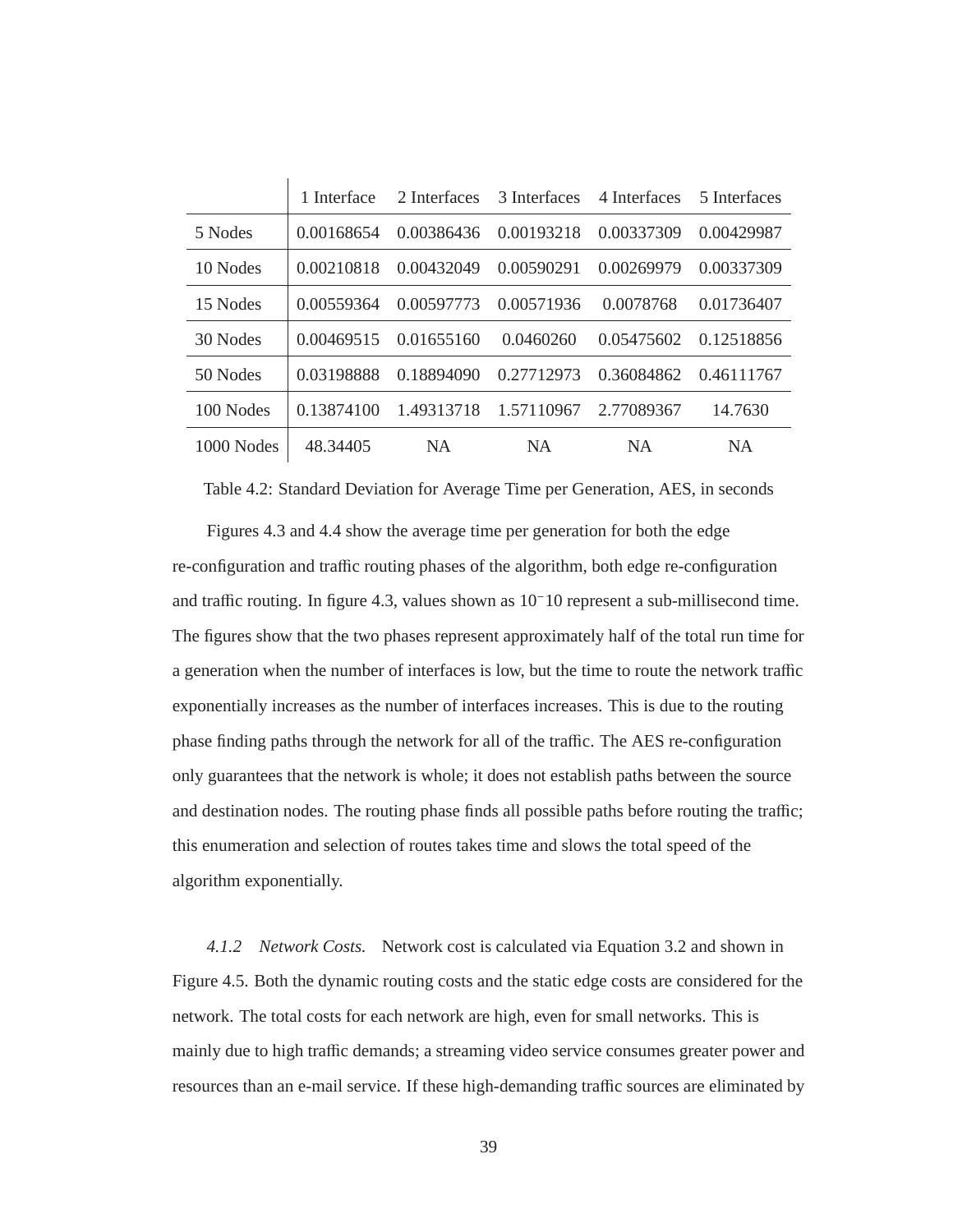

Figure 4.3: AES edge re-configuration occurs with no growth across interfaces

business policy, as is the case with many firms, including the DoD, these costs would drop. The figure shows that traffic demands are more significant than the number of network nodes and interfaces; networks with lower nodes and interfaces are shown to have higher costs than larger networks. This is most drastic in the case of 30 nodes, where the costs are higher than both the 50 and 100 node cases when the three networks have one interface. Examination of the network traffic demands show that a higher overall demand of the network in the 30 node, 3 interface case than in the 50 and 100 node 3 interface cases.

Ideally, the traffic costs of a particular configuration should not exceed the total cost as generated by the adjacency matrix and the list of traffic requirements. However,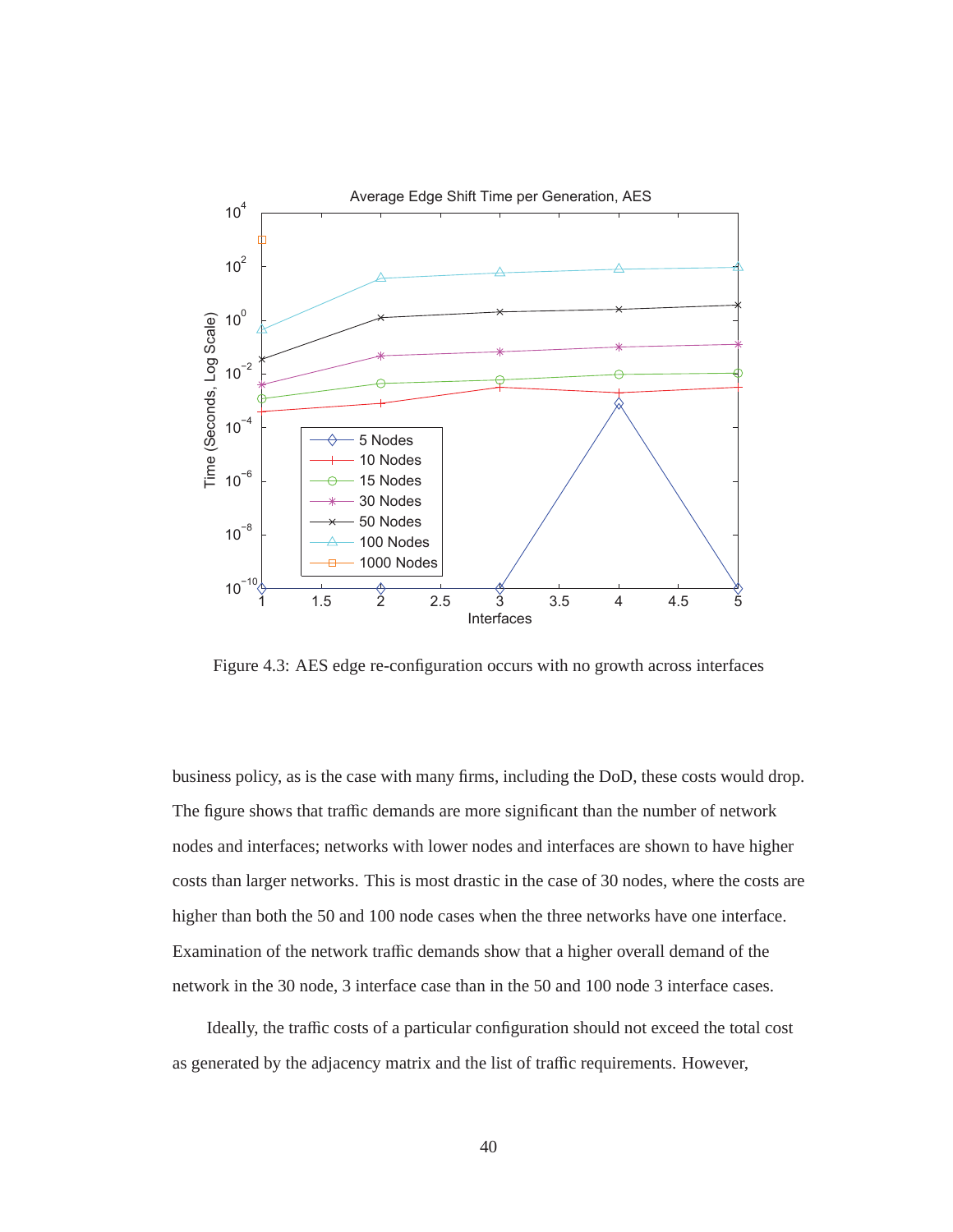

Figure 4.4: AES routeing time dwarfs edge re-configuration time exponentially

because the routing paths are not guaranteed to have the shortest path for a particular pair of nodes, the cost of a configuration is frequently higher than the expected cost. The total possible cost is calculated via: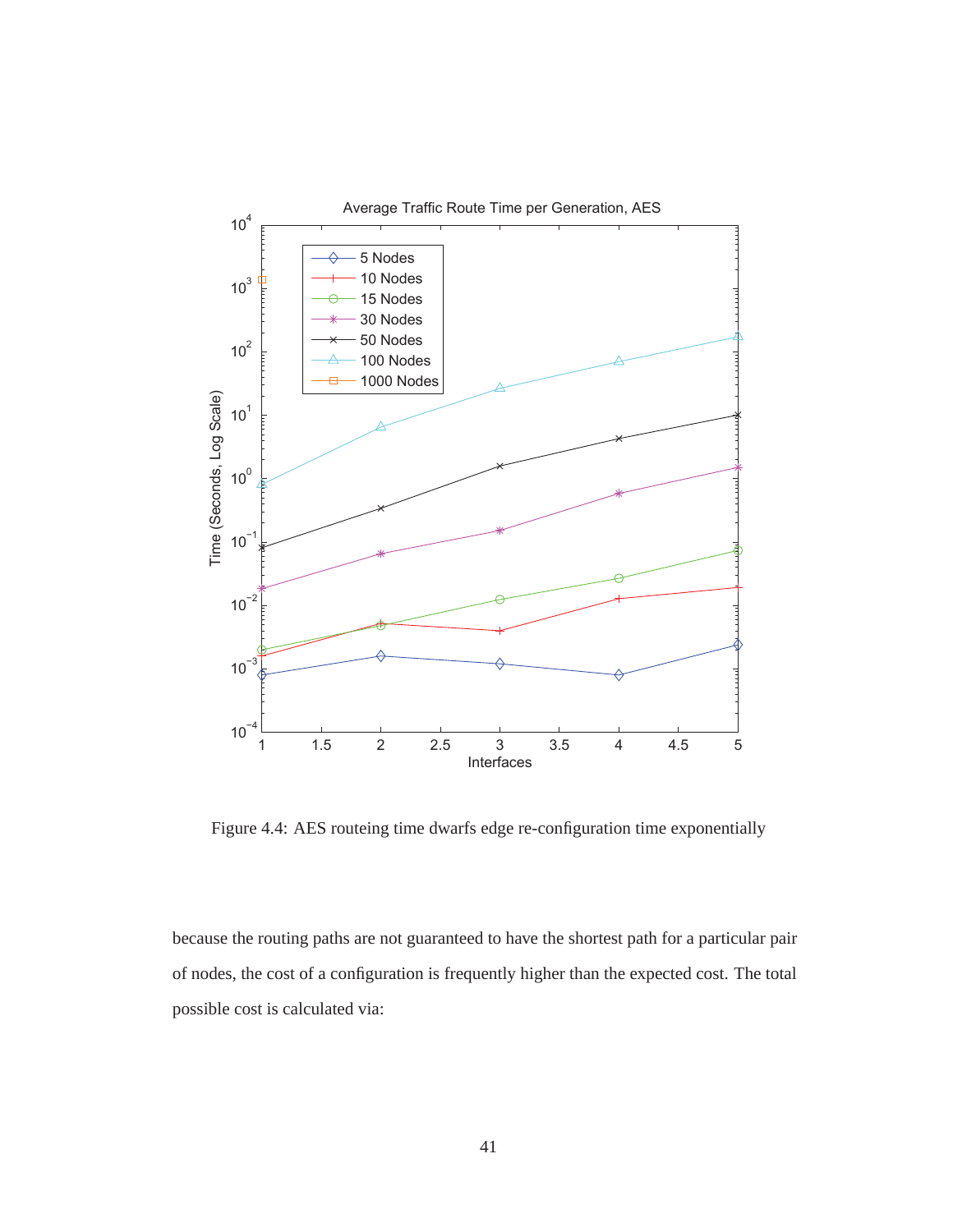|              | 1 Interface | 2 Interfaces | 3 Interfaces | 4 Interfaces | 5 Interfaces |
|--------------|-------------|--------------|--------------|--------------|--------------|
| 5 Nodes      | $\theta$    | $\theta$     | $\Omega$     | 0.001686548  | $\theta$     |
| 10 Nodes     | 0.00126491  | 0.00168654   | 0.00413118   | 0.00388730   | 0.00413118   |
| 15 Nodes     | 0.00193218  | 0.00397771   | 0.00432049   | 0.00505964   | 0.00379473   |
| 30 Nodes     | 0.00326598  | 0.0035023    | 0.0049170    | 0.00976160   | 0.00888444   |
| 50 Nodes     | 0.0070047   | 0.14755850   | 0.18955104   | 0.1327621    | 0.33203052   |
| 100 Nodes    | 0.01053248  | 0.99405378   | 1.4596769    | 1.84599337   | 2.04530482   |
| $1000$ Nodes | 6.8710018   | <b>NA</b>    | <b>NA</b>    | NA           | <b>NA</b>    |

Table 4.3: Standard Deviation for Edge Shift Time per Generation, AES, in seconds

|              | 1 Interface | 2 Interfaces | 3 Interfaces | 4 Interfaces | 5 Interfaces |
|--------------|-------------|--------------|--------------|--------------|--------------|
| 5 Nodes      | 0.00168654  | 0.00386436   | 0.00193218   | 0.00505964   | 0.00429987   |
| 10 Nodes     | 0.00337309  | 0.00600704   | 0.01003410   | 0.00658709   | 0.00750427   |
| 15 Nodes     | 0.00752583  | 0.00995545   | 0.01003985   | 0.01293647   | 0.02115880   |
| 30 Nodes     | 0.00796113  | 0.02005398   | 0.0509431    | 0.06451762   | 0.13407301   |
| 50 Nodes     | 0.03899364  | 0.33649940   | 0.46668078   | 0.49361073   | 0.79314819   |
| 100 Nodes    | 0.14927349  | 2.48719097   | 3.03078659   | 4.6168870    | 16.8083448   |
| $1000$ Nodes | 55.21505    | <b>NA</b>    | NA           | <b>NA</b>    | <b>NA</b>    |

Table 4.4: Standard Deviation for Traffic Route Time per Generation, AES, in seconds

$$
\omega_{possible\text{.cost}} = \left[ \sum_{k=1}^{k} d^k + \sum_{i,j \in N} \sum_{f=1}^{F} e_{cc}^{ijf} \right]
$$
\n(4.1)

This equation is run against the adjacency matrix to find all possible edge costs, to account for usable edges that are not included in a given configuration. The ratio between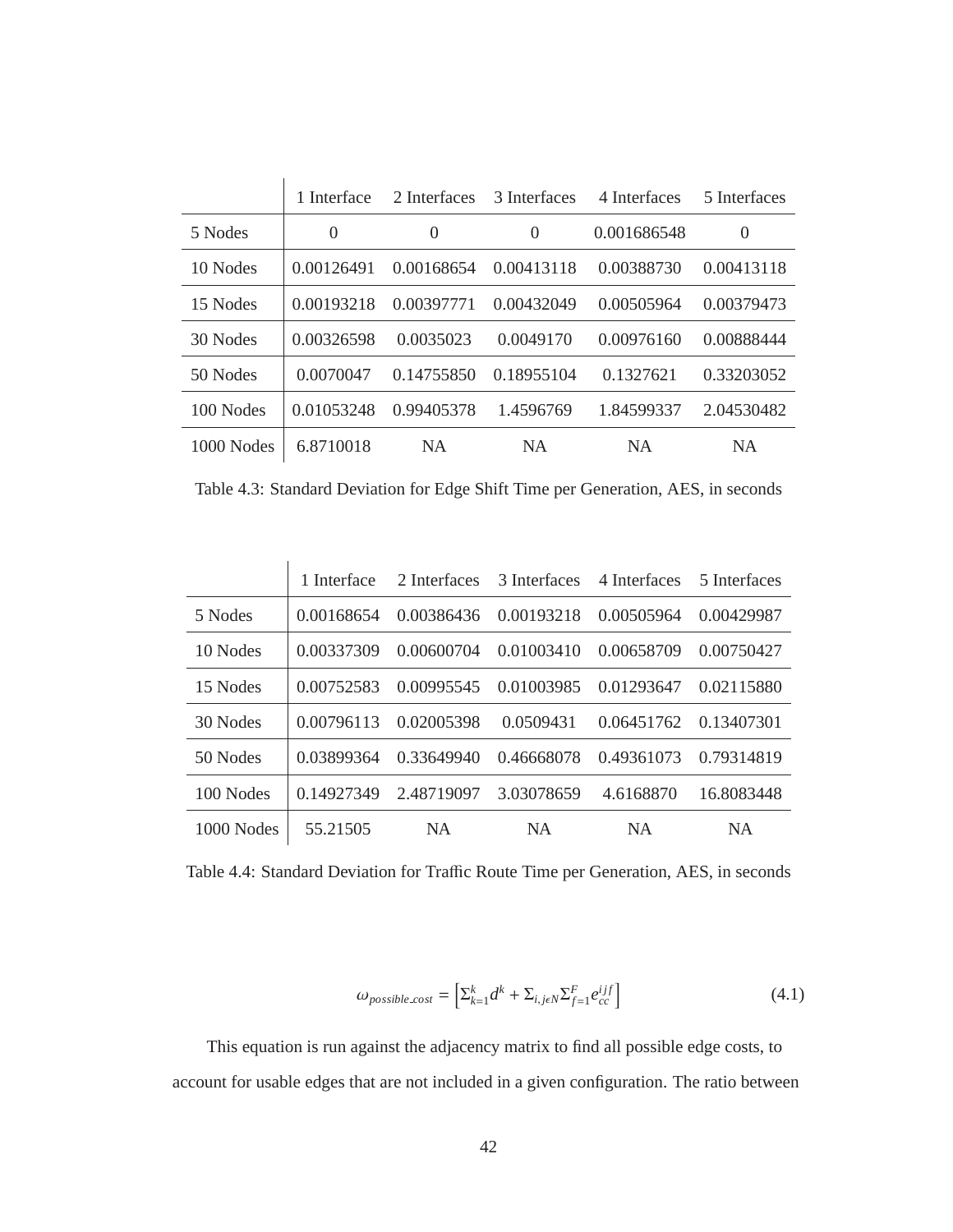

Figure 4.5: AES costs vary with traffic demands

|            | 1 Interface | 2 Interfaces | 3 Interfaces | 4 Interfaces | 5 Interfaces |
|------------|-------------|--------------|--------------|--------------|--------------|
| 5 Nodes    | 0.0084      | 0.0054       | 0.0018       | 0.0056       | 0.0060       |
| 10 Nodes   | 0.0138      | 0.0117       | 0.0137       | 0.0086       | 0.0279       |
| 15 Nodes   | 0.0367      | 0.0312       | 0.0276       | 0.0260       | 0.0380       |
| 30 Nodes   | 0.1178      | 0.0889       | 0.0831       | 0.0967       | 0.1216       |
| 50 Nodes   | 0.1880      | 0.1656       | 0.1488       | 0.2657       | 0.2999       |
| 100 Nodes  | 0.2723      | 0.3610       | 0.4339       | 0.4831       | 0.6948       |
| 1000 Nodes | 4.3306      | <b>NA</b>    | <b>NA</b>    | <b>NA</b>    | <b>NA</b>    |

Table 4.5: Standard Deviation for Average Total Cost, AES, by formula 3.2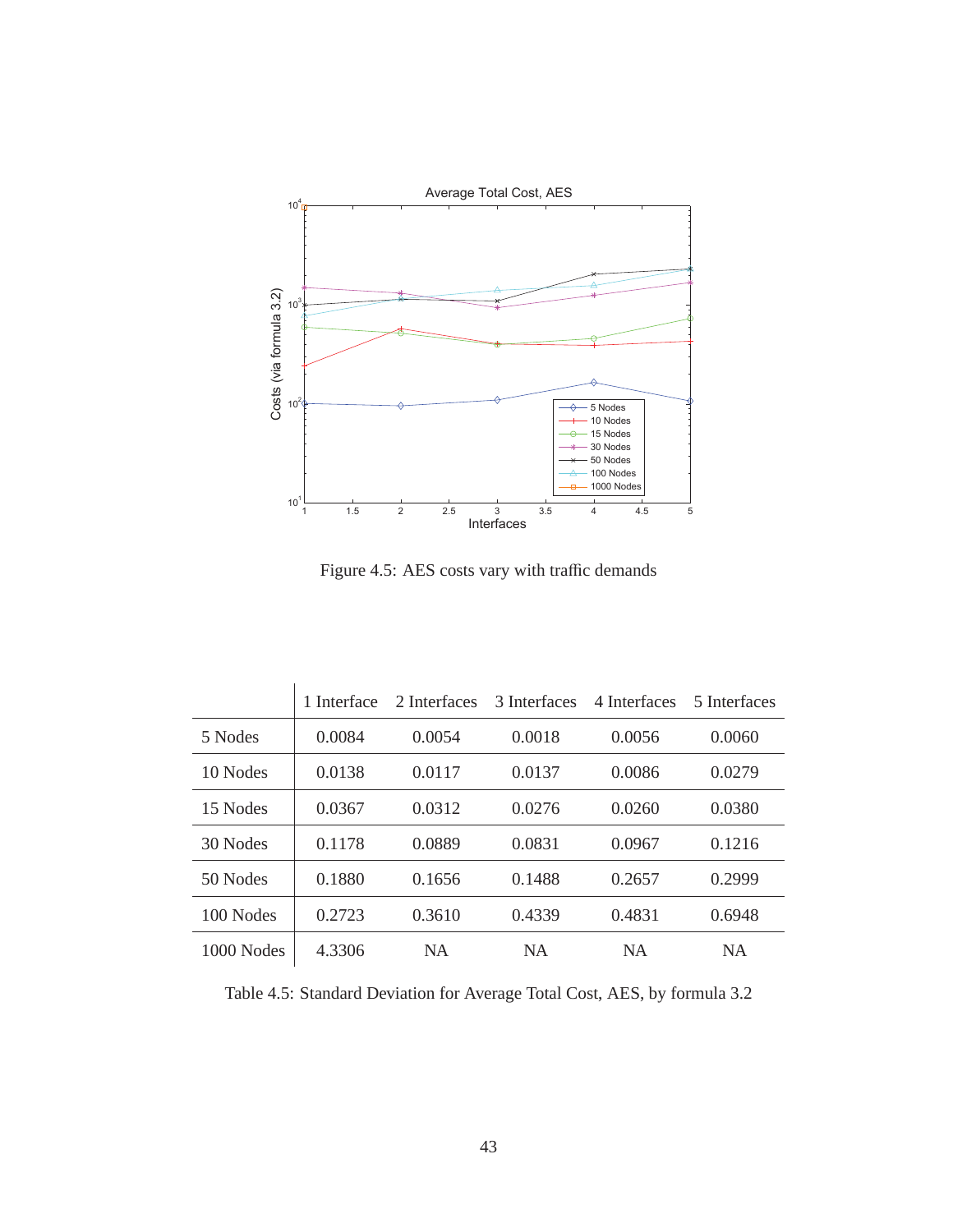the average calculated configuration cost and the total possible cost is given in Table 4.6. The table shows that as the network size increases, either by increasing the number of nodes or the number of interfaces, the relative cost of the network at each configuration decreases as compared to the possible cost of the network.

|            | 1 Interface | 2 Interfaces | 3 Interfaces | 4 Interfaces | 5 Interfaces |
|------------|-------------|--------------|--------------|--------------|--------------|
| 5 Nodes    | 18.778      | 4.9462       | 6.1031       | 6.8300       | 6.6291       |
| 10 Nodes   | 6.0404      | 14.8884      | 11.4425      | 7.3501       | 8.0124       |
| 15 Nodes   | 12.4686     | 10.1856      | 4.8587       | 6.3072       | 7.9257       |
| 30 Nodes   | 16.7472     | 9.0119       | 4.7109       | 5.2706       | 5.3081       |
| 50 Nodes   | 5.3305      | 4.2630       | 2.7469       | 3.3010       | 2.7337       |
| 100 Nodes  | 1.1037      | 1.0770       | .8624        | .6313        | .6746        |
| 1000 Nodes | .3916       | <b>NA</b>    | <b>NA</b>    | <b>NA</b>    | <b>NA</b>    |

Table 4.6: Ratio of Configuration Cost vs. Total Possible Cost, AES, via formula 3.2

*4.1.3 Network Di*ff*erences.* Generational topographical differences are calculated against all 50 configurations of a given combination of nodes and interfaces via Equation 3.1. Figure 4.6 shows the results of the equation. Networks with 3 interfaces are shown to have the most consistent differences, compared to the other possible network configurations. Figure 4.6 also shows that the cases of 5 nodes with 1 and 5 interfaces along with the 10 node and 15 node 1 interface cases to show no differences between each generation.

Examinations of the final network configurations of each generation for those four cases show that the network configuration does not deviate. The calculated configuration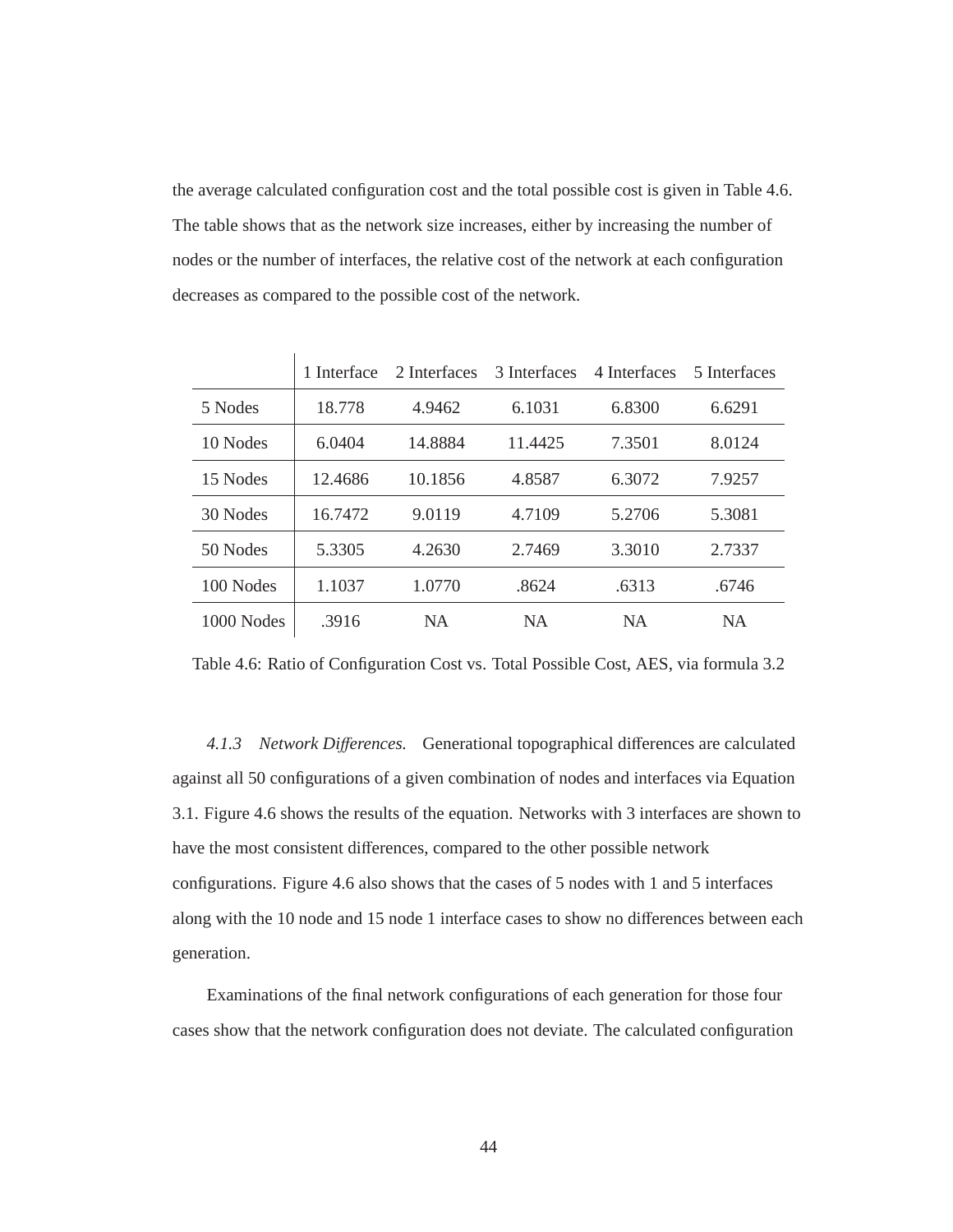

Figure 4.6: AES differences vary unpredictably over different configurations

is a subset of the total available edges as given by the adjacency matrix for each case, but the configurations do not change between generations as expected.

This is most likely due to the verification steps. Examinations of the network configurations of these cases before the verification steps do show differences in the overall configuration. However, the configurations were missing nodes or contained multiple sub-networks instead of a single network. The verification steps address these issues in a straightforward manner, and the resulting final configuration is the same in each case, no matter the starting configuration before the verification. Similarly, the routing phase selects paths in a programmatic way; given the same input of possible edges, the same paths are repeatedly selected because the algorithm does not weight paths.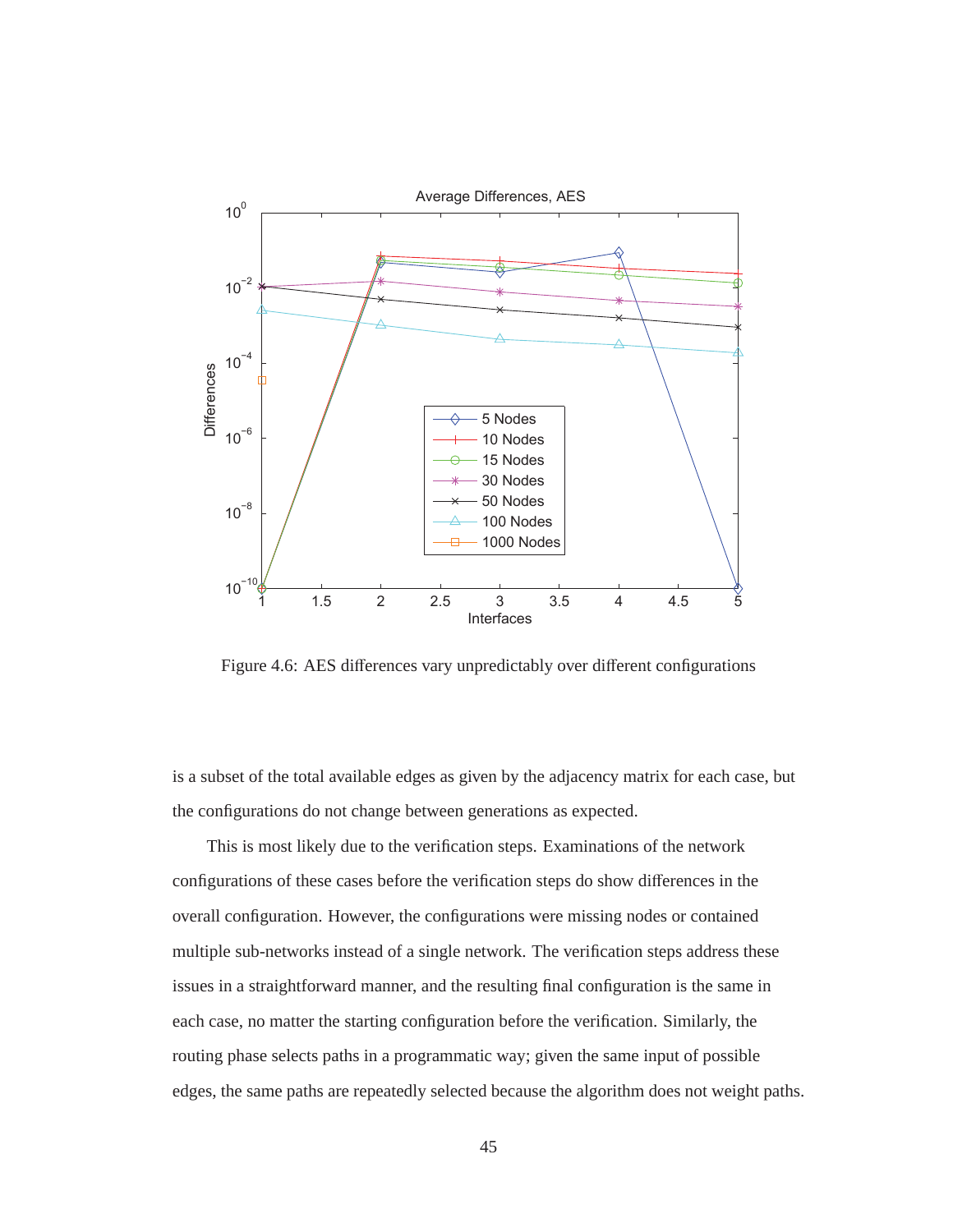|            | 1 Interface | 2 Interfaces | 3 Interfaces | 4 Interfaces | 5 Interfaces     |
|------------|-------------|--------------|--------------|--------------|------------------|
| 5 Nodes    | $\theta$    | 0.0663       | 0.0566       | 0.0830       | $\boldsymbol{0}$ |
| 10 Nodes   | $\theta$    | 0.0335       | 0.0249       | 0.0112       | 0.0078           |
| 15 Nodes   | $\theta$    | 0.0215       | 0.0172       | 0.0080       | 0.0039           |
| 30 Nodes   | 0.0151      | 0.0051       | 0.0016       | 0.0007       | 0.0005           |
| 50 Nodes   | 0.0030      | 0.0018       | 0.0004       | 0.0002       | 0.0003           |
| 100 Nodes  | 0.0018      | 0.0001       | 0.0001       | 0.0000       | 0.0000           |
| 1000 Nodes | 0.0000      | <b>NA</b>    | <b>NA</b>    | <b>NA</b>    | <b>NA</b>        |

Table 4.7: Standard Deviation for Average Total Topological Differences, AES, in units of network flow

Differences in topology can also be described by the percentage of edges that are active across all generations. That is, the more edges that are less active over all time, the greater the differences. Table 4.8 shows the number of edges that are active across every generation.

|            |     | 1 Interface 2 Interfaces |                | 3 Interfaces 4 Interfaces 5 Interfaces |           |
|------------|-----|--------------------------|----------------|----------------------------------------|-----------|
| 5 Nodes    | 8   | 10                       | 14             | 10                                     | 14        |
| 10 Nodes   | 20  | 8                        | 4              | 18                                     | 34        |
| 15 Nodes   | 28  | $\overline{4}$           | 8              | 14                                     | 24        |
| 30 Nodes   | 56  | 44                       | 58             | 42                                     | 18        |
| 50 Nodes   | 78  | 18                       | $\mathfrak{D}$ | 6                                      | 350       |
| 100 Nodes  | 28  | 72                       | 484            | 20                                     | 10        |
| 1000 Nodes | 148 | <b>NA</b>                | <b>NA</b>      | <b>NA</b>                              | <b>NA</b> |

Table 4.8: Active Edges in All Generations, AES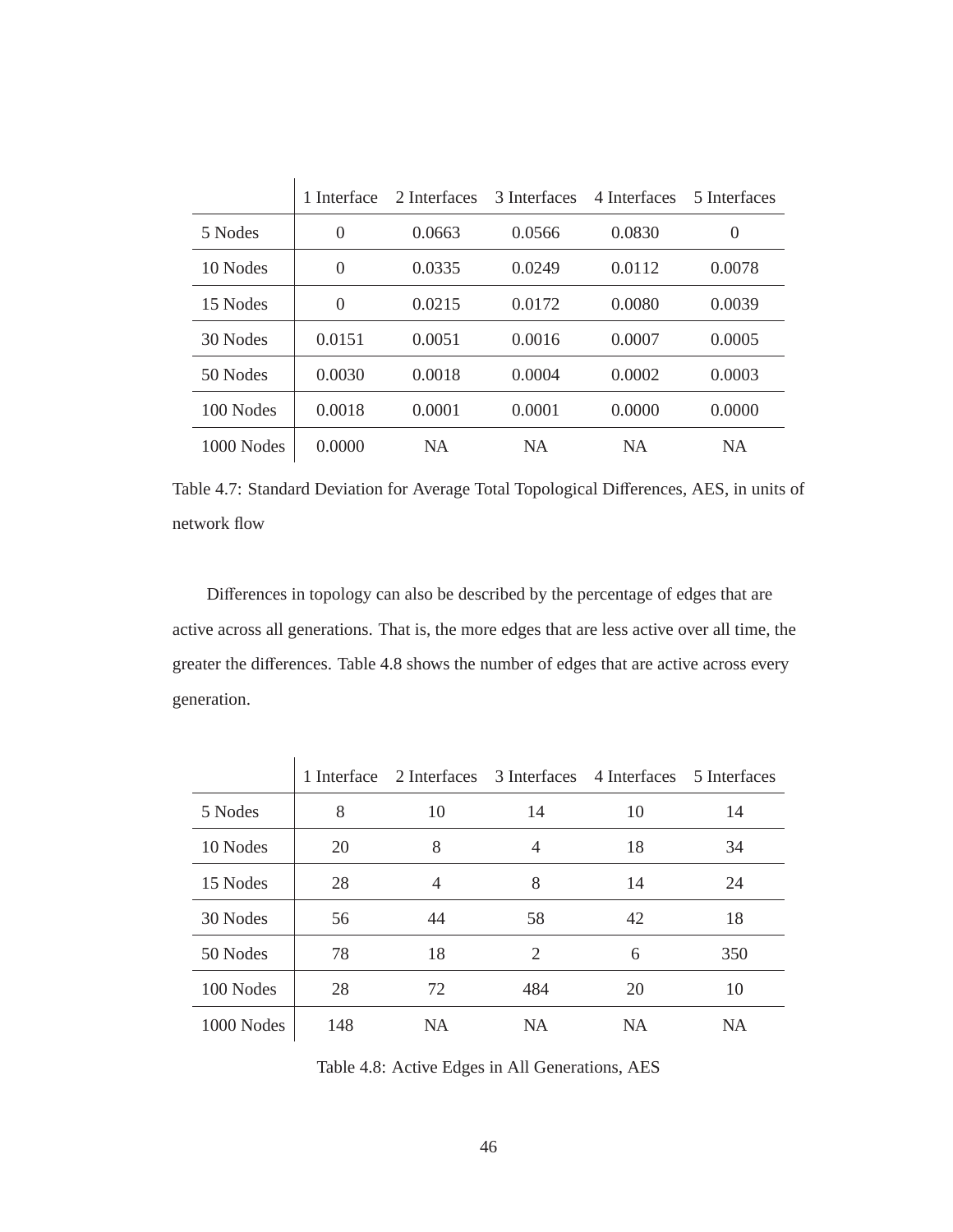In the cases of 10 and 15 nodes with 1 interface, the table shows that all generations have every possible edge active. This situation does not allow for further configuration changes; once a generation adds all possible edges, no edges are removed via the verifications steps. The shifting phase still executes but no visible changes are made if all the possible edges are already active.

In the other cases, the differences of the network are shown to decrease as the number of interfaces increases. Logically, the differences should increase, given additional dimensions to affect change. The connectiveness of a node affects the differences. If many nodes are minimally connected, changing a given node's connections may not have a great effect on the network as a whole. Table 4.9 shows the average  $\mu$  – *PCI* values. The  $\mu$  – *PCI* value shows that as the number of interfaces increase, the amount of overall connectiveness of a node actually decreases. Here, a node that connects to another node over three different interfaces is less connective than if it connects to three different nodes over the same interfaces. The average node connectiveness corresponds with the decrease in topographic differences as interfaces increase; the fewer connections a node has, the harder it is to make significant changes.

|            |   | 1 Interface 2 Interfaces 3 Interfaces 4 Interfaces 5 Interfaces |    |    |    |
|------------|---|-----------------------------------------------------------------|----|----|----|
| 5 Nodes    |   |                                                                 |    |    |    |
| 10 Nodes   | 3 |                                                                 |    |    |    |
| 15 Nodes   |   |                                                                 |    |    |    |
| 30 Nodes   |   | 3                                                               |    |    |    |
| 50 Nodes   | 6 |                                                                 |    |    |    |
| 100 Nodes  |   |                                                                 |    |    |    |
| 1000 Nodes | 8 | NA                                                              | NA | NA | NA |

Table 4.9: Node Connectiveness, AES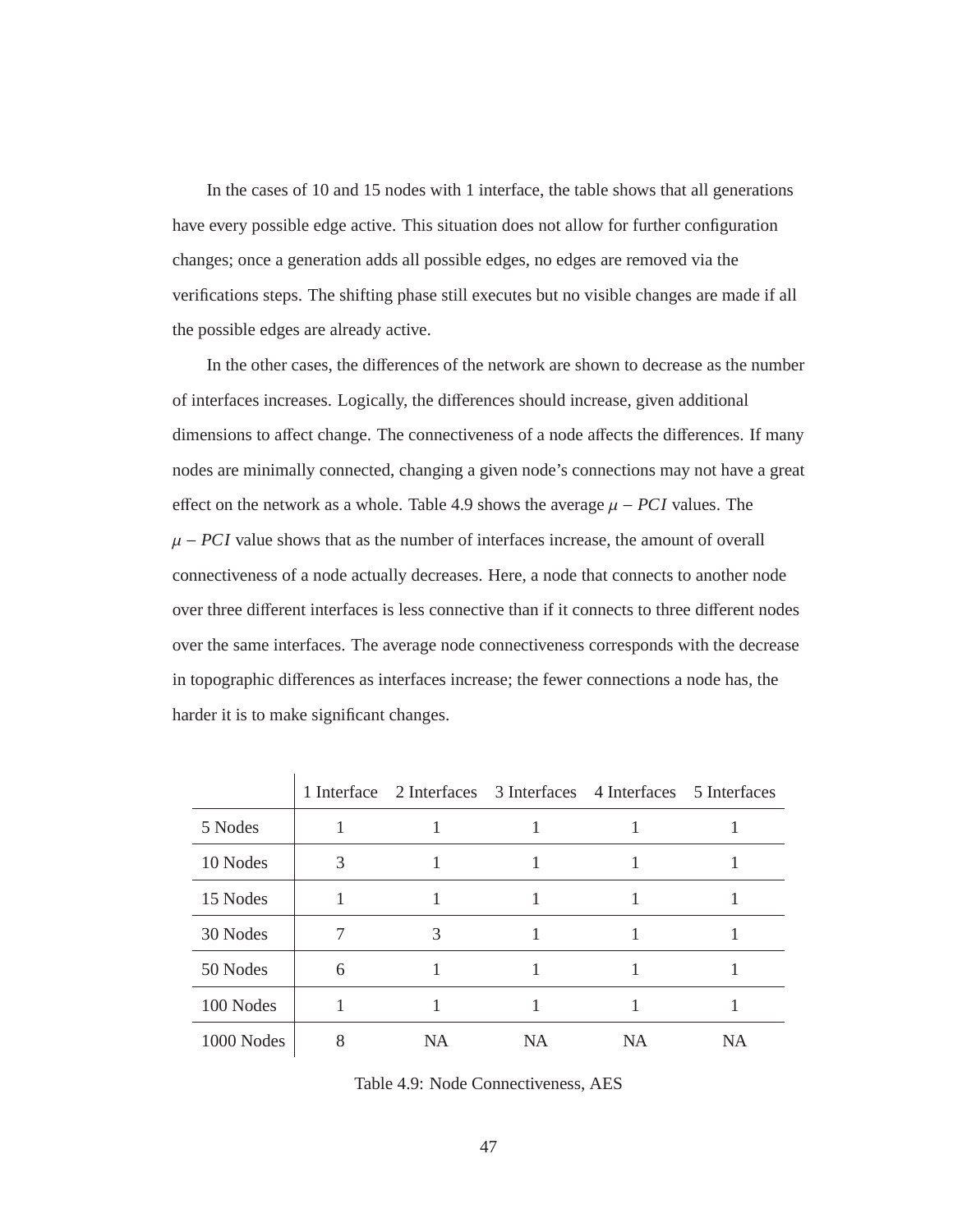## **4.2 Steiner Results**

*4.2.1 Execution Time.* Unlike the AES method, the Steiner method is not dependent on the number of interfaces and runs in  $O((n^3) + (\epsilon^{-2}e(e + n)))$  time. For that reason the Steiner method executed on the 1000 node case with all tested numbers of interfaces, providing a more complete analysis of the method. Figure 4.7 shows the total time for 10 generations utilizing the Steiner method.



Figure 4.7: Steiner times show improvement over AES times

Like the AES method, the 1000 node cases require an order of magnitude of additional time to execute to completion. However, there is less of a pronounced difference in networks with multiple interfaces as compared to networks with one interface. Notably,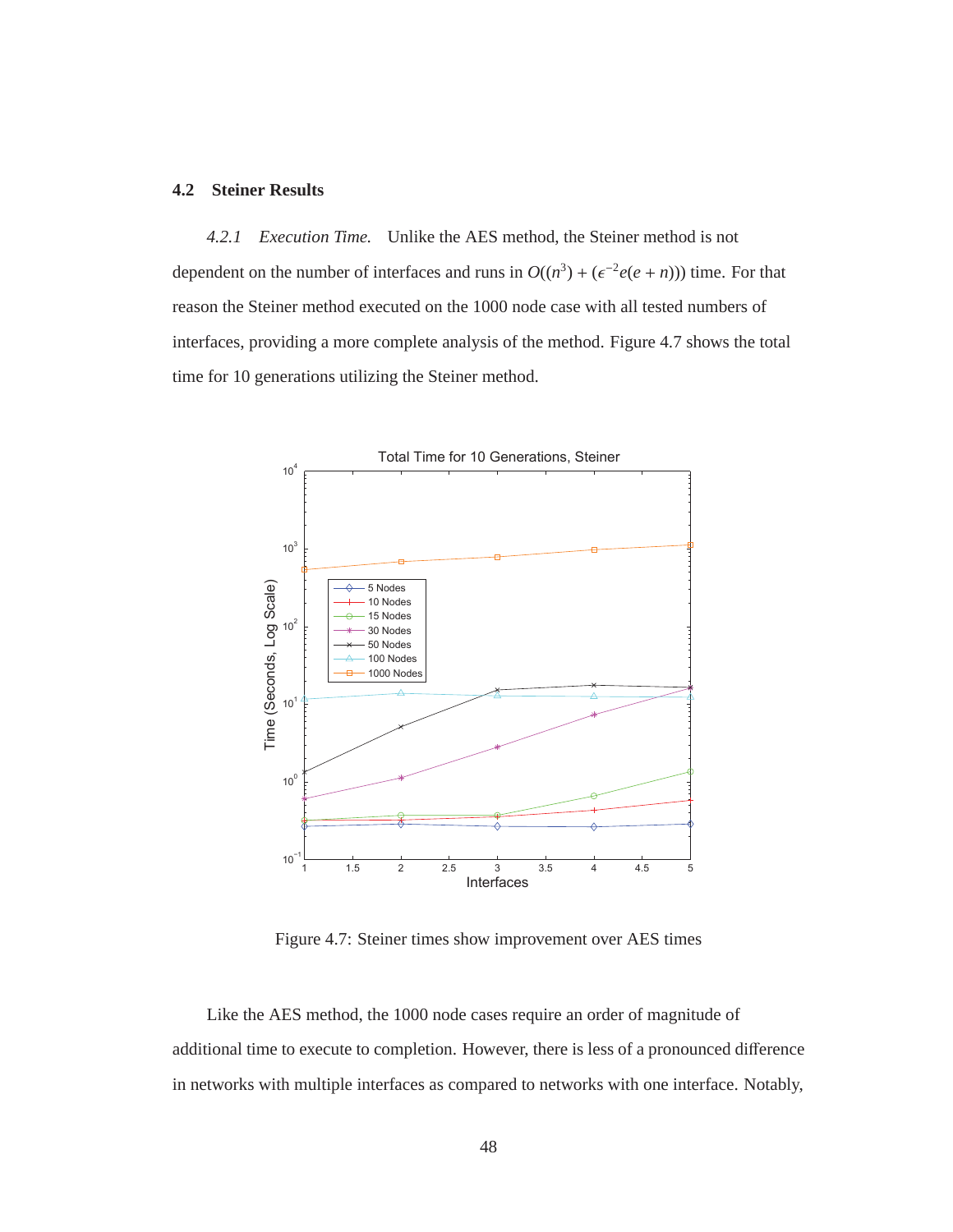|            | 1 Interface | 2 Interfaces | 3 Interfaces | 4 Interfaces | 5 Interfaces |
|------------|-------------|--------------|--------------|--------------|--------------|
| 5 Nodes    | 0.02683281  | 0.038987177  | 0.036331804  | 0.03286335   | 0.02683281   |
| 10 Nodes   | 0.02449489  | 0.03577708   | 0.068410526  | 0.0558569    | 0.14071247   |
| 15 Nodes   | 0.04        | 0.041472883  | 0.05761944   | 0.07874007   | 0.1104536    |
| 30 Nodes   | 0.09230384  | 0.25242820   | 0.272249885  | 0.24190907   | 2.01148701   |
| 50 Nodes   | 0.17663521  | 0.66819158   | 1.320348439  | 0.614068     | 0.7501199    |
| 100 Nodes  | 1.00365332  | 3.08821631   | 3.266355768  | 2.09654954   | 3.05486497   |
| 1000 Nodes | 42.7001171  | 22.57653649  | 21.77154106  | 34 1203751   | 24.1909073   |

Table 4.10: Standard Deviation for Total Time for 10 Generations, Steiner, in seconds

the time required for the 100 node cases remained similar across all tested interfaces while the time required for the 50 and 30 node cases increased exponentially. This may lead to the conclusion that the random generation of the starting configuration of this method affects the running time of each generation. If the starting hash sequence does not produce a connected network, additional time is required to connect the set of node pairs. However, if the hash sequence produces a connected network, the overall time requirement is greatly reduced. This assumption is validated but the running times shown in Figure 4.7, but it is later shown that this assumption is not the case.

Figure 4.8 shows the total average time per configuration, across all 50 configurations. This figure mirrors Figure 4.7. This means that the execution time of each generation is approximately equal; meaning that no one generation causes a great effect to the total time.

Figures 4.9 and 4.10 show the average time per generation for the edge re-configuration and traffic routing phases of the algorithm, respectively. Figure 4.9 shows that the network re-configuration time of each generation is minimal in all but the 1000 node cases. This shows that the edge selection phase of the algorithm has little effect on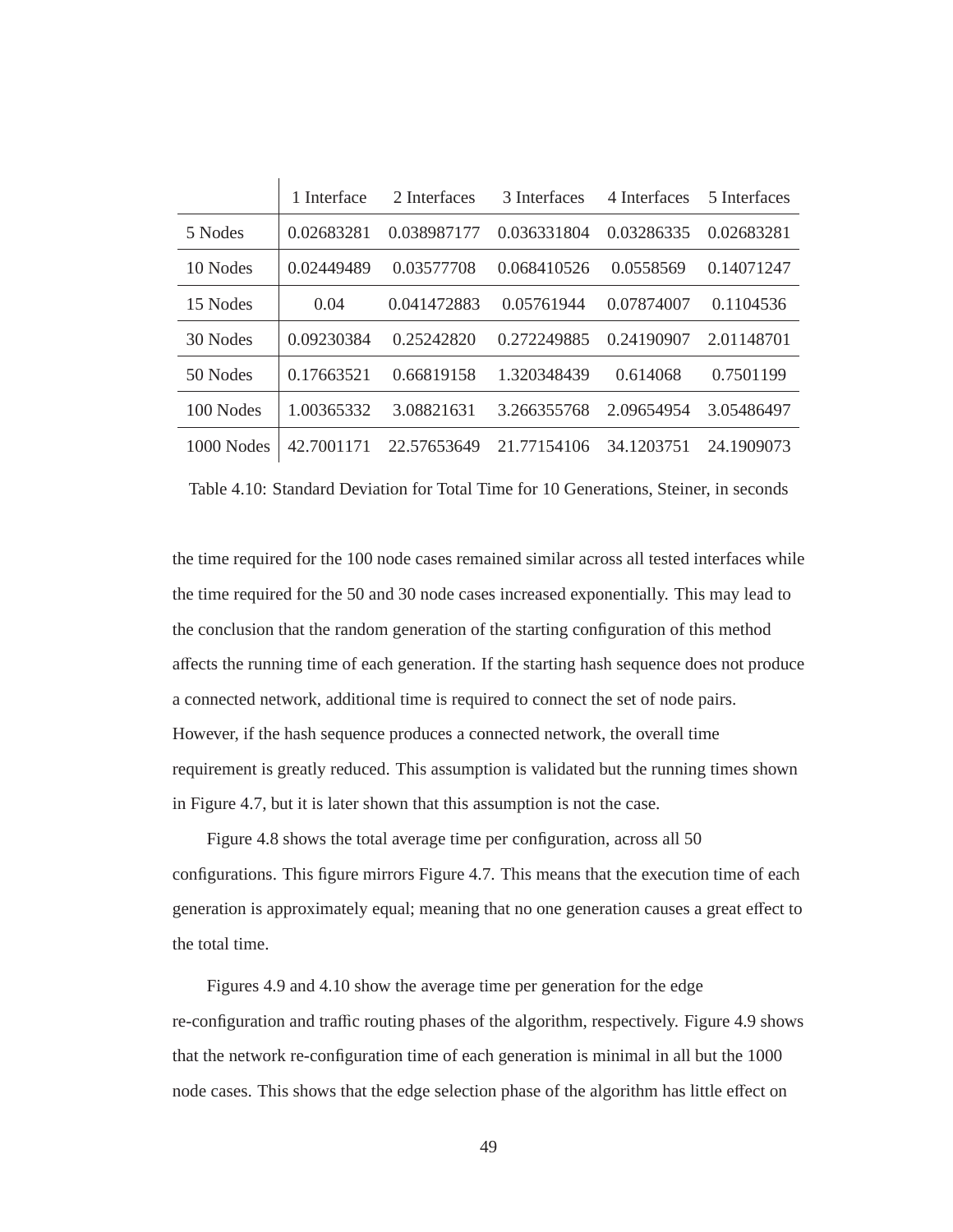

Figure 4.8: Steiner interfaces contribute to overall generation time

|              | 1 Interface | 2 Interfaces | 3 Interfaces | 4 Interfaces | 5 Interfaces |
|--------------|-------------|--------------|--------------|--------------|--------------|
| 5 Nodes      | 0.00367574  | 0.00567254   | 0.00559364   | 0.00478887   | 0.00597773   |
| 10 Nodes     | 0.00339934  | 0.00597773   | 0.00631048   | 0.00337309   | 0.0156005    |
| 15 Nodes     | 0.00541602  | 0.00647731   | 0.00413118   | 0.00326598   | 0.01897366   |
| 30 Nodes     | 0.00731512  | 0.01347260   | 0.03216899   | 0.06871001   | 0.17851187   |
| 50 Nodes     | 0.02868681  | 0.02614149   | 0.16677063   | 0.14956470   | 0.19563639   |
| 100 Nodes    | 5.29456324  | 5.13688621   | 5.04285633   | 7.17275400   | 7.71494653   |
| $1000$ Nodes | 5.29456324  | 5.13688621   | 5.04285633   | 7 17275400   | 7.71494653   |

Table 4.11: Standard Deviation for Average Time per Generation, Steiner, in seconds

the overall running time of the generation of the new configuration. Figure 4.10 reflects Figures 4.8 and 4.7. This shows that the total time is more affected by the routing time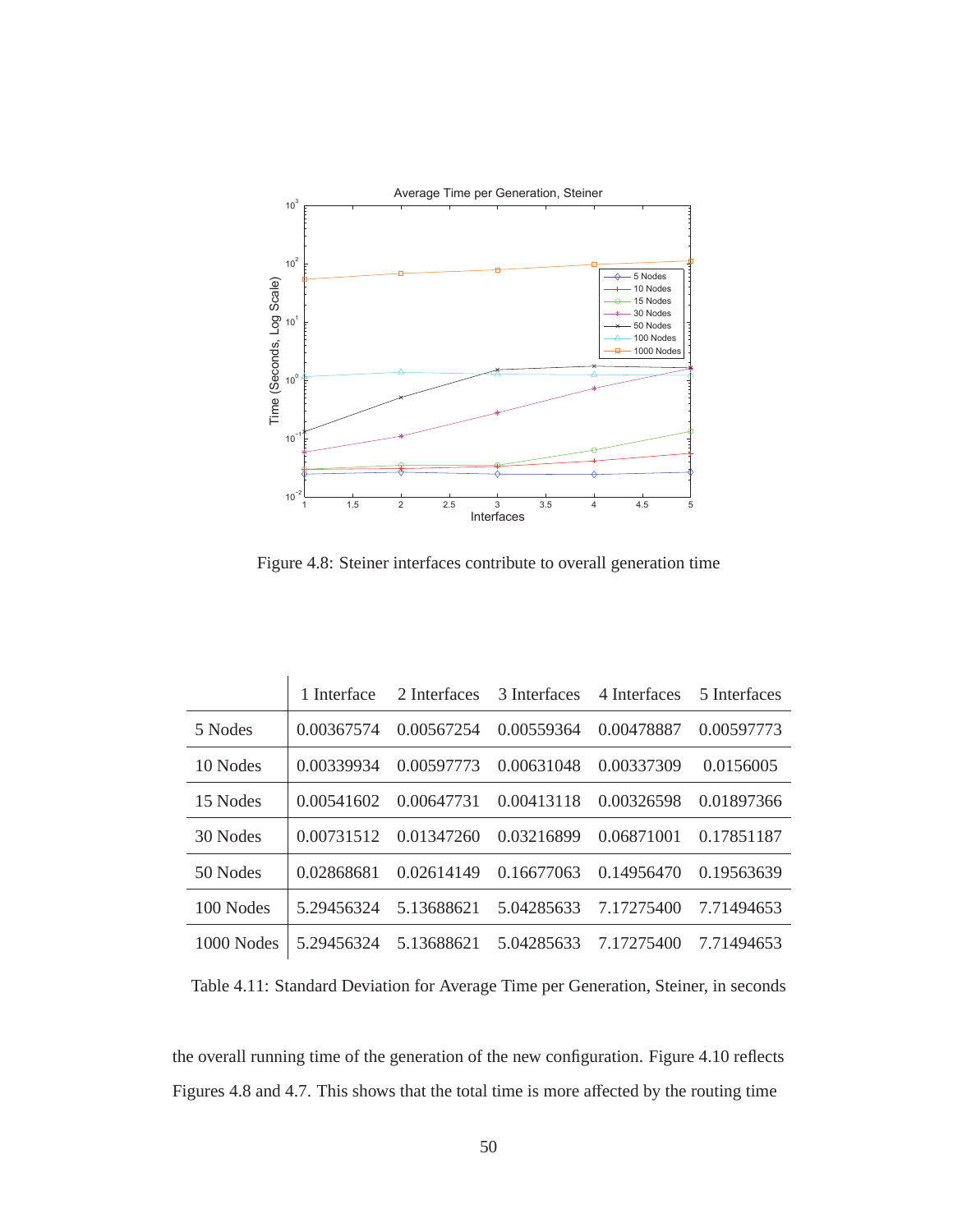than the edge selection time. As in figure 4.7, the 100 node case performs faster than the 50 node case at 3 interfaces, and faster than the 30 node case at 5 interfaces. This means the previous conclusion of the affect of the starting configuration on the run time is faulty; this difference is better explained by the complexity of the network and the number of possible paths for each commodity. The total computational time is increased by the number of possible paths because more flexibility is available. Greater flexibility requires more iterations for Fleisher's approximation algorithm to produce a result within the desired error limit. This shows the previous conclusion that the random starting configuration affecting the execution time is incorrect.



Figure 4.9: Steiner edge re-configuration times shows great improvement over AES method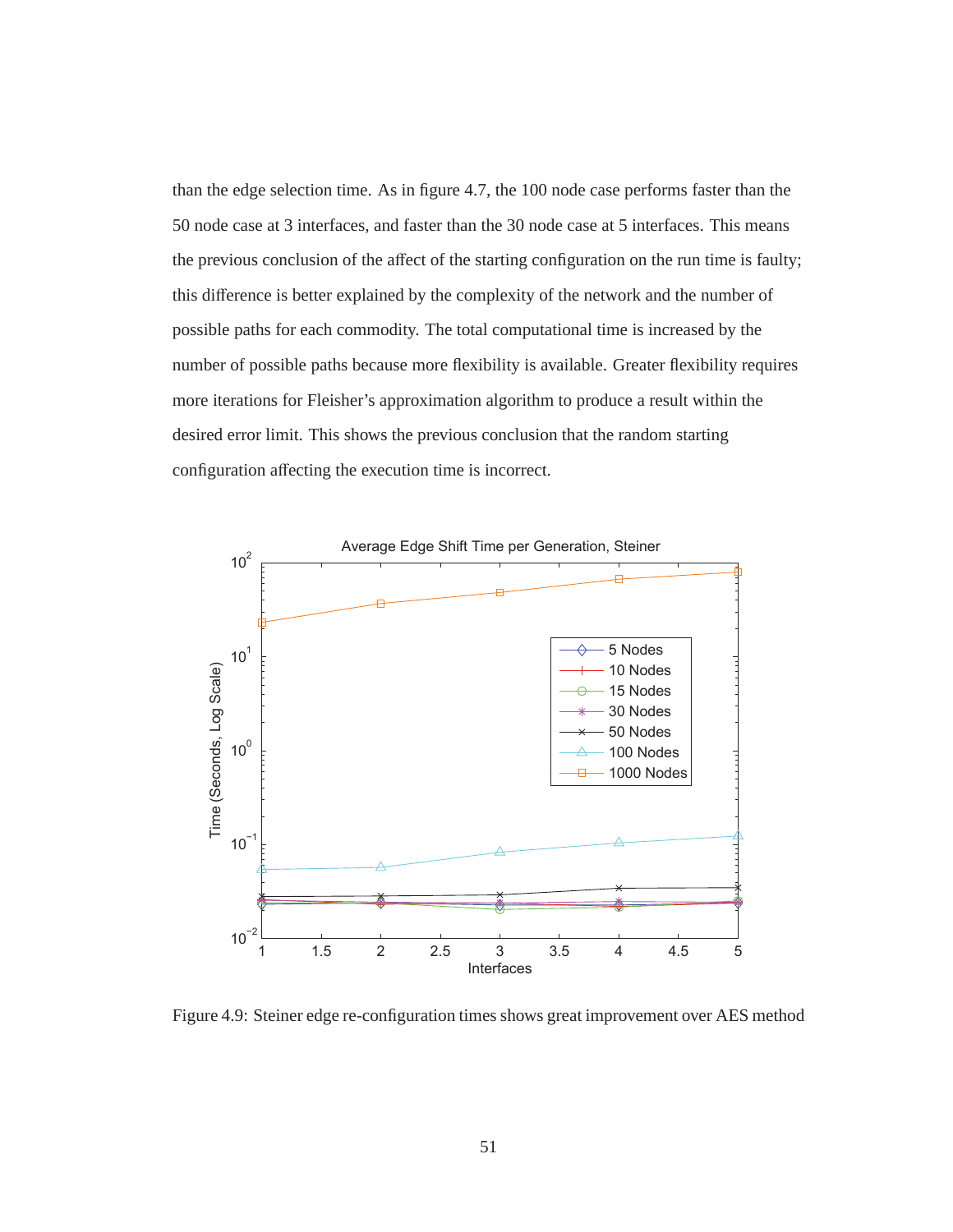

Figure 4.10: Steiner traffic routing contributes most to overall generational time

*4.2.2 Network Costs.* Similar to the AES method, the total cost of the networks generated by the Steiner method are high, even for small networks. The reasoning is the same; traffic sources with higher requirements cost more to operate than traffic sources with low demands. The costs are averaged over all iterations of experiments; that is, the total cost shown in Figure 4.11, is the average cost over all 5 experiments for a given node/interface combination.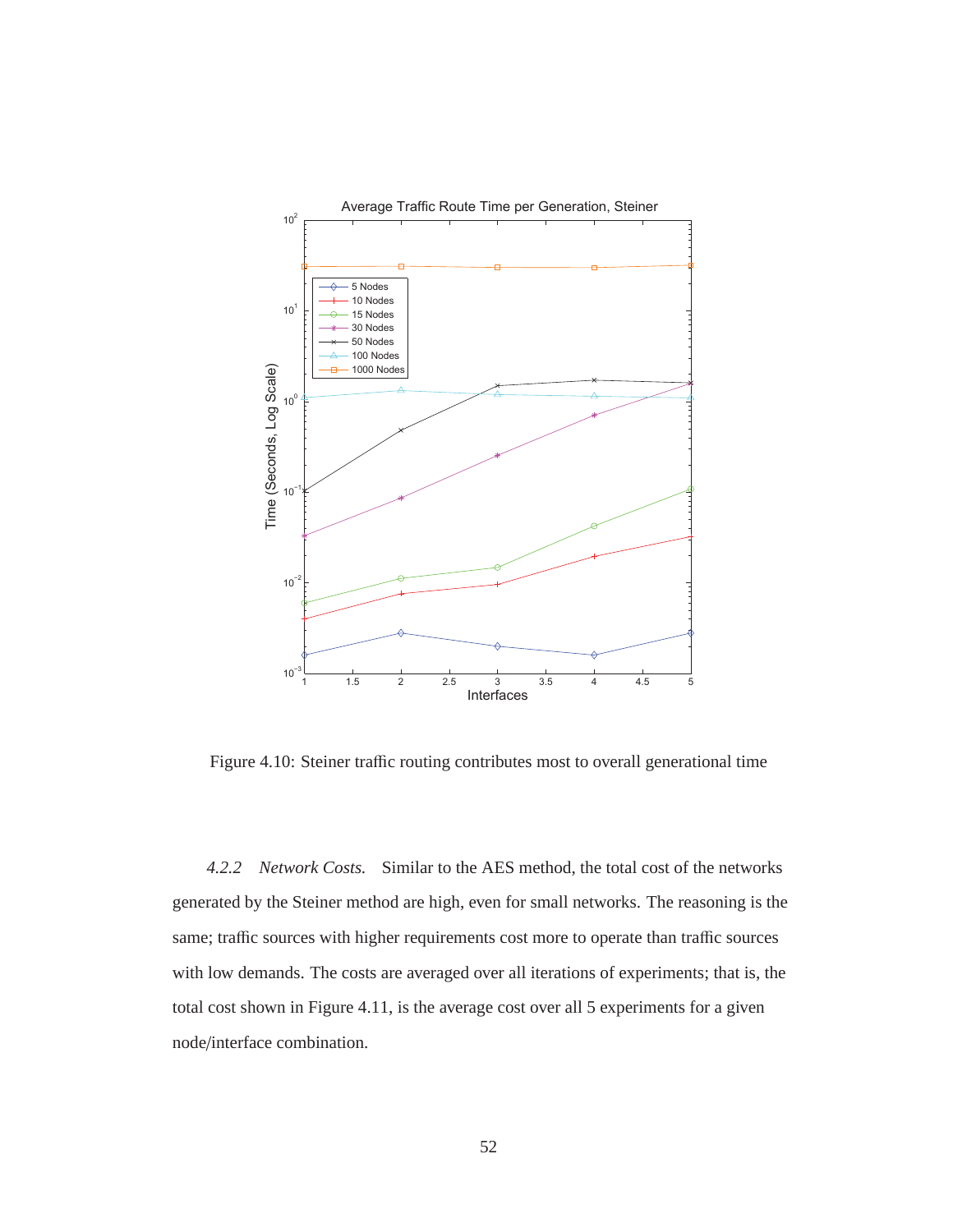|              | 1 Interface | 2 Interfaces | 3 Interfaces | 4 Interfaces | 5 Interfaces |
|--------------|-------------|--------------|--------------|--------------|--------------|
| 5 Nodes      | 0.0049170   | 0.00565685   | 0.004237     | 0.00463800   | 0.00498887   |
| 10 Nodes     | 0.00432049  | 0.0049170    | 0.00498887   | 0.00282842   | 0.00326598   |
| 15 Nodes     | 0.00266666  | 0.00461880   | 0.00227058   | 0.00279682   | 0.00500666   |
| 30 Nodes     | 0.00386436  | 0.00478887   | 0.00461880   | 0.00526624   | 0.00478887   |
| 50 Nodes     | 0.00461880  | 0.00579655   | 0.00379473   | 0.00337309   | 0.00500666   |
| 100 Nodes    | 0.01018931  | 0.01320605   | 0.01930342   | 0.03224627   | 0.04689278   |
| $1000$ Nodes | 1.09969692  | 2.66999791   | 4.05566818   | 4.69231049   | 5.47089267   |

Table 4.12: Standard Deviation for Average Edge Shift Time per Generation, Steiner, in seconds

|              | 1 Interface | 2 Interfaces | 3 Interfaces | 4 Interfaces | 5 Interfaces |
|--------------|-------------|--------------|--------------|--------------|--------------|
| 5 Nodes      | 0.00859283  | 0.011329     | 0.009831047  | 0.00942688   | 0.01096661   |
| 10 Nodes     | 0.0077198   | 0.01089482   | 0.01129936   | 0.00620152   | 0.01886655   |
| 15 Nodes     | 0.00808269  | 0.01109611   | 0.00640176   | 0.0060628    | 0.023980328  |
| 30 Nodes     | 0.01117949  | 0.01826148   | 0.036787     | 0.07397626   | 0.18330074   |
| 50 Nodes     | 0.03330561  | 0.03193804   | 0.17056536   | 0.15293779   | 0.2006430    |
| 100 Nodes    | 0.11784225  | 0.15853878   | 0.21614289   | 0.15474253   | 0.23125764   |
| $1000$ Nodes | 6.394260177 | 7.80688413   | 9.09852452   | 11.865064    | 13.1858392   |

Table 4.13: Standard Deviation for Average Traffic Route Time per Generation, Steiner, in seconds

The figure shows minimal differences between the costs over the number of interfaces in a given network. The greatest differences in the cost come from adding additional nodes to the network. The anomalies are the 50 and 100 node cases, which are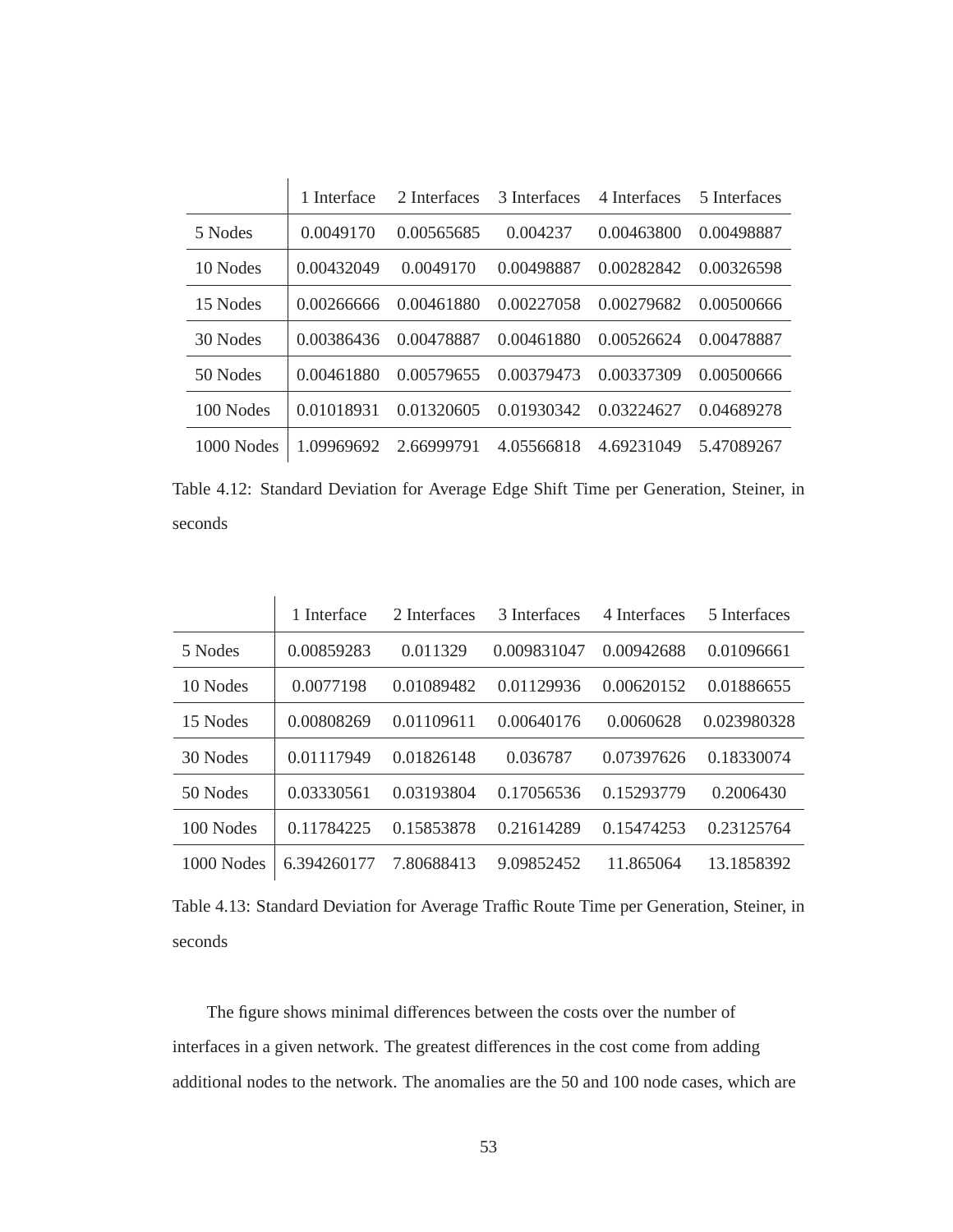

Figure 4.11: Steiner costs are similar to AES costs

 $\overline{1}$ 

|              | 1 Interface | 2 Interfaces | 3 Interfaces | 4 Interfaces | 5 Interfaces |
|--------------|-------------|--------------|--------------|--------------|--------------|
| 5 Nodes      | 68.06964    | 183.2627     | 196.1926     | 1072.750     | 1131.2941    |
| 10 Nodes     | 3997.59901  | 23682.4348   | 46.735432    | 135.1845     | 357.3613     |
| 15 Nodes     | 800.30723   | 1027.8742    | 4108.57842   | 23411.093    | 65.0724      |
| 30 Nodes     | 82.65524    | 167.2656     | 436.03921    | 1546.4331    | 2995.3226    |
| 50 Nodes     | 23379.1335  | 59.7165      | 139.23153    | 371.9814     | 414.4486     |
| 100 Nodes    | 1553.0178   | 4741.2014    | 22581.06839  | 46.84479     | 155.3167     |
| $1000$ Nodes | 138.5919    | 1025.84670   | 1706.11418   | 2447.7096    | 23459.6333   |

Table 4.14: Standard Deviation for Average Total Cost, Steiner, via formula 3.2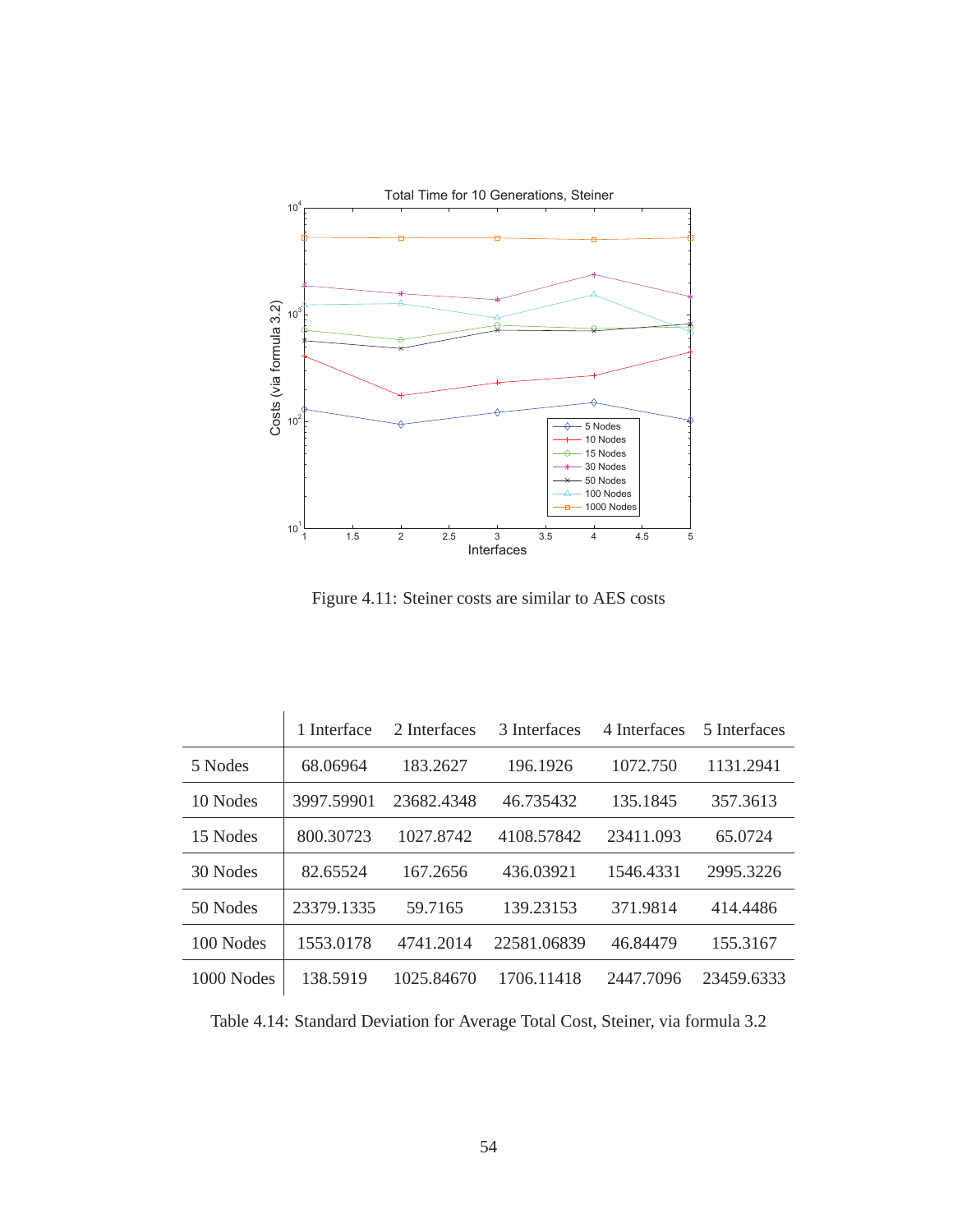shown to be less costly than the 30 node cases. While the 50 and 100 node cases have more commodities to route, examination of the generated commodity demands show that many commodities for the 50 and 100 node cases are low demand. Further examination of the 30 node cases shows high-demand commodities.

The same cost ratio analysis as in the AES analysis is performed. Table 4.15 shows similar results as the AES method: as the number of interfaces or nodes increases, the proportion of actual cost to theoretical cost decreases.

|            | 1 Interface | 2 Interfaces | 3 Interfaces | 4 Interfaces | 5 Interfaces |
|------------|-------------|--------------|--------------|--------------|--------------|
| 5 Nodes    | 8.8456      | 6.3846       | 5.8761       | 7.0731       | 6.2837       |
| 10 Nodes   | 11.5772     | 4.5893       | 5.4021       | 5.8269       | 7.1074       |
| 15 Nodes   | 17.1274     | 9.4009       | 11.8164      | 8.7333       | 7.4068       |
| 30 Nodes   | 19.9478     | 11.5733      | 7.5770       | 10.1409      | 4.5425       |
| 50 Nodes   | 3.21015     | 1.8424       | 1.7222       | 1.1705       | .9451        |
| 100 Nodes  | 1.7287      | 1.1961       | .5553        | .6291        | .1976        |
| 1000 Nodes | .2142       | .0812        | .0812        | .0350        | .0257        |

Table 4.15: Ratio of Configuration Cost vs. Total Possible Cost, Steiner, via formula 3.2

*4.2.3 Network Di*ff*erences.* Generational topographical differences are calculated against all 50 configurations of a given combination of nodes and interfaces via Equation 3.1. Figure 4.12 shows the resulting network differences of the equation. Smaller networks are shown to have less overall differences than larger networks, with the exception of the 50 node cases after 3 interfaces.

These results follow logical reasoning: Smaller networks are more sensitive to change, and show the biggest differences for the smallest amount of overall changes. As the number of network nodes and interfaces increase, the amount of change at the network level decreases. For example, take the 100 node case and examine only the edge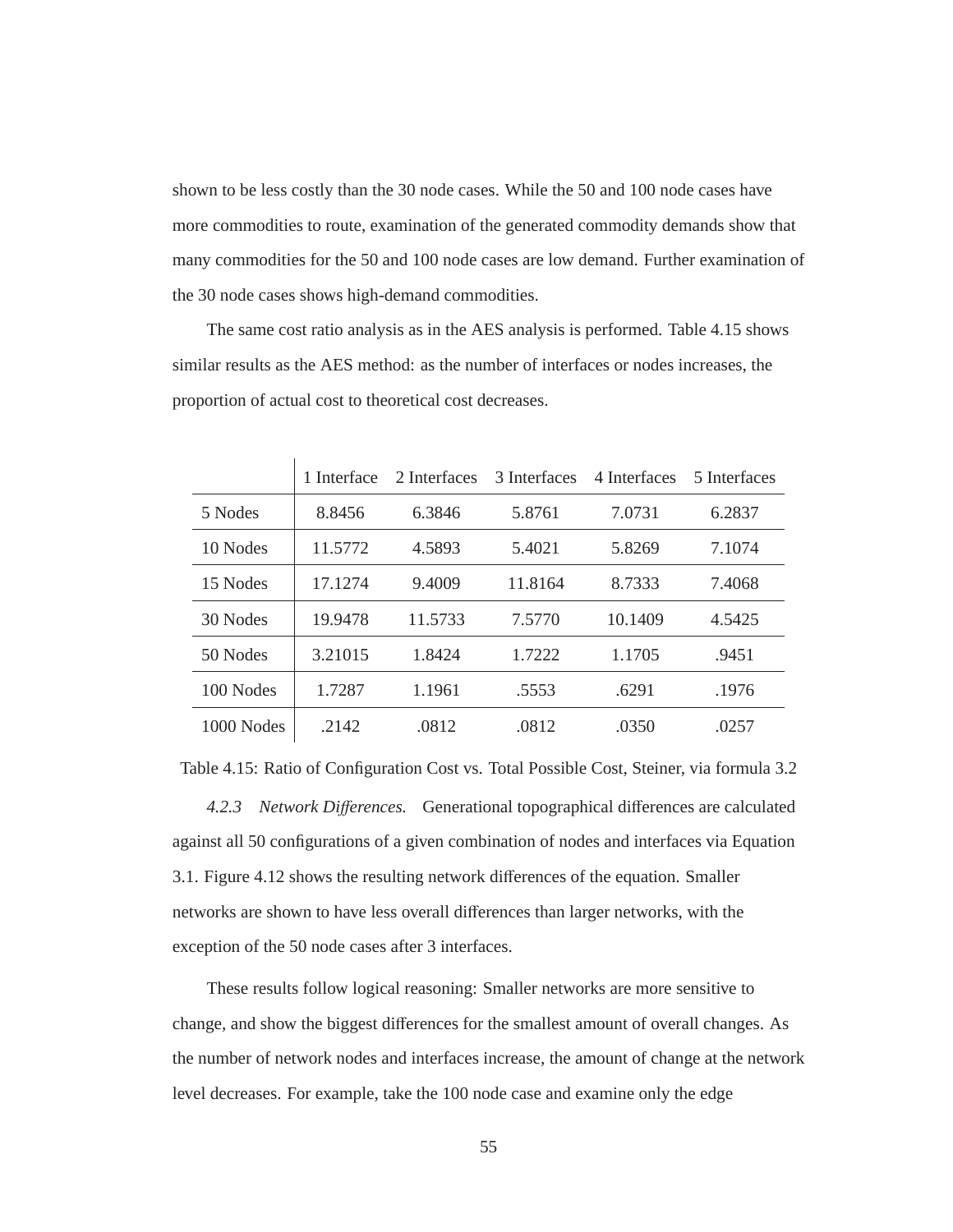

Figure 4.12: Steiner differences exponentially decrease as interfaces linearly increase

re-configuration phase. Modifying 10 edges over one interface results in a 10% change. However, modifying 15 edges over two interfaces only results in a 7.5% change, despite the fact that more changes occurred. Consistent change is shown across interfaces in the 5, 100, and 1000 node cases while in the other cases greater differences are shown with a fewer number of interfaces.

The average number of active edges and the connectivity of the network correspond with the variations in the topographical differences. Table 4.17 shows the percentage of active edges in a given network with respect to the adjacency matrix. Table 4.18 shows the connectiveness of the nodes.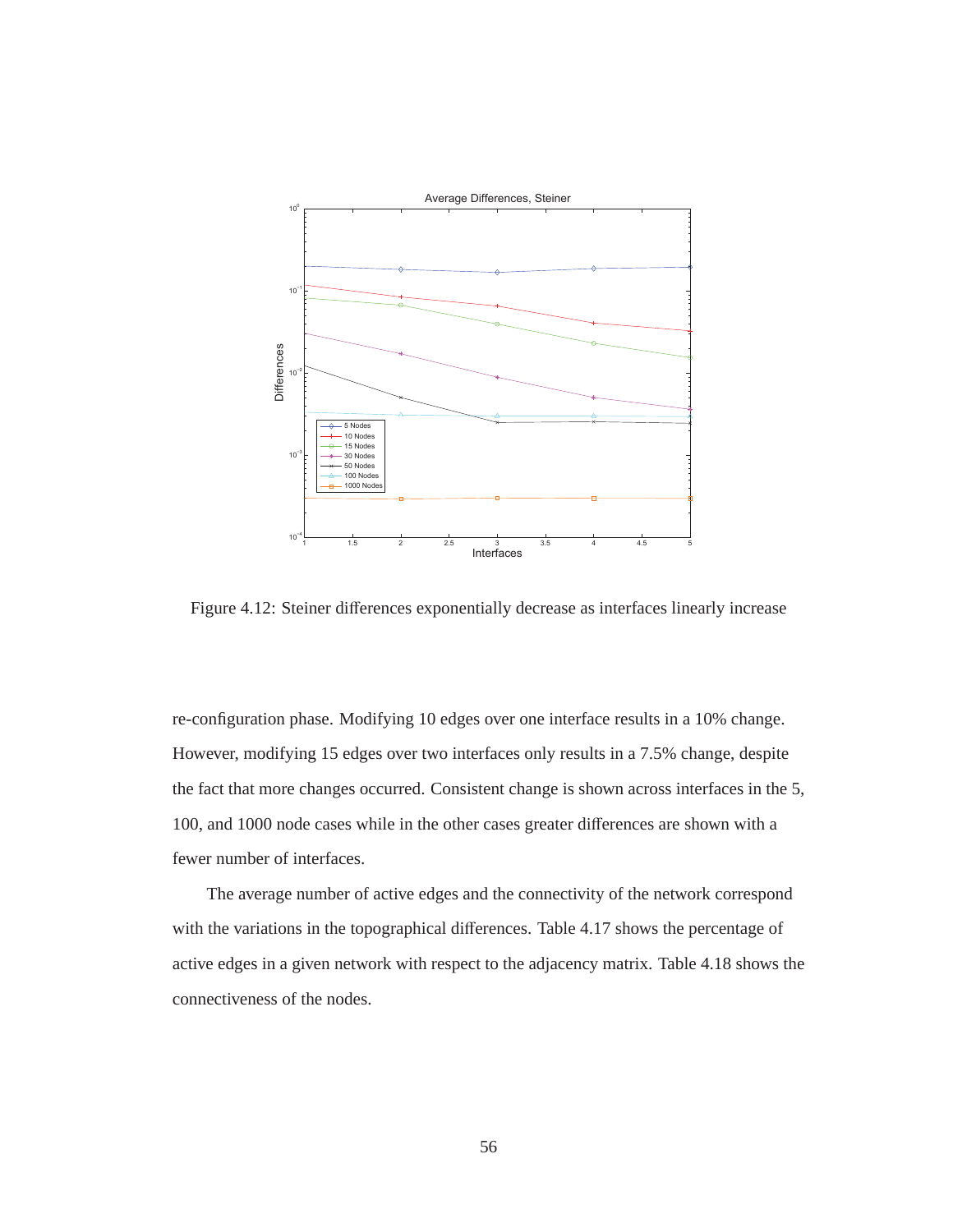|            | 1 Interface | 2 Interfaces | 3 Interfaces | 4 Interfaces | 5 Interfaces |
|------------|-------------|--------------|--------------|--------------|--------------|
| 5 Nodes    | 0.1148      | 0.0741       | 0.0490       | 0.0678       | 0.0637       |
| 10 Nodes   | 0.0362      | 0.0275       | 0.0162       | 0.0088       | 0.0058       |
| 15 Nodes   | 0.0218      | 0.0157       | 0.0068       | 0.0032       | 0.0015       |
| 30 Nodes   | 0.0048      | 0.0017       | 0.0010       | 0.0005       | 0.0005       |
| 50 Nodes   | 0.0023      | 0.0007       | 0.0002       | 0.0003       | 0.0003       |
| 100 Nodes  | 0.0003      | 0.0004       | 0.0003       | 0.0003       | 0.0003       |
| 1000 Nodes | 0.0000      | 0.0000       | 0.0000       | 0.0000       | 0.0000       |

Table 4.16: Standard Deviation for Topological Differences, Steiner, in units of network flow

|            |          |  | 1 Interface 2 Interfaces 3 Interfaces 4 Interfaces 5 Interfaces |  |
|------------|----------|--|-----------------------------------------------------------------|--|
| 5 Nodes    |          |  |                                                                 |  |
| 10 Nodes   | $\Omega$ |  |                                                                 |  |
| 15 Nodes   | 0        |  |                                                                 |  |
| 30 Nodes   |          |  |                                                                 |  |
| 50 Nodes   | ∩        |  |                                                                 |  |
| 100 Nodes  |          |  |                                                                 |  |
| 1000 Nodes |          |  |                                                                 |  |

Table 4.17: Number of Active Edges in All Generations, Steiner

The sparse network reflects the lack of differences shown in Figure 4.12. A fully connected network is required; if a node has few neighbors, there are few options to modify the connection.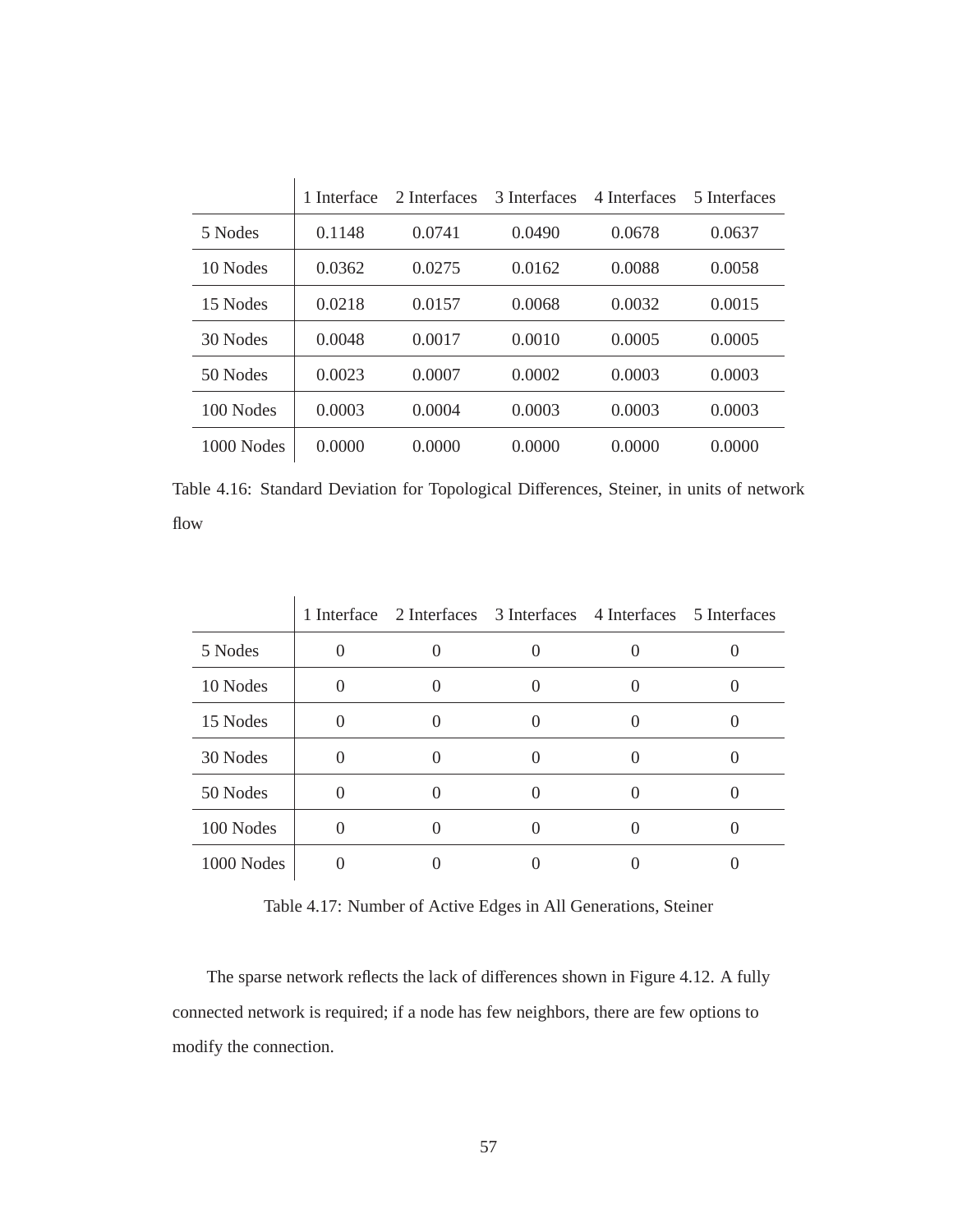|            |    | 1 Interface 2 Interfaces 3 Interfaces 4 Interfaces 5 Interfaces |  |  |
|------------|----|-----------------------------------------------------------------|--|--|
| 5 Nodes    | 2  |                                                                 |  |  |
| 10 Nodes   | 3  |                                                                 |  |  |
| 15 Nodes   | 2  | 2                                                               |  |  |
| 30 Nodes   |    | $\mathcal{D}_{\mathcal{L}}$                                     |  |  |
| 50 Nodes   | 3  |                                                                 |  |  |
| 100 Nodes  |    |                                                                 |  |  |
| 1000 Nodes | 60 | 30                                                              |  |  |

Table 4.18: Node Connectiveness, Steiner

## **4.3 Comparisons**

The AES and Steiner methods presented in this research are evaluated under the same metrics. Comparisons between the methods are accomplished via a t-test.

The Steiner method provides greater topological differences in all but the 50 node 2 interface case at a 95% confidence level. Expanding the comparison to the 90% confidence level does not prove the Steiner method provides greater topographical differences in those cases.

Comparing the costs of the generated networks shows the methods are more equal. The AES method produces cheaper networks for the 5 node cases with all interfaces; the 10 node 5 interface case; the 15 node 2 and 5 interface cases; the 30 node 1, 2, and 5 interface cases; and the 100 node 2 and 4 interface cases at the 95% confidence level. The Steiner method; however, provides cheaper networks for randomly generated commodities at the 5 node 1 interface case and the 30 node 1 interface case at the 90% confidence level.

Each generation of networks is sparse. This is almost by design; examination of the starting adjacency matrices shows the set of possible network edges are also sparse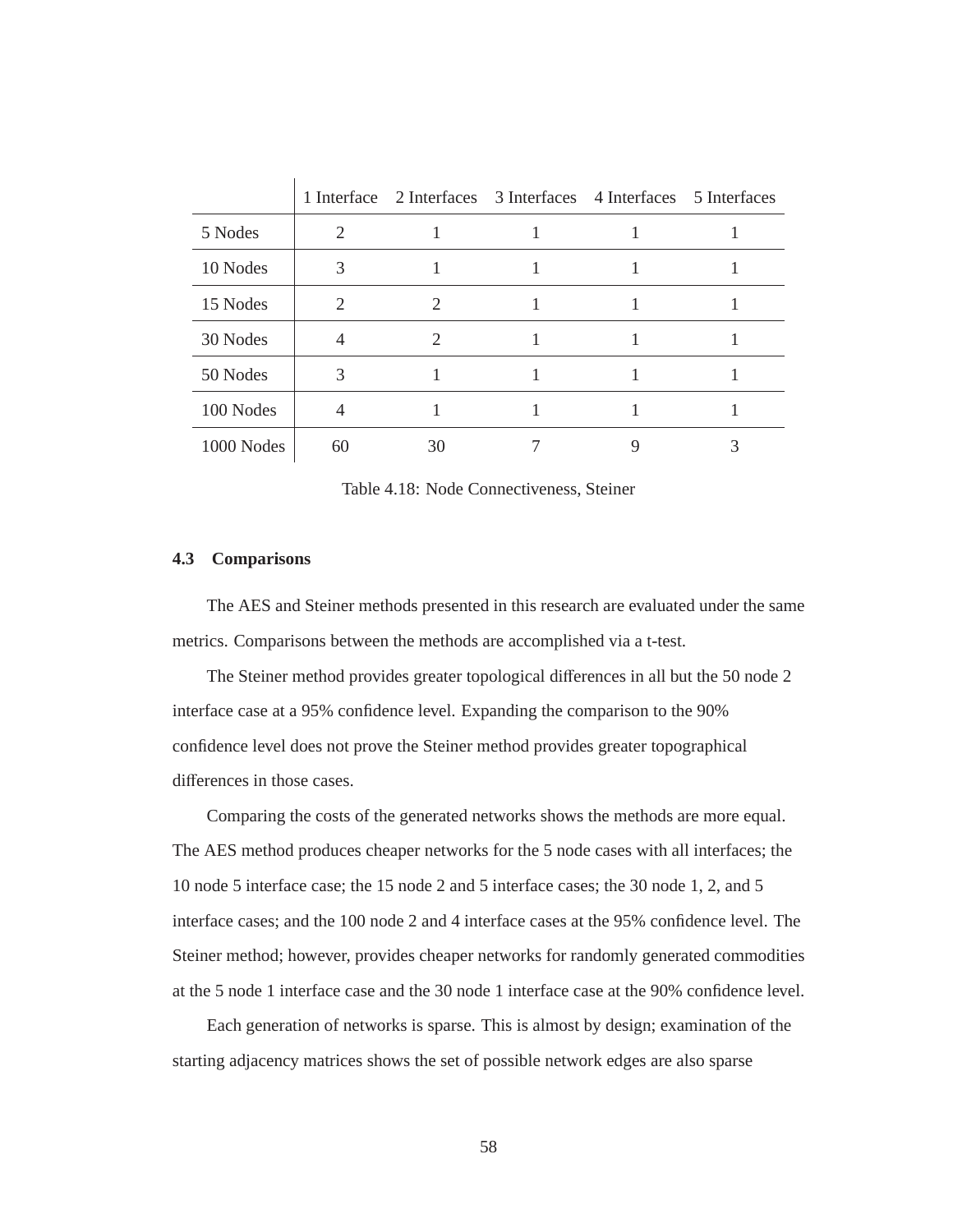networks. To test the methods of creating network differences on a complete network, additional experiments are generated with the 50 node case. The adjacency matrixes are modified to include every edge; each generation still contains a subset these possible edges.

Figure 4.13 shows the amount of network differences for each method, on both a complete and sparse set of possible network edges for the 50 node cases. Each line shown represents the amount of differences for that case as a result of the topological difference formula given by formula 3.1. The figure shows that a fully connected network generates fewer differences than the sparse networks. Again, this is due to the availability of additional edges. When more edges are available, more changes are required to show a significant difference at the network level.



Figure 4.13: Complete possible networks only assist differences if generated configuration is not sparse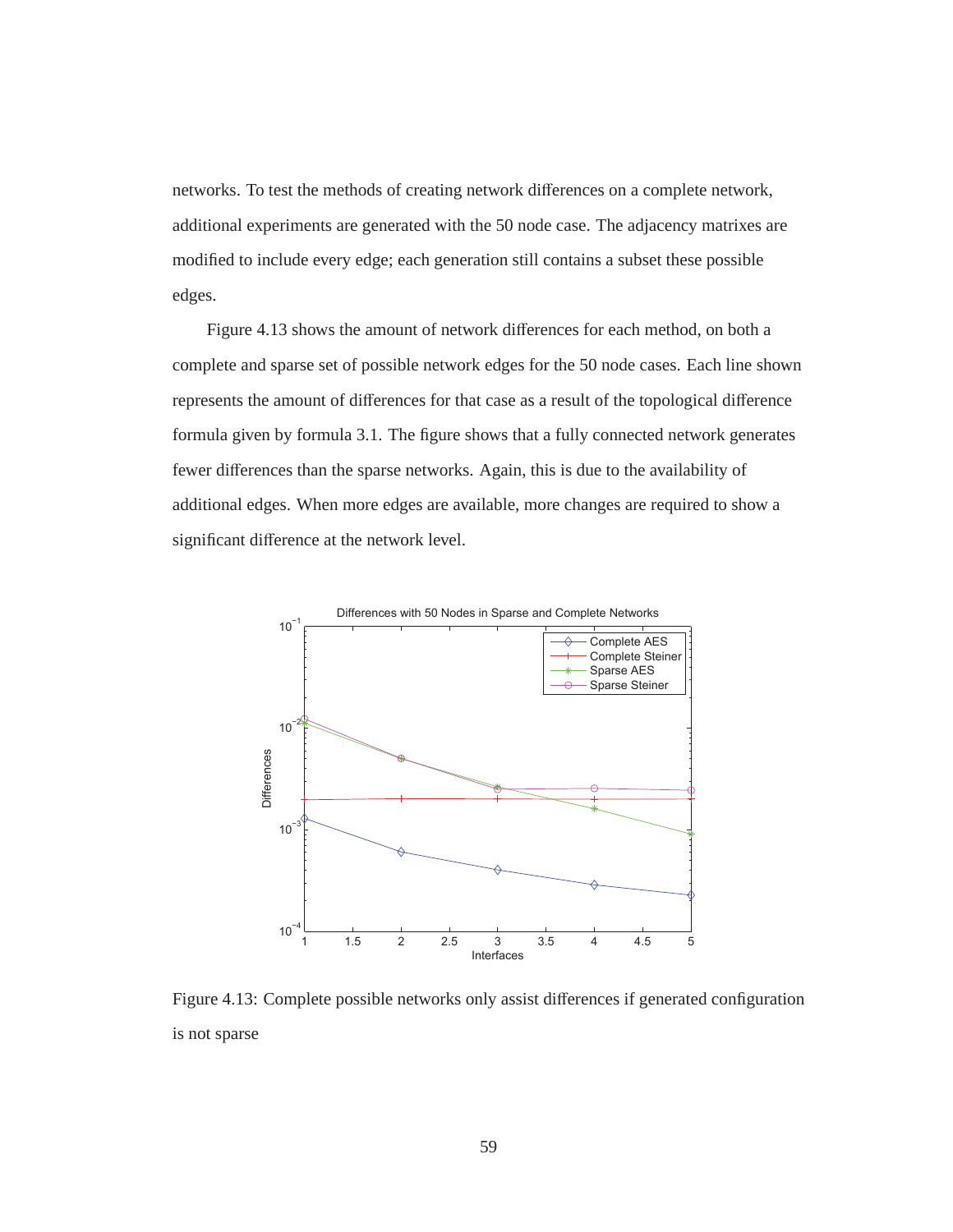|                             |       | 1 Interface 2 Interfaces 3 Interfaces 4 Interfaces 5 Interfaces |        |        |        |
|-----------------------------|-------|-----------------------------------------------------------------|--------|--------|--------|
| AES, $10^{-4}$              | 0.706 | 0.3495                                                          | 0.2252 | 0.1387 | 0.1331 |
| Steiner, $10^{-3}$   0.1921 |       | 0.1911                                                          | 0.2311 | 0.1574 | 0.1229 |

Table 4.19: Standard Deviation, Differences in units of network flow

|         |  | 1 Interface 2 Interfaces 3 Interfaces 4 Interfaces 5 Interfaces |  |
|---------|--|-----------------------------------------------------------------|--|
| AES     |  |                                                                 |  |
| Steiner |  |                                                                 |  |

Table 4.20:  $\mu$  – *PCI* of Complete Graphs

|                | 1 Interface 2 Interfaces 3 Interfaces 4 Interfaces 5 Interfaces |      |     |
|----------------|-----------------------------------------------------------------|------|-----|
| <b>AES</b>     |                                                                 | 40 D | 110 |
| <b>Steiner</b> |                                                                 |      |     |

Table 4.21: Connectiveness of Complete Graphs

Tables 4.20 and 4.21 show that despite the relaxed adjacency matrix, the generated networks remain sparse. Comparing the table information to the Figure 4.13, the sparsity of the generated networks explains the lack of differences between generations. However, examining the number of active edges present in all generations decreased from the networks generated from the sparse adjacency matrixes. This means that while the calculated differences are small, the original goal is still partially achieved. The number of edges active 100% of the time over a group of generations is perhaps a better measurement of network differences; however, further experiments are required.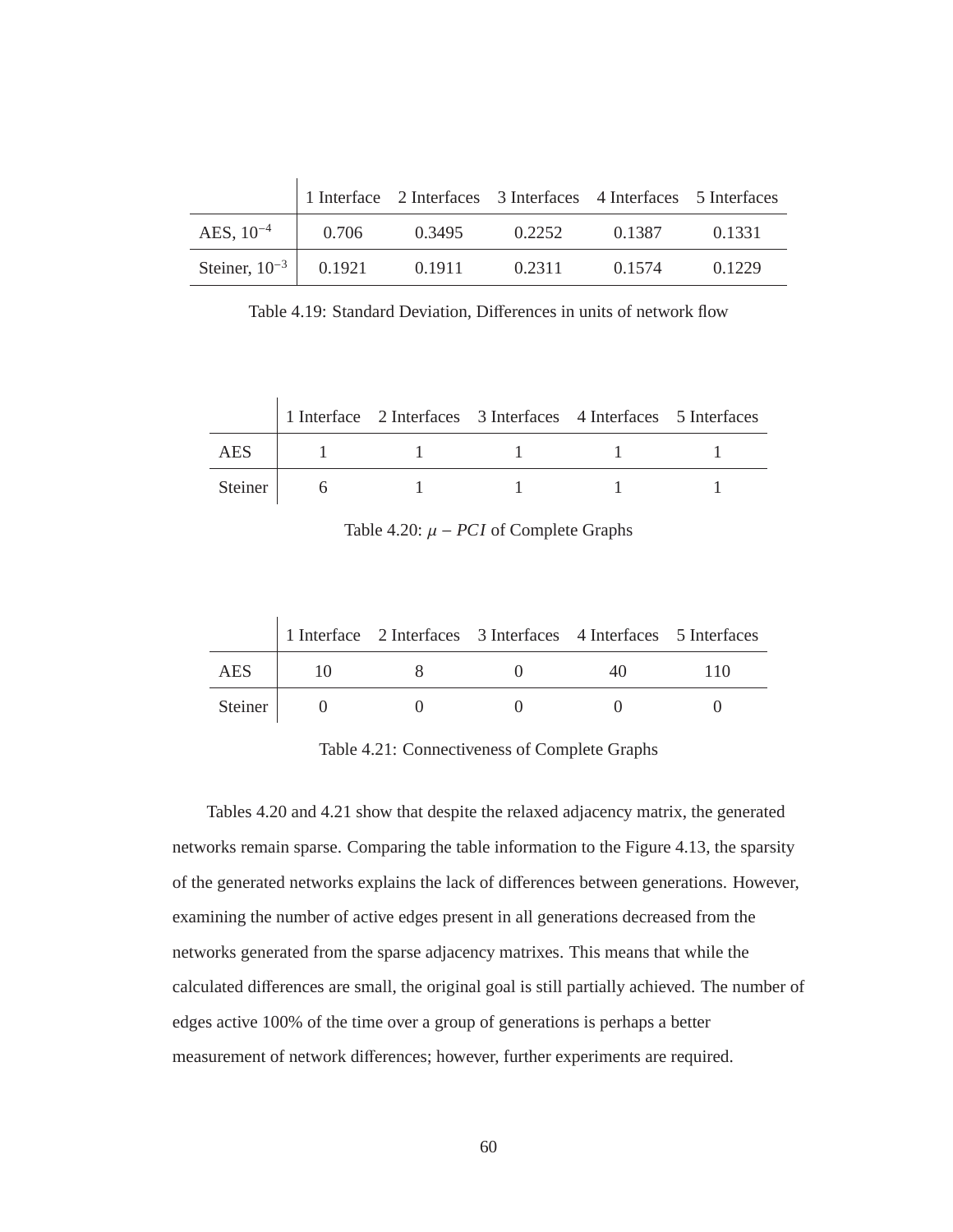The Steiner method continues to perform better than the AES method, however. At a 95% confidence level, the Steiner method generated networks with greater differences than the AES method across all interfaces.

Both methods are compared against Compton's work in regards to network differences for the 5, 10, and 15 node cases at the 1, 2, 3, and 4 interface level as well as the 30 node case at the 1 and 2 interface level. In both methods, no significant differences are observed in the differences between generated network topologies at the 90% confidence level using a t-test [1].

## **4.4 Summary**

The results presented here detail the effectiveness of the AES and Steiner methods with Fleisher's routing method. The results show that topographic differences are dependent on the network infrastructure; the more options a node has to connect to the network, the greater the amount of differences can be made. Additionally, the greater the amount of redundancy, the easier it becomes for network administrators to make changes without network downtime.

The overall speed of the Steiner method allows for quick changes in the face of an active attack. This is important because attacks such as distributed denial of service attacks ramp up quickly. The ability to modify the network configuration as well as block the appropriate incoming address may serve to continue to allow legitimate traffic while the attack is ongoing. Not only would the attackers have to modify the incoming addresses, they would have to take the time to modify the attack vector to account for the shifting topology.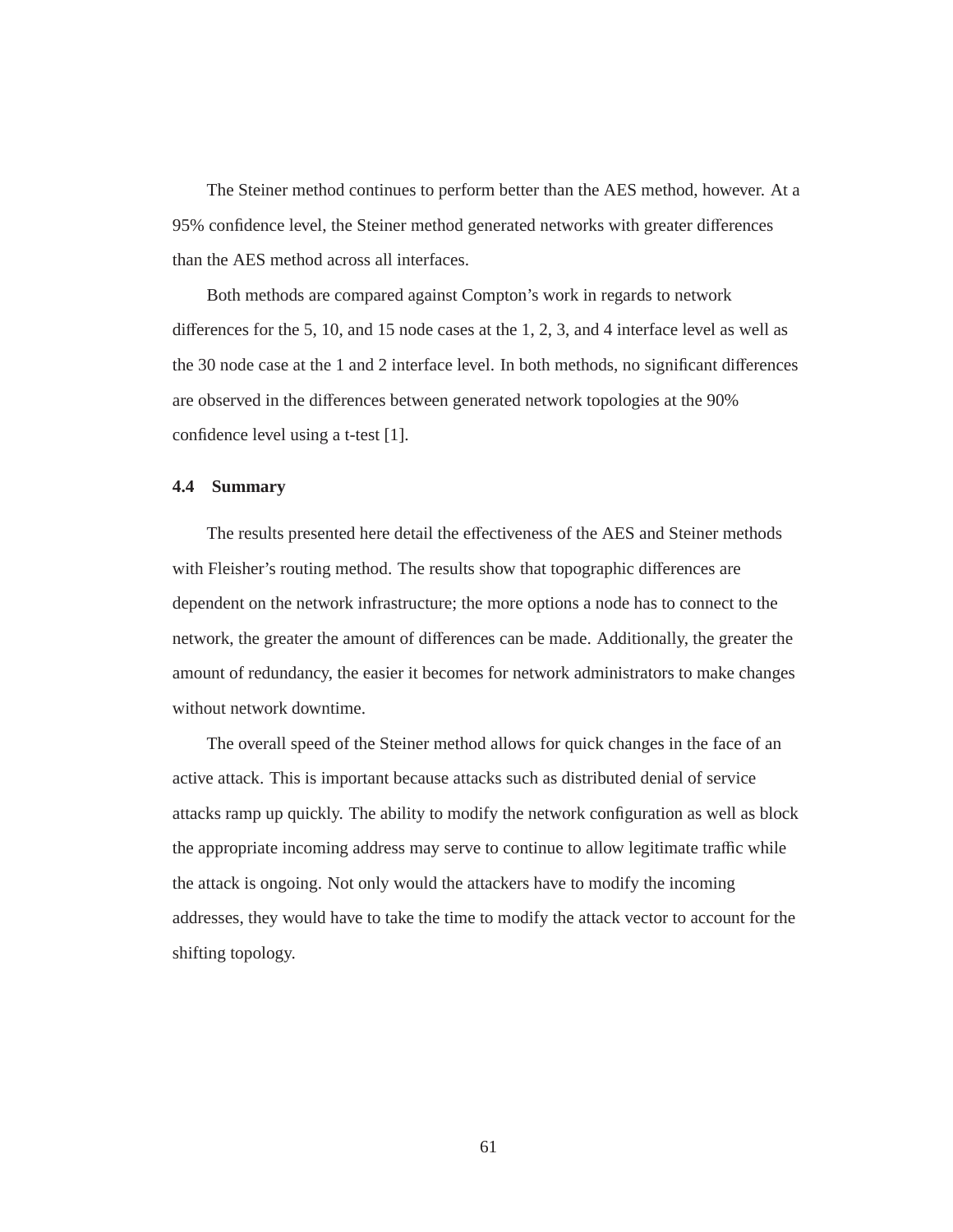## **5 Conclusions and Future Work**

Demand for effective network defense capabilities continues to increase as cyber attacks occur more and more frequently and gain more and more prominence in the media. Many defense strategies exist, but more are needed to meet the challenge of increasingly sophisticated attacks. This research addresses dynamic network topologies as a means of network defense in response to both ongoing cyber attacks or the threat of potential cyber attacks. The prototype application developed dynamically shifts the network topology and re-routes network traffic accordingly. This network shift, in theory, expends the resources of an attacker, as the network requires continually re-scanning to determine appropriate attack vectors.

The goal of this research is to provide another layer of defense for use by network administrators. An algorithm was successfully developed using two different methodologies. The first methodology utilized the Advanced Encryption Standard as a means to encrypt a network topology. The second methodology uses graph theory and Steiner trees to generate a network configuration from the basic network information. Both methods use the Fleisher routing algorithm to ensure the network traffic is routed properly through the new network configuration.

This research improved on previous research by addressing a greater number of nodes and network commodities. The results for networks with nodes 50, 100, and 1000 have not been addressed previously, and the number of commodities was previously limited to 3 commodities per network. The sample networks used in this research are closer in scale and scope to operational networks currently in use.

However, improvements can be made to this research before it is used in operational environments. Additional steps can be added to the algorithm to group nodes together for networks larger than 1000 nodes. This would also assist in modifying an extensive enterprise network such as the DoD's networks. Each base or other installation would

62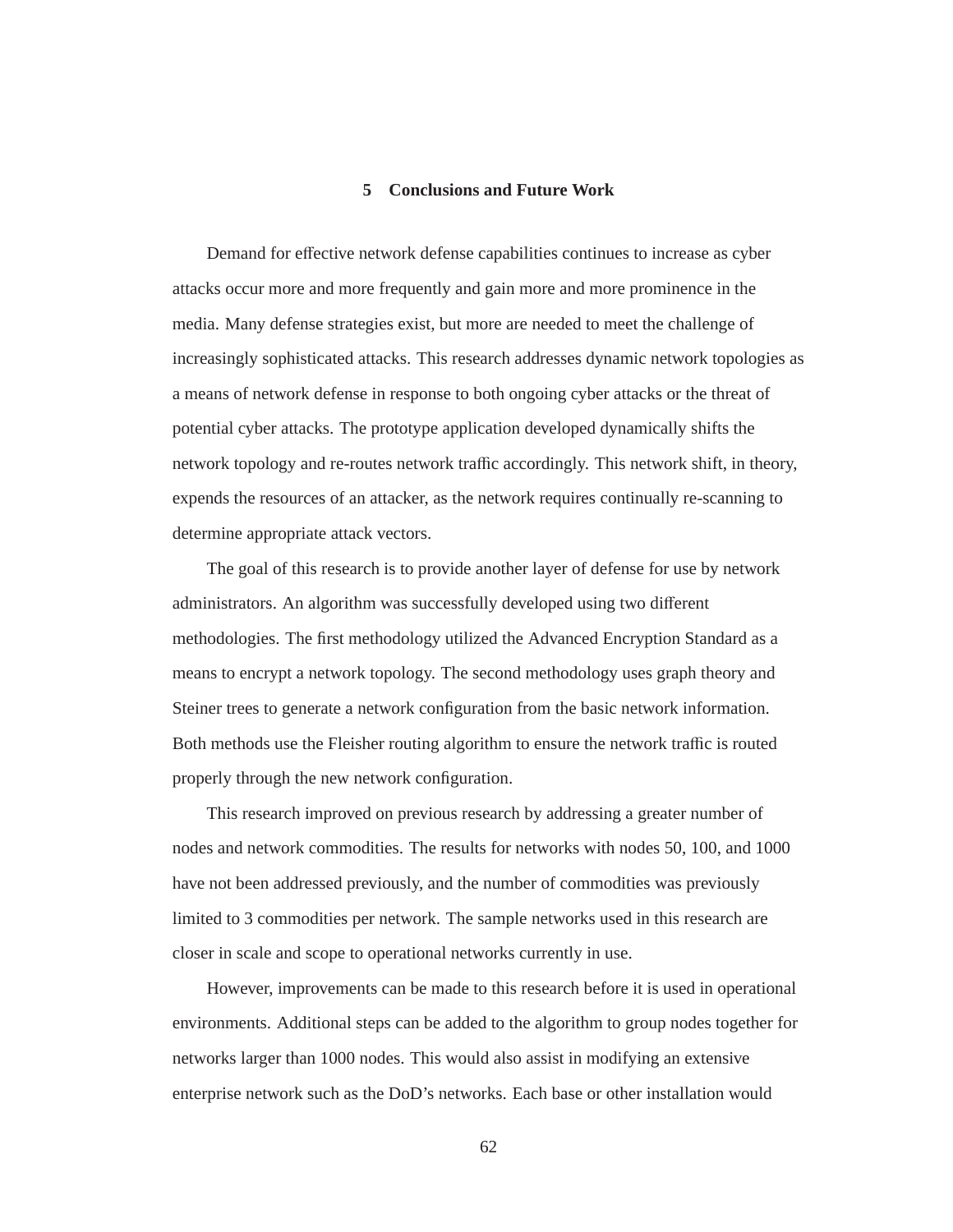have the ability to modify the local network without affecting the connections between installations. Enterprise administrators can then independently modify those connections. This scales in the opposite way as well – an installation can independently modify the networks of various tenants, then on the structure of the greater installation infrastructure. The scalability allows for isolation of the changes, if required; it is needless to potentially disturb the entire network when only a certain location is targeted.

The algorithm itself can be improved in a number of ways. The execution runtime can be shortened if the algorithm were to execute in a parallel manner, instead of in a serialized way. Currently, both phases and methods of the algorithm execute iteratively, but each step is not dependent on the surrounding steps. The only dependency is that the network edges must be modified before the network routing takes place. Additionally, this algorithm focuses mainly on network infrastructure devices with multiple network interfaces. General workstations only possess one connection to a single infrastructure device. While this case can be addressed via the set of possible edges, separation of the infrastructure devices and workstations may produce better results.

This research also assumed the network edges are bi-directional. In an operational sense, this is not always a safe assumption. Read-only connections are occasionally required for security of other purposes. Additionally, measures to weight the network paths in the route phase of the algorithm can be improved upon. Currently, no preference is given to routes that were not used in previous generations, if the same edges are still present. Additional topographical differences can be achieved with various routing paths. Network traffic demands can also be prioritized; it may be more important to guarantee e-mail and message traffic flow before streaming video, depending on the needs of the network and the mission.

The work presented here also assumes that the network is clean; that is, there is no malware present on the network. Potentially, malware already operating on the network

63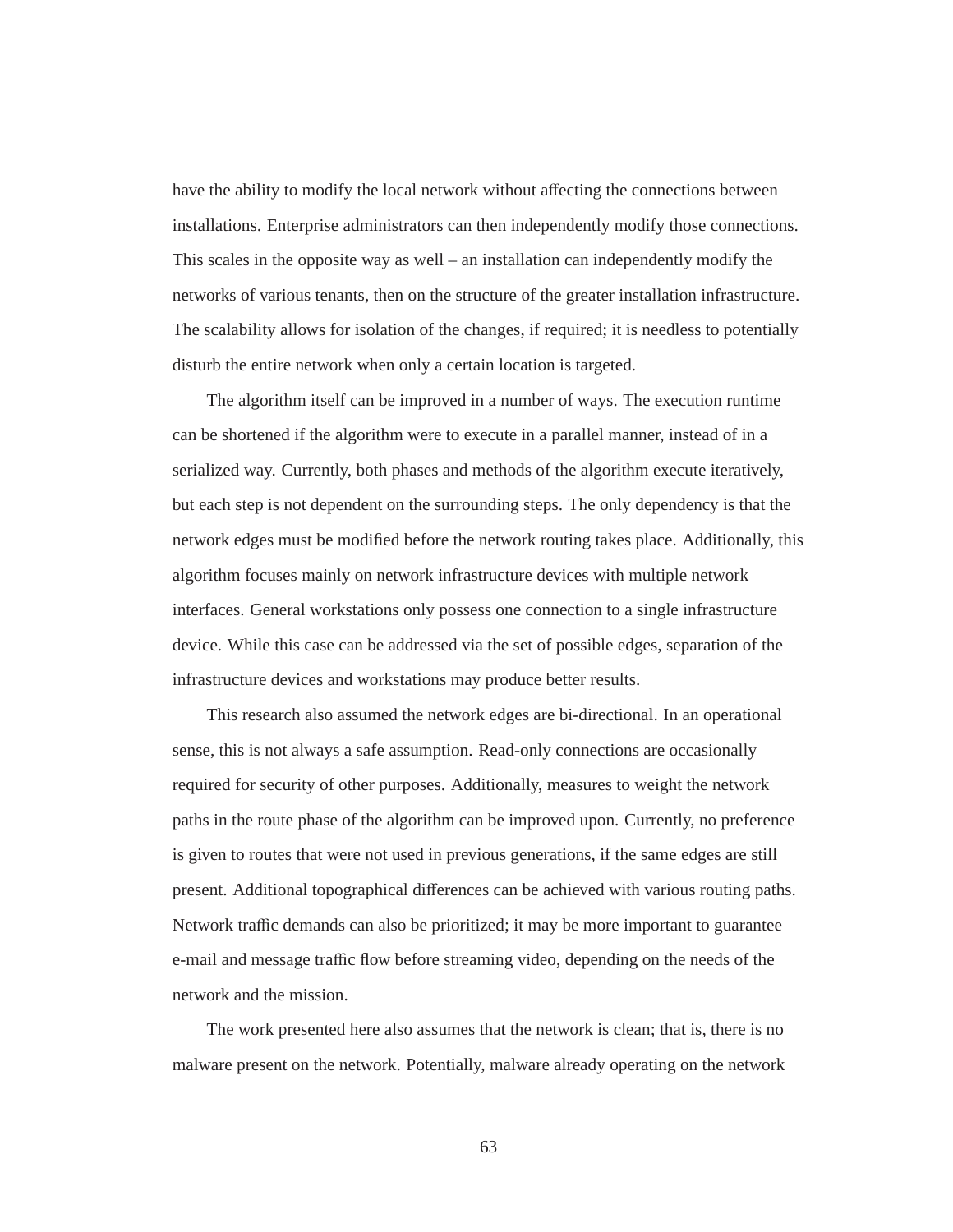can automatically adapt to any network changes made by way of sending updated information back to the attacker. Examination of packets after network modifications may serve to identify infected machines. This functionality would jointly serve with an IPS as an enhancement to the IPS network sensors.

Adding security measures to the physical layer of the network adds to the overall security package of a network. Current security practices stop after data encryption and network address filtering. Security at the lowest level of network infrastructure allows for greater control of how the network traffic flows around the network. Greater control over the network means more options are available for defense when the network is attacked.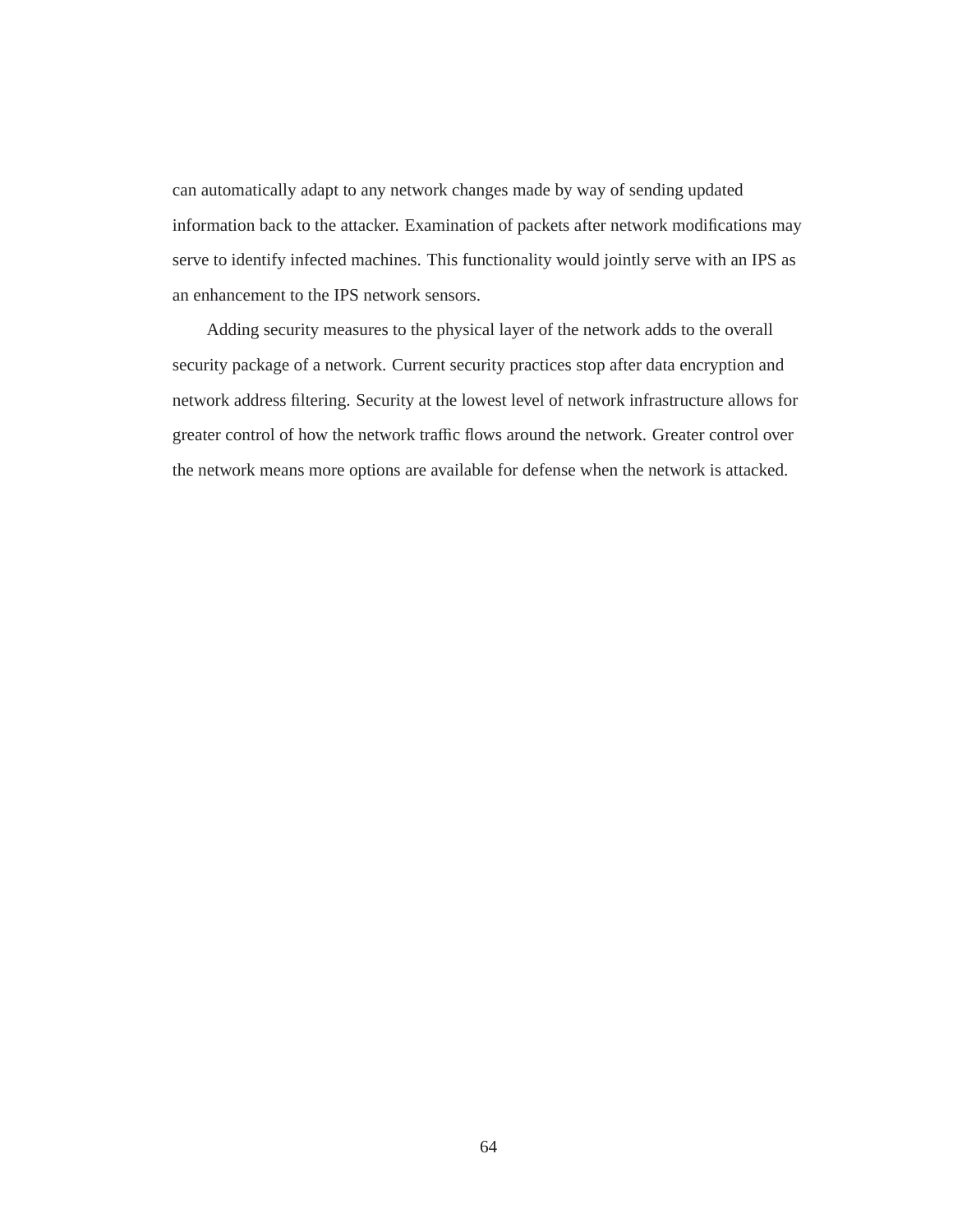## **Bibliography**

- [1] M. Compton, "Improving the quality of service and security of military networks with a network tasking order process," Ph.D. dissertation, AFIT, 2010.
- [2] "Specification for the advanced encryption standard (aes)," National Institute of Standards and Technology, FIPS PUBS 197, November 2001.
- [3] L. C. W. Wade Trappe, *Introduction to Cryptography with Coding Theory*, 2nd ed. Pearson Prentice Hall, 2006.
- [4] R. R. C. S. T. Cormen, C. Leiserson, *Introduction to Alogorithms*, 2nd ed., M. Press, Ed. McGraw-Hill, 2001.
- [5] D. P. Shmoys, David B. Williamson, *The Design of Approximation Algorithms*. Cambridge University Press, 2011.
- [6] R. K. Ahuja, T. L. Magnanti, and J. B. Orlin, *Network Flows: Theory, Algorithms, and Applications*, P. Janzow, Ed. Prentice Hall, 1993.
- [7] E. Kleinberb, Jon. Tardos, *Algorithm Design*, C. Leyba, Ed. Pearson Education, Inc, 2006.
- [8] N. E. Young, "Randomized rounding without solving the linear program," *CoRR*, vol. cs.DS/0205036, 2002.
- [9] N. Garg and J. Koenemann, "Faster and simpler algorithms for multicommodity flow and other fractional packing problems," *SIAM Journal on Computing*, vol. 37, no. 2, pp. 630–652, 2007.
- [10] L. K. Fleischer, "Approximating fractional multicommodity flow independent of the number of commodities," *SIAM J. Discrete Math*, vol. 13, 2000.
- [11] K. S. Ho and K. W. Cheung, "Generalized survivable network," *Networking, IEEE*/*ACM Transactions on*, vol. 15, no. 4, pp. 750–760, 2007.
- [12] Y. Agarwal, "Survivable network design using polyhedral approaches," in *Communication Systems and Networks (COMSNETS), 2011 Third International Conference on*, 2011, pp. 1–6.
- [13] A. Narula-Tam and E. Modiano, "Dynamic load balancing in wdm packet networks with and without wavelength constraints," *Selected Areas in Communications, IEEE Journal on*, vol. 18, no. 10, pp. 1972–1979, 2000.
- [14] P. Tran and U. Killat, "Dynamic reconfiguration of logical topology for wdm networks under traffic changes," in *Network Operations and Management Symposium, 2008. NOMS 2008. IEEE*, 2008, pp. 279–286.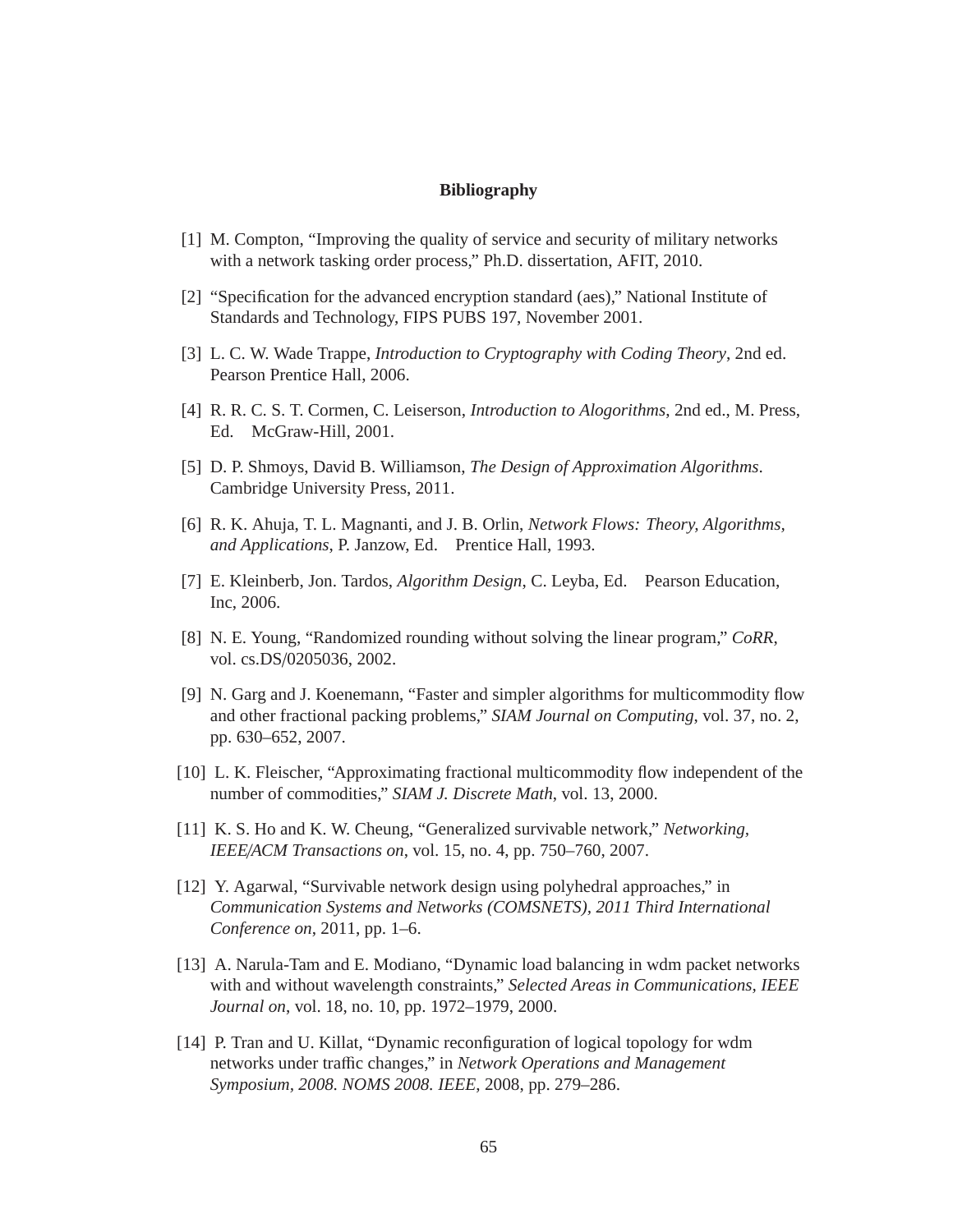- [15] P. N. Tran, L. Casucci, and A. Timm-Giel, "Optimal mapping of virtual networks considering reactive reconfiguration," in *Cloud Networking (CLOUDNET), 2012 IEEE 1st International Conference on*, 2012, pp. 35–40.
- [16] M. C. Erwin, "Combining quality of service and topology control indirectional hybrid wireless networks," Master's thesis, Air Force Institute of Technology, 2006.
- [17] M. Dzida, M. Zagozdzon, M. Pioro, T. Sliwinski, and W. Ogryczak, "Path generation for a class of survivable network design problems," in *Conference on Next Generation Internet Networks*, 2008.
- [18] A. K. Todimala and B. Ramamurthy, "Approximation algorithms for survivable multicommodity flow problems with applications to network design," in *IEEE INFOCOM*, 2006, pp. 1–12.
- [19] V. Daemen, Joan; Rijmen, "Aes proposal: Rijndael," September 1999. [Online]. Available: http://csrc.nist.gov/archive/aes/rijndael/Rijndael-ammended.pdf#page=1
- [20] P. Basaras, D. Katsaros, and L. Tassiulas, "Detecting influential spreaders in complex, dynamic networks," *Computer*, vol. 46, no. 4, pp. 24–29, 2013.